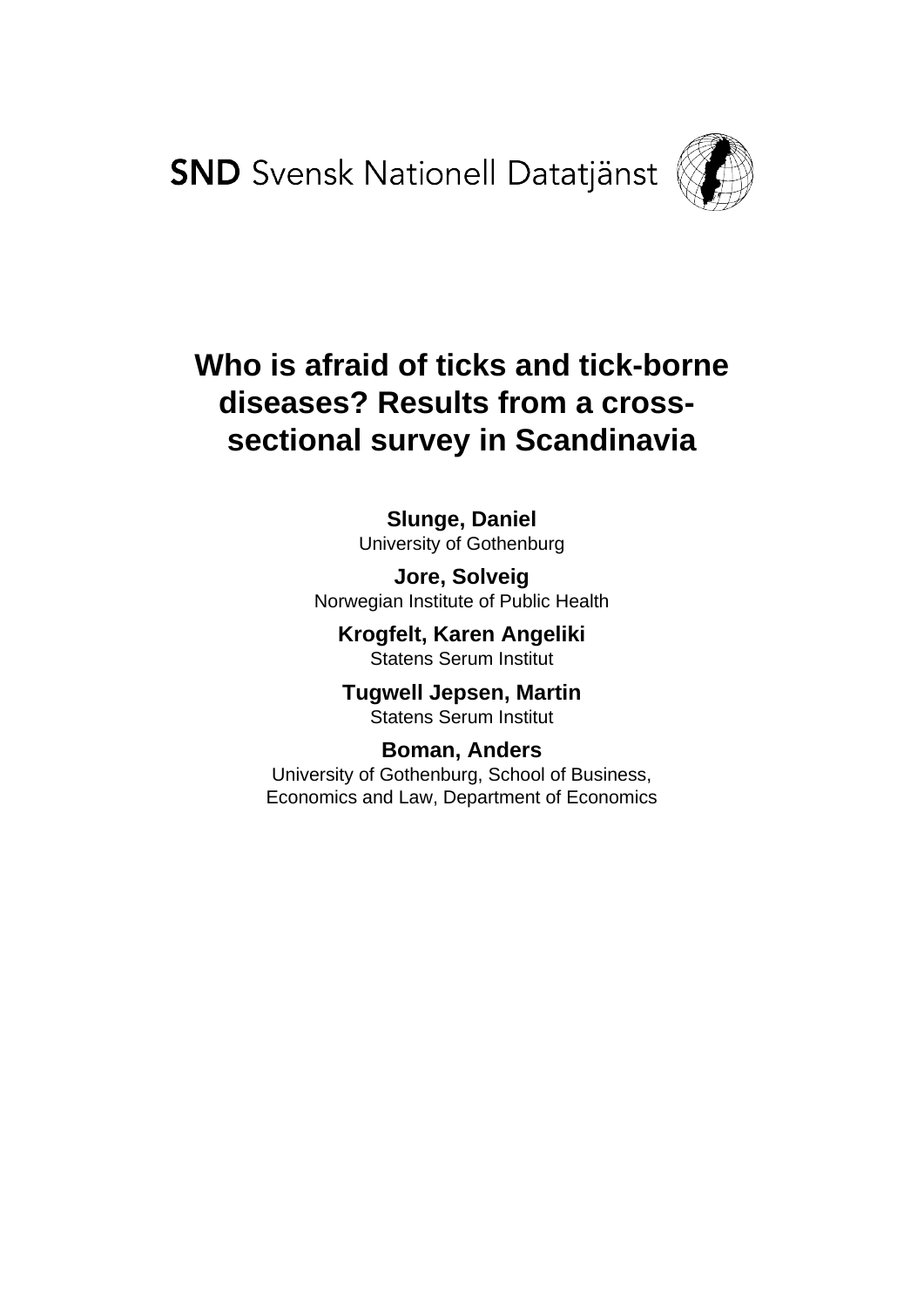# **Metadata Production**

**Metadata Producer(s):** Swedish national data service **Production Date:** September 11 2019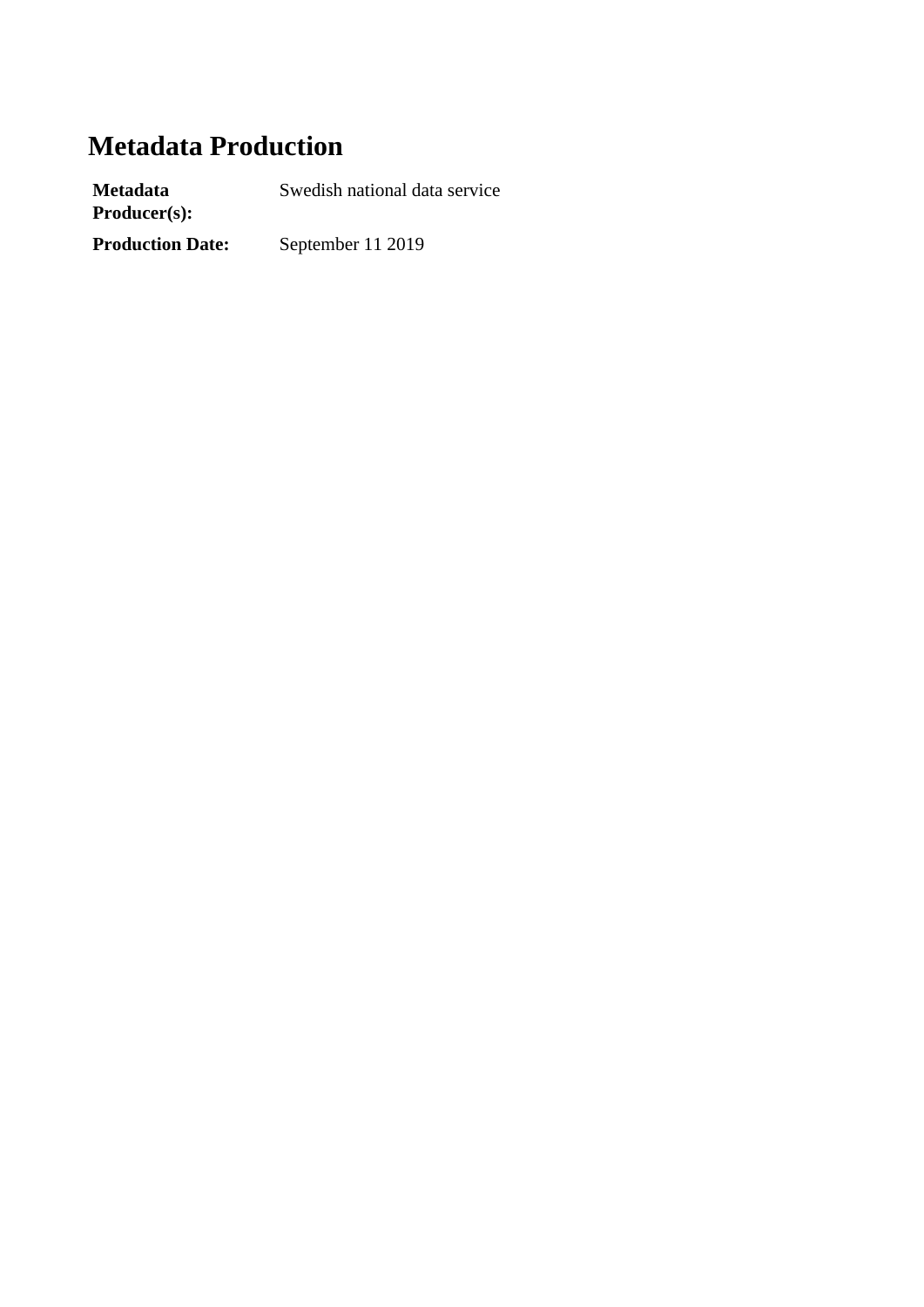# **Table of Contents**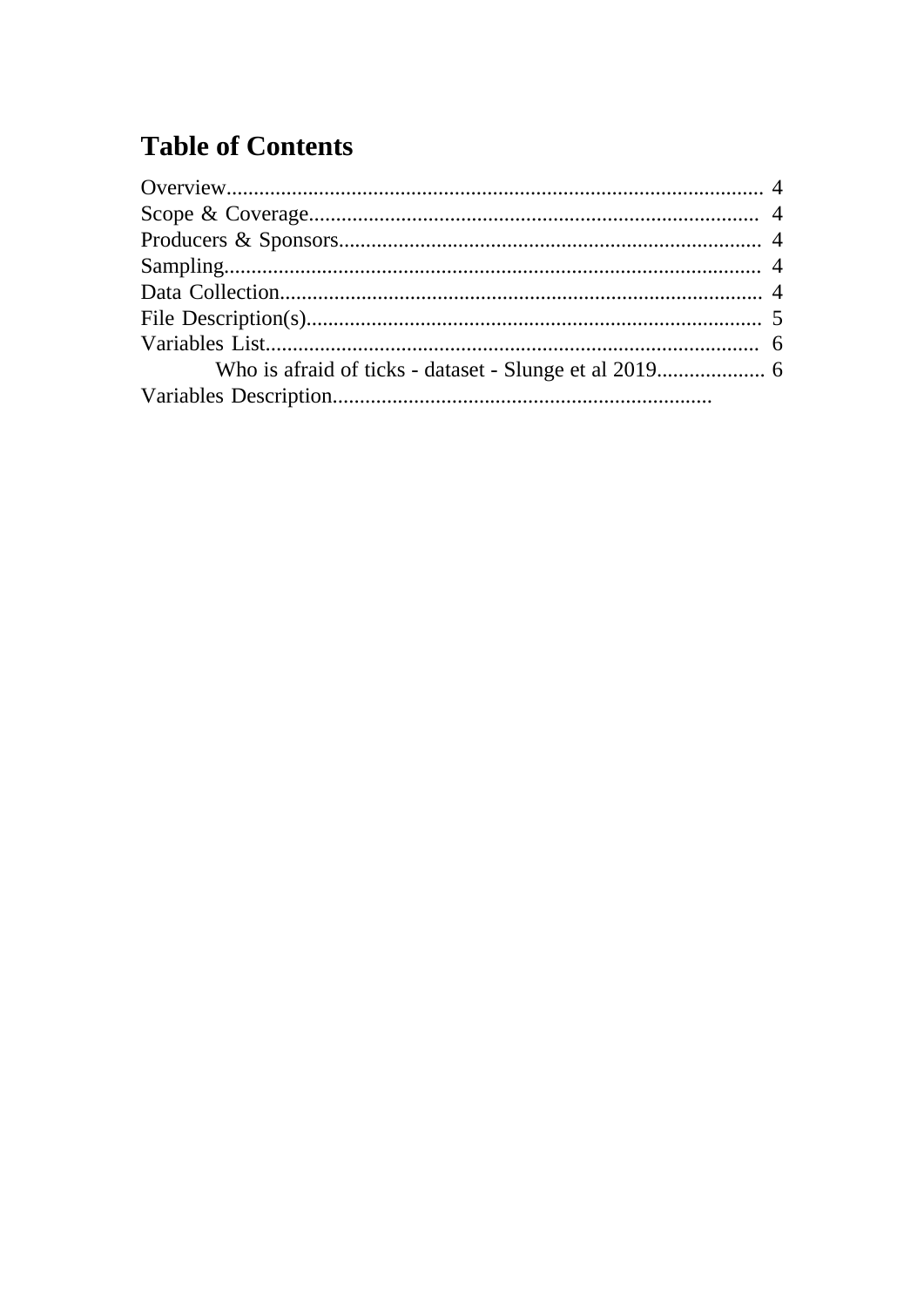### **Who is afraid of ticks and tick-borne diseases? Results from a cross-sectional survey in Scandinavia**

*Vem är rädd för fästingar och fästingburna sjukdomar - Resultat från en enkätundersökning i Skandinavien*

### <span id="page-3-0"></span>**Overview**

| <b>Identification</b> | Whoisafraidofticks |
|-----------------------|--------------------|
|                       |                    |

**Version** 1.0

#### **Abstract**

The dataset contains the variables used in the study "Who is afraid of ticks and tick-borne diseases? Results from a cross-sectional survey in Scandinavia", by Slunge et al 2019. The questionnaire used in the data collection contains additional questions that are not included in this material. Data is available for download in SPSS and STATA format.

**Unit of Analysis** Individual

#### <span id="page-3-1"></span>**Scope & Coverage**

| <b>Keywords</b> | TBE, Borrelia, risk perception                                                                 |
|-----------------|------------------------------------------------------------------------------------------------|
| <b>Topics</b>   | ECONOMICS, HEALTH, NATURAL ENVIRONMENT, Social Sciences, Medical and<br><b>Health Sciences</b> |

#### **Countries**

#### **Universe**

2668 respondents in Denmark, Norway and Sweden aged 18-99 years

### <span id="page-3-2"></span>**Producers & Sponsors**

| Primary         | Slunge, Daniel University of Gothenburg                                       |
|-----------------|-------------------------------------------------------------------------------|
| Investigator(s) | Jore, SolveigNorwegian Institute of Public Health                             |
|                 | Krogfelt, Karen AngelikiStatens Serum Institut                                |
|                 | Tugwell Jepsen, MartinStatens Serum Institut                                  |
|                 | Boman, AndersUniversity of Gothenburg, School of Business, Economics and Law, |
|                 | Department of Economics                                                       |

#### <span id="page-3-3"></span>**Sampling**

#### **Sampling Procedure**

A representative sample in terms of age (18–29, 30–44, 45–59 and above 60), gender and region of residence was recruited via telephone registries in Denmark, Norway and Sweden. Respondents answered the web-based questionaire online. See the article by Slunge et al for further information. Mixed probability and non-probability

#### <span id="page-3-4"></span>**Data Collection**

**Data Collection Mode** Self-administered questionnaire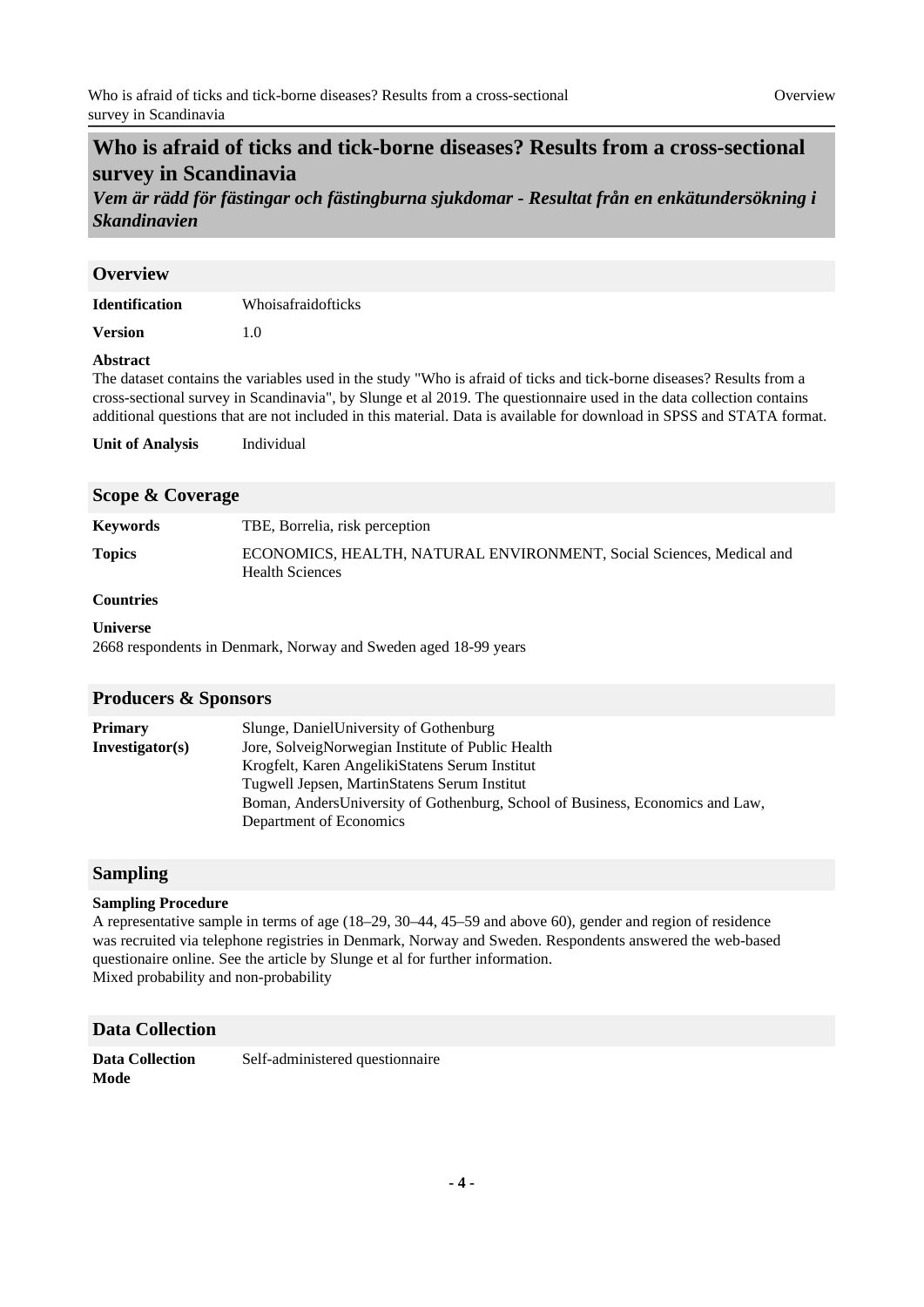# <span id="page-4-0"></span>**File Description(s)**

**Dataset contains 1 file(s)**

| Who is afraid of ticks - dataset - Slunge et al 2019 |  |
|------------------------------------------------------|--|
|                                                      |  |

**Cases** 2668 **Variable(s)** 48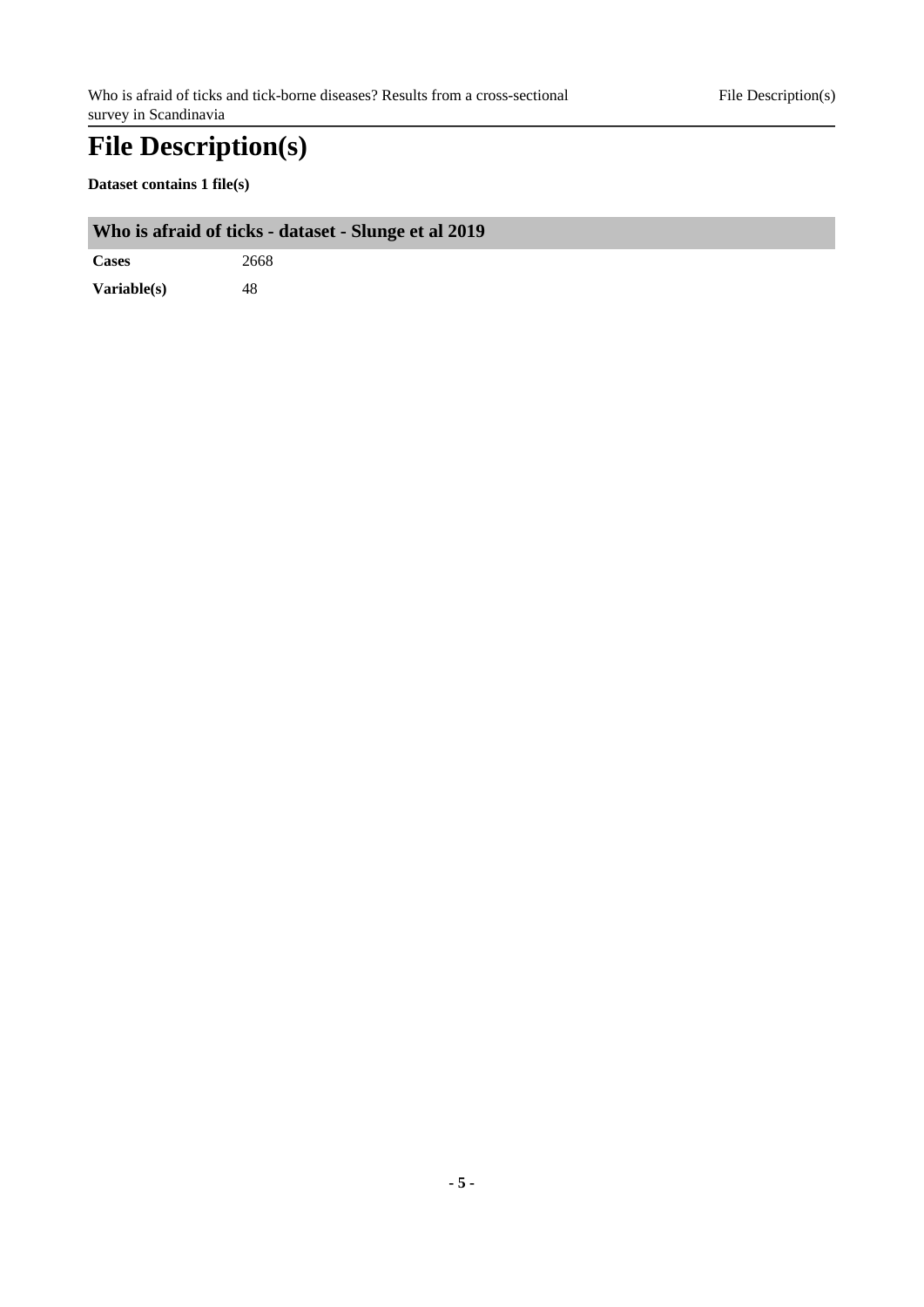## <span id="page-5-0"></span>**Variables List**

### **Dataset contains 48 variable(s)**

<span id="page-5-1"></span>

|    | <b>Name</b>          | Label                                                                               | <b>Question</b>                                                                                                                                                                                                                                                                                                                                           |
|----|----------------------|-------------------------------------------------------------------------------------|-----------------------------------------------------------------------------------------------------------------------------------------------------------------------------------------------------------------------------------------------------------------------------------------------------------------------------------------------------------|
| 1  | SND_studie           | SND study 1119                                                                      |                                                                                                                                                                                                                                                                                                                                                           |
| 2  | SND dataset          | SND dataset 1119-001                                                                |                                                                                                                                                                                                                                                                                                                                                           |
| 3  | SND_version          | SND version 1.0                                                                     |                                                                                                                                                                                                                                                                                                                                                           |
| 4  | age                  | Age of respondent                                                                   |                                                                                                                                                                                                                                                                                                                                                           |
| 5  | age1829              | Age 18-29                                                                           |                                                                                                                                                                                                                                                                                                                                                           |
| 6  | age3044              | Age 30-44                                                                           |                                                                                                                                                                                                                                                                                                                                                           |
| 7  | age4559              | Age 45-59                                                                           |                                                                                                                                                                                                                                                                                                                                                           |
| 8  | age60ormore          | Age 60-                                                                             |                                                                                                                                                                                                                                                                                                                                                           |
| 9  | female               | Female respondent                                                                   |                                                                                                                                                                                                                                                                                                                                                           |
| 10 | income               | Household net income per month (1000 kr)                                            | $\frac{1}{2}$                                                                                                                                                                                                                                                                                                                                             |
| 11 | university           | Has attended university                                                             |                                                                                                                                                                                                                                                                                                                                                           |
| 12 | q42_Education        | Q.42 Highest education attained                                                     | What is your highest completed level of education?                                                                                                                                                                                                                                                                                                        |
| 13 | Country              | Country                                                                             |                                                                                                                                                                                                                                                                                                                                                           |
| 14 | gMunicipality        | Q Municipality                                                                      | In what municipality do you live? Please respond in the field<br>below and choose the correct municipality from the list                                                                                                                                                                                                                                  |
| 15 | q27_Riskperce        | Q.27 General willingness to take risks                                              | How would you describe your overall willingness to take<br>risks? Please respond on a scale from 0 to 10, where $0 =$ "not<br>willing to take risks at all" and $10 =$ "very willing to take<br>risks".                                                                                                                                                   |
| 16 | <u>q24_Tickbiteh</u> | Q.24 How likely is it that you get bitten by a<br>tick the next $12$ months? $(\%)$ | How likely are you to get bit by a tick in the next 12 months?<br>Please estimate the likelihood in per cent from 0 to 100 and<br>write the value in the field below, where $0 = "Tm$ absolutely<br>certain I will not get bit" and $100 =$ "I'm absolutely certain I<br>will get bit".                                                                   |
| 17 | q25_Borreliah        | Q.25 If you get a tick bite, how likely is it<br>that you get borrelia?(%)          | If you were to get bitten by a tick, how likely do you think<br>you would be to get Lyme borreliosis? Please estimate the<br>likelihood in per cent from 0 to 100 and write the value in<br>the field below, where $0 = "I'm$ absolutely certain I would<br>not get Lyme borreliosis" and 100 = "I'm absolutely certain I<br>would get Lyme borreliosis". |
| 18 | q26_TBEhowlik        | Q.26 If you get a tick bite, how likely is it<br>that you get TBE?(%)               | If you were to get bitten by a tick, how likely do you think<br>you would be to get TBE (tick-borne encephalitis)? Please<br>estimate the likelihood in per cent from 0 to 100 and write<br>the value in the field below, where $0 = "Tm$ absolutely<br>certain I would not get TBE" and 100 = "I'm absolutely<br>certain I would get TBE"                |
| 19 | q23A_Tickbite        | Q.23A Perceived seriousness of one tick bite                                        | How serious do you believe it is to get bit by a tick? Please<br>respond on a scale from 0 to 10, where $0 =$ "not serious at<br>all" and $10 =$ "very serious".                                                                                                                                                                                          |
| 20 | q23B_Borrelia        | Q.23B Perceived seriousness of getting<br>Lyme borreliosis                          | How serious do you believe it is to get the tick-borne disease<br>called Lyme borreliosis? Please respond on a scale from 0 to<br>10, where $0 =$ "not serious at all" and $10 =$ "very serious".                                                                                                                                                         |
| 21 | q23C_TBEhowse        | Q.23C Perceived seriousness of getting TBE                                          | How serious do you believe it is to get the tick-borne disease<br>called TBE (tick-borne encephalitis)? Please respond on a<br>scale from 0 to 10, where $0 =$ "not serious at all" and $10 =$<br>"very serious".                                                                                                                                         |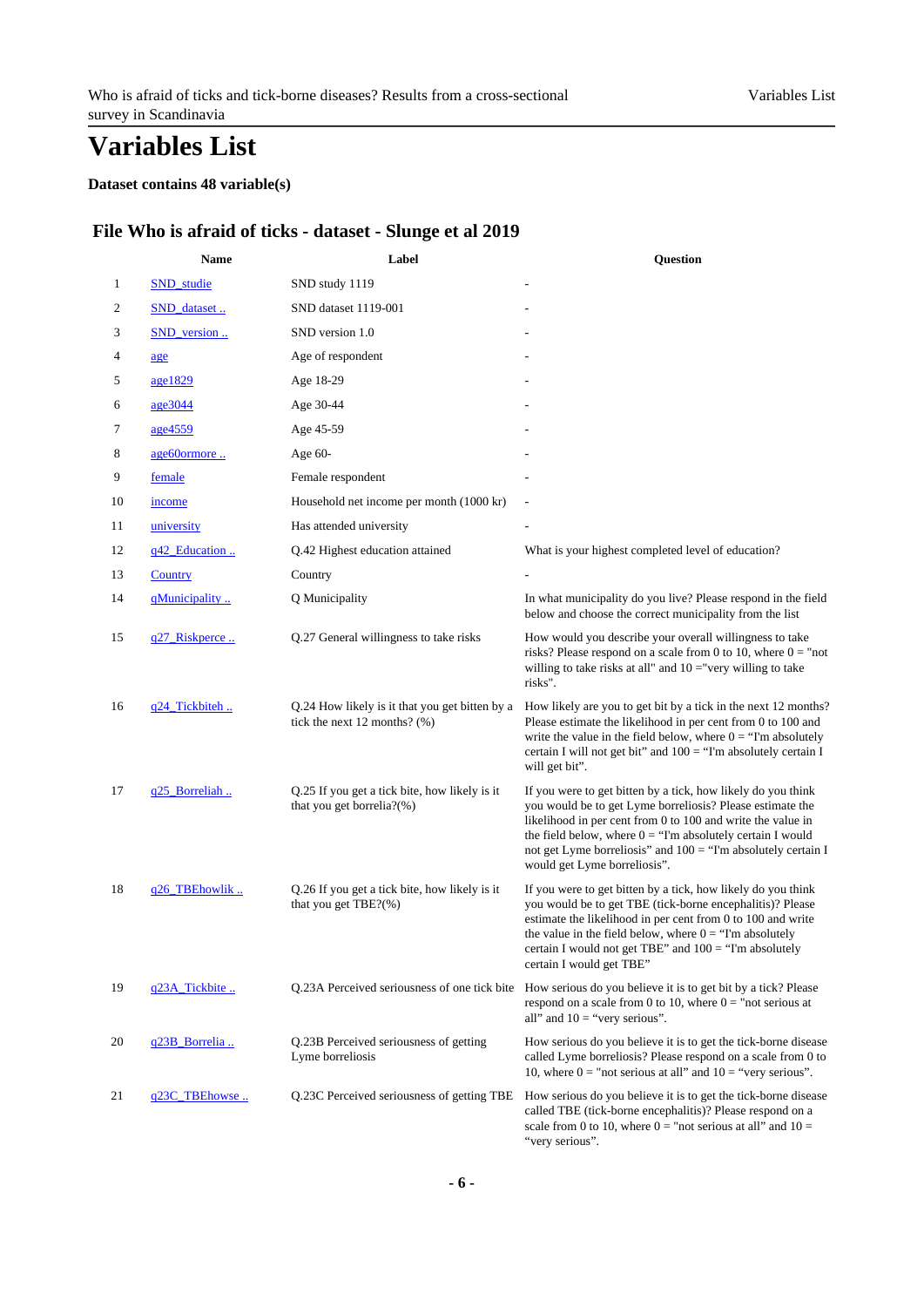|    | Name                  | Label                                                             | <b>Question</b>                                                                                            |
|----|-----------------------|-------------------------------------------------------------------|------------------------------------------------------------------------------------------------------------|
| 22 | q2Heard_about         | Q.2 Heard of borrelia                                             | Have you ever heard of Lyme borreliosis?                                                                   |
| 23 | q3Heard_about         | Q.3 Heard of TBE                                                  | Have you ever heard of TBE (tick-borne encephalitis)?                                                      |
| 24 | numberscorrec         | Q.1 Number of tick pictures with correct<br>identification        | Next, we will show you a series of pictures. Which pictures<br>do you believe show a tick?                 |
| 25 | q1Tickpicture         | Q.1 Does this picture show a tick?                                |                                                                                                            |
| 26 | q1Tickpicture         | Q.1 Does this picture show a tick?                                |                                                                                                            |
| 27 | q1Tickpicture         | Q.1 Does this picture show a tick?                                |                                                                                                            |
| 28 | q1Tickpicture         | Q.1 Does this picture show a tick?                                |                                                                                                            |
| 29 | q1Tickpicture         | Q.1 Does this picture show a tick?                                |                                                                                                            |
| 30 | tickpickcorre         | Q.1 Correctly identified picture 1                                |                                                                                                            |
| 31 | tickpickcorre         | Q.1 Correctly identified picture 2                                |                                                                                                            |
| 32 | tickpickcorre         | Q.1 Correctly identified picture 3                                |                                                                                                            |
| 33 | tickpickcorre         | Q.1 Correctly identified picture 4                                |                                                                                                            |
| 34 | tickpickcorre         | Q.1 Correctly identified picture 5                                |                                                                                                            |
| 35 | questionscorr         | Q.4 Number of correct answers to<br>knowledge questions           | Which of the following statements do you believe are<br>correct? Please provide one response per statement |
| 36 | q4TrueFalse1          | Q.4 Borrelia is contagious                                        | Lyme borreliosis can spread from one person to another                                                     |
| 37 | q4TrueFalse2          | Q.4 There is a vaccine against borrelia                           | You can get vaccinated against Lyme borreliosis                                                            |
| 38 | q4TrueFalse3          | Q.4 Borrelia is treatable with antibiotics                        | Lyme borreliosis can be treated with antibiotics                                                           |
| 39 | q4TrueFalse4          | Q.4 TBE is contagious                                             | TBE (tick-borne encephalitis) can spread from one person to<br>another                                     |
| 40 | q4TrueFalse5          | Q.4 There is a vaccine against TBE                                | You can get vaccinated against TBE (tick-borne encephalitis)                                               |
| 41 | q4TrueFalse6          | Q.4 TBE is treatable with antibiotics                             | TBE (tick-borne encephalitis) can be treated with antibiotics                                              |
| 42 | question1corr         | Q.4 Correct answer to 'Borrelia is<br>contagious'                 | L,                                                                                                         |
| 43 | question2corr         | Q.4 Correct answer to 'There is a vaccine<br>against borrelia'    |                                                                                                            |
| 44 | question3corr         | Q.4 Correct answer to 'Borrelia is treatable<br>with antibiotics' | L.                                                                                                         |
| 45 | <u>question4corr.</u> | Q.4 Correct answer to 'TBE is contagious'                         |                                                                                                            |
| 46 | question5corr         | Q.4 Correct answer to 'There is a vaccine.<br>against TBE'        |                                                                                                            |
| 47 | question6corr         | Q.4 Correct answer to 'TBE is treatable with -<br>antibiotics'    |                                                                                                            |
| 48 | informationse         | Has searched for information about ticks or<br>related diseases   |                                                                                                            |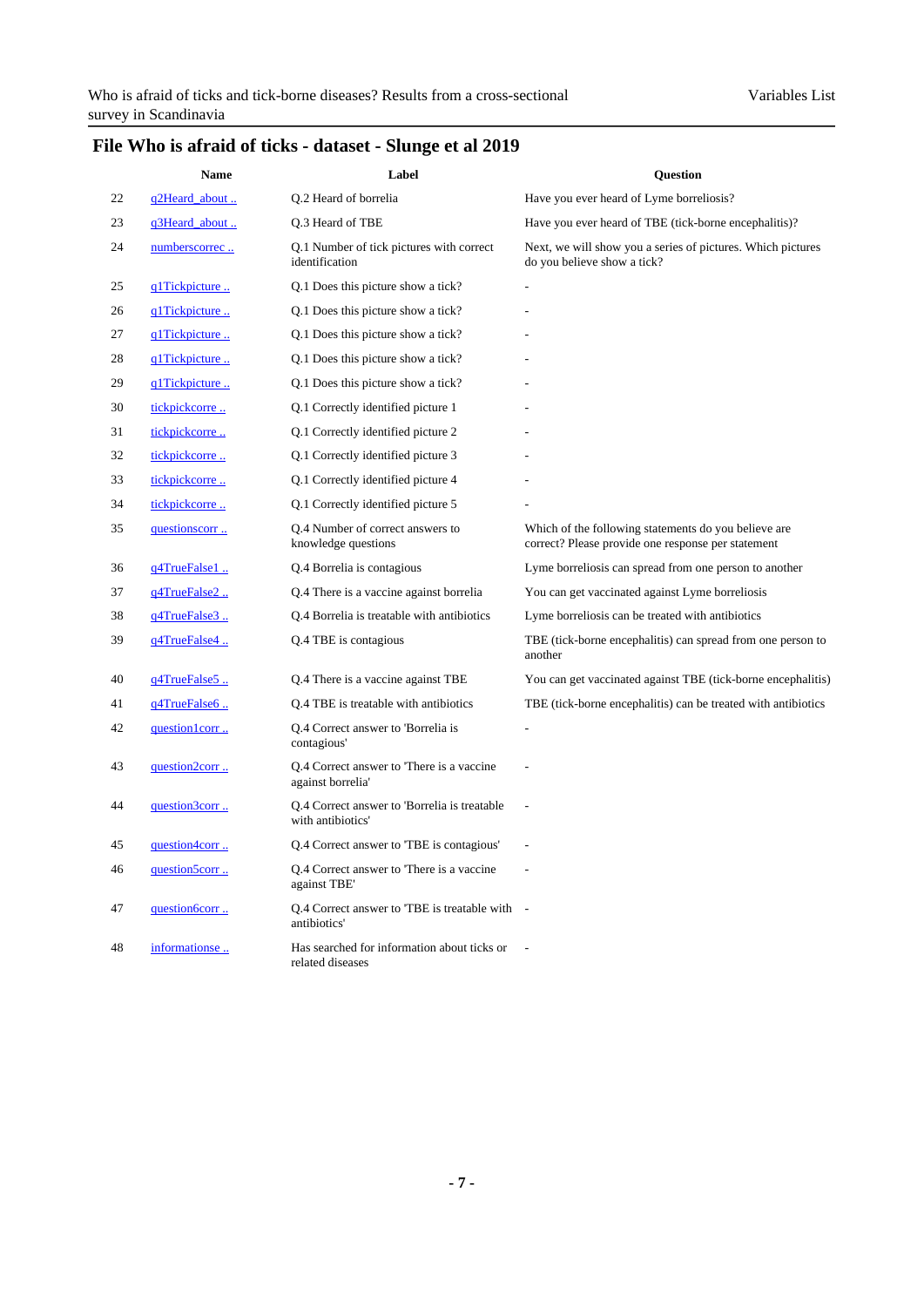## **Variables Description**

**Dataset contains 48 variable(s)**

### **File : Who is afraid of ticks - dataset - Slunge et al 2019**

#### <span id="page-7-0"></span>**SND\_studie: SND study 1119**

**Definition:** SND study 1119: Who is afraid of ticks and tick-borne diseases? Results from a cross-sectional survey in Scandinavia

| Value              | Label           |                                                               | Cases Percentage |        |
|--------------------|-----------------|---------------------------------------------------------------|------------------|--------|
| 1119               | <b>SND</b> 1119 | 2668                                                          |                  | 100.0% |
| Information:       |                 | Type: discrete, Format: numeric, Range: 1119-1119, Missing: * |                  |        |
| Statistics (NW/W): |                 | Valid: $(2668 / -)$ Invalid: $(0 / -)$                        |                  |        |

### <span id="page-7-1"></span>**SND\_dataset: SND dataset 1119-001**

**Definition:** SND dataset 1119-001: Who is afraid of ticks and tick-borne diseases? Results from a cross-sectional survey in Scandinavia

| Value              | Label                                                   |      | Cases Percentage |        |
|--------------------|---------------------------------------------------------|------|------------------|--------|
|                    | SND 1119-001                                            | 2668 |                  | 100.0% |
| Information:       | Type: discrete, Format: numeric, Range: 1-1, Missing: * |      |                  |        |
| Statistics (NW/W): | Valid: $(2668 / -)$ Invalid: $(0 / -)$                  |      |                  |        |

### <span id="page-7-2"></span>**SND\_version: SND version 1.0**

#### **Definition:** SND version 1.0, 2019-09-12

| Value               | Label   |                                                         | <b>Cases Percentage</b> |        |
|---------------------|---------|---------------------------------------------------------|-------------------------|--------|
|                     | SND 1.0 | 2668                                                    |                         | 100.0% |
| <b>Information:</b> |         | Type: discrete, Format: numeric, Range: 1-1, Missing: * |                         |        |
| Statistics (NW/W):  |         | Valid: $(2668 / -)$ Invalid: $(0 / -)$                  |                         |        |

#### <span id="page-7-3"></span>**age: Age of respondent**

#### **Definition:** Age of respondent

| <b>Value</b> | Label |    | Cases Percentage |
|--------------|-------|----|------------------|
| 18           | 18    | 17 | 0.6%             |
| 19           | 19    | 26 | 1.0%             |
| 20           | 20    | 16 | 0.6%             |
| 21           | 21    | 20 | 0.7%             |
| 22           | 22    | 32 | 1.2%             |
| 23           | 23    | 29 | 1.1%             |
| 24           | 24    | 36 | 1.3%             |
| 25           | 25    | 59 | 2.2%             |
| 26           | 26    | 47 | 1.8%             |
| 27           | 27    | 46 | 1.7%             |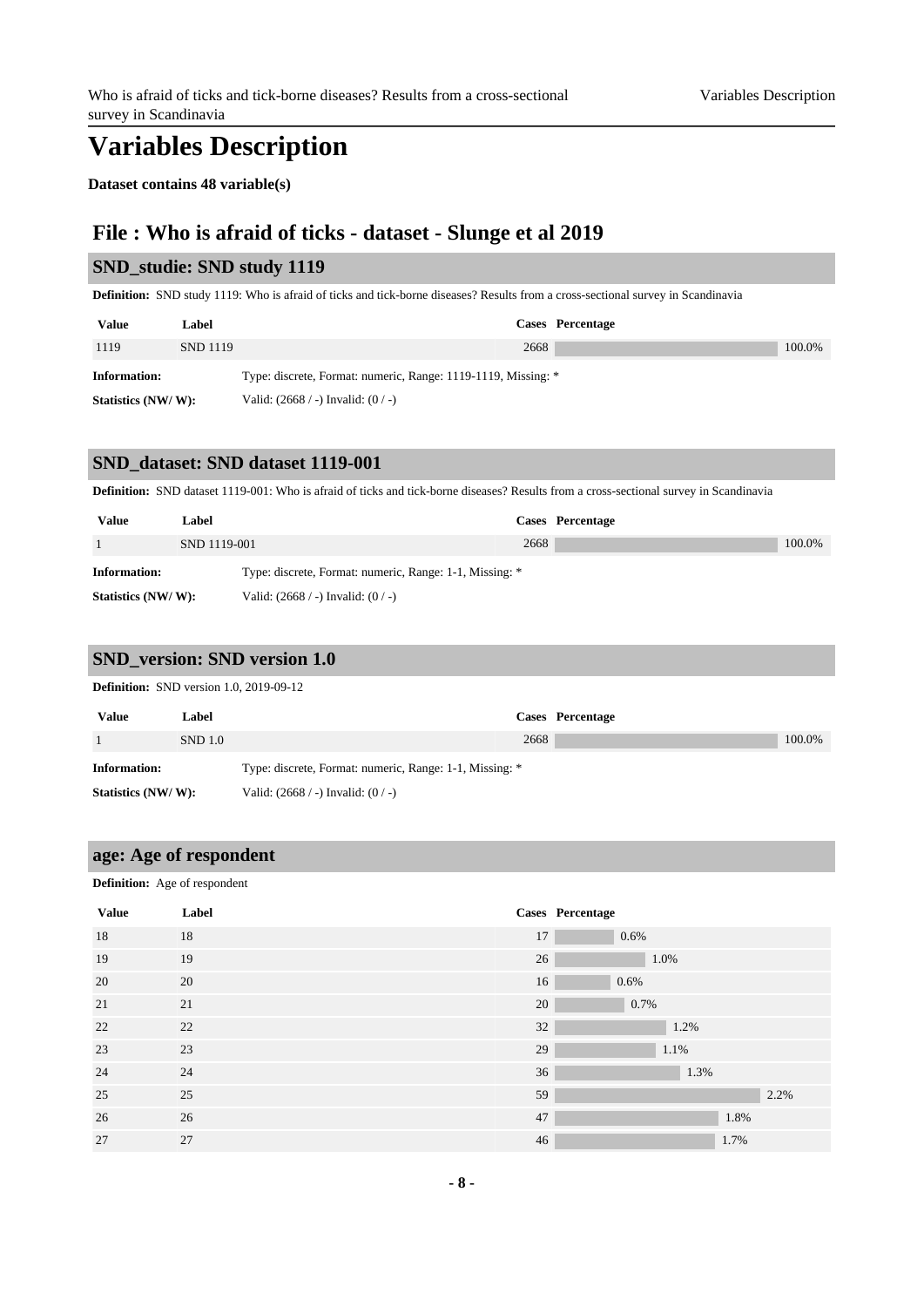### **age: Age of respondent Value Label Cases Percentage** 28  $28$  2.2% 29 29 29 29 29 20  $\frac{44}{1.6\%}$  $30 \hspace{1.5cm} 30 \hspace{1.5cm} 1.7\%$  $31$   $31$   $1.4\%$  $32 \hspace{1.5cm} 32 \hspace{1.5cm} 2.1\%$  $33$   $33$   $1.2\%$  $34$   $34$   $1.8\%$ 35 35 47 1.8% 36 36 36 36  $\frac{17\%}{20\%}$  $37$   $37$   $2.0\%$  $38 \hspace{38} 38$  38  $39 \hspace{1.5cm} 41 \hspace{1.5cm} 1.5\%$  $40 \hspace{1.5cm} 50 \hspace{1.5cm} 1.9\%$ 41 41 35 2.1%  $42$   $42$   $2.0\%$ 43  $43$  1.9%  $50$ 44 44 58 2.2% 45  $45$  45  $1.7\%$ 46  $46$   $1.5\%$ 47  $47$  2.1%  $48$   $48$   $1.3\%$ 49 49 56 2.1% 50 50 50 50 50 50  $\frac{47}{1.8\%}$ 51 51 51  $\frac{49}{1.8\%}$  51  $52$   $52$   $52$   $1.3%$ 53 53 53 54  $\frac{14\%}{14\%}$  53  $\frac{14\%}{14\%}$  $54$  54  $54$ 55 55 55 55 54  $\sim$  55  $^2$ 56 56 56 56 32  $1.2\%$  $57$  57 57 2.1% 58 58 39 1.5%  $59$  59  $59$  2.0% 60 60 60  $\frac{41}{1.5\%}$ 61 61 46 1.7%  $62$  62  $62$  62  $1.6\%$  $63$  63 63 1.8% and  $49$  63 1.8% 64 64 57 2.1% 65 65 65 65 2.4% 66 66 66 1.8% and 1.8% and 1.8% and 1.8% and 1.8% and 1.8% and 1.8% and 1.8% and 1.8% and 1.8% and 1.8% and 1.8% 67 67 62 2.3% 68 68 68 55 2.1%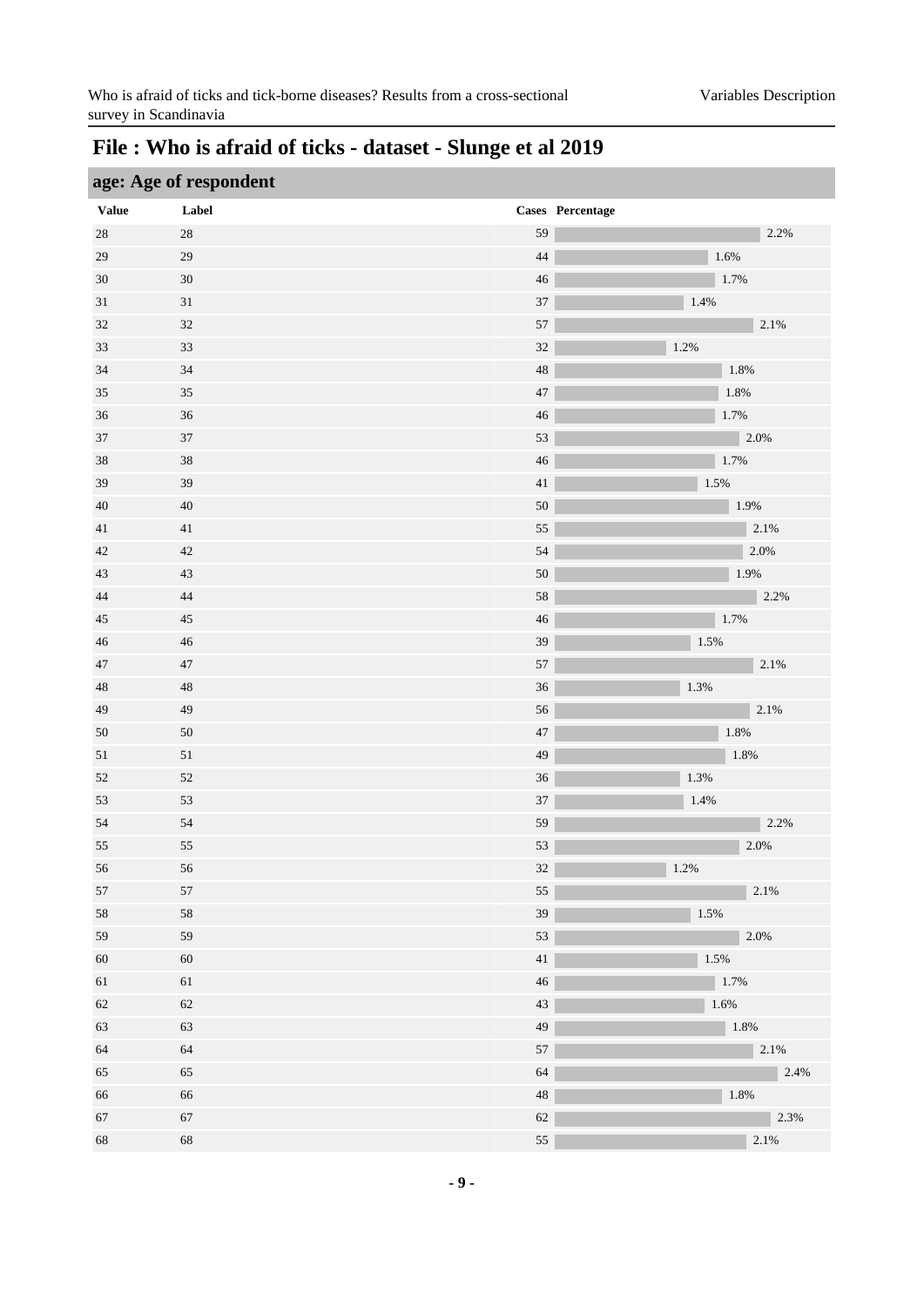| age: Age of respondent |        |                                                             |                |                     |         |      |      |
|------------------------|--------|-------------------------------------------------------------|----------------|---------------------|---------|------|------|
| <b>Value</b>           | Label  |                                                             |                | Cases Percentage    |         |      |      |
| 69                     | 69     | 55                                                          |                |                     |         |      | 2.1% |
| 70                     | $70\,$ | 53                                                          |                |                     |         |      | 2.0% |
| 71                     | 71     | $44\,$                                                      |                |                     |         | 1.6% |      |
| 72                     | 72     | 54                                                          |                |                     |         |      | 2.0% |
| 73                     | 73     | 35                                                          |                |                     |         | 1.3% |      |
| 74                     | 74     | 43                                                          |                |                     |         | 1.6% |      |
| 75                     | 75     | $21\,$                                                      |                |                     | $0.8\%$ |      |      |
| 76                     | 76     | 16                                                          |                | 0.6%                |         |      |      |
| 77                     | 77     |                                                             | 6 <sup>1</sup> | 0.2%                |         |      |      |
| 78                     | 78     |                                                             | 5 <sup>5</sup> | 0.2%                |         |      |      |
| 79                     | 79     |                                                             | $\tau$         | 0.3%                |         |      |      |
| 80                     | $80\,$ |                                                             | 3 <sup>1</sup> | 0.1%                |         |      |      |
| 81                     | $81\,$ |                                                             | 5 <sup>5</sup> | 0.2%                |         |      |      |
| 83                     | 83     |                                                             | 4 <sup>1</sup> | $0.1\%$             |         |      |      |
| 84                     | 84     |                                                             |                | $1 \parallel 0.0\%$ |         |      |      |
| 85                     | 85     |                                                             |                | $2\,$   $0.1\%$     |         |      |      |
| 86                     | 86     |                                                             |                | $1~\parallel~0.0\%$ |         |      |      |
| 87                     | 87     |                                                             |                | $1~\parallel~0.0\%$ |         |      |      |
| 89                     | 89     |                                                             |                | $1$   $0.0\%$       |         |      |      |
| 99                     | 99     |                                                             |                | $1~\parallel~0.0\%$ |         |      |      |
| <b>Information:</b>    |        | Type: continuous, Format: numeric, Range: 18-99, Missing: * |                |                     |         |      |      |

**Statistics (NW/ W):** Valid: (2668 / -) Invalid: (0 / -)

### <span id="page-9-0"></span>**age1829: Age 18-29**

| <b>Definition:</b> Age 18-29 |  |
|------------------------------|--|

| <b>Value</b>        | Label | Cases Percentage                                        |
|---------------------|-------|---------------------------------------------------------|
| $\Omega$            | No.   | 2237<br>83.8%                                           |
|                     | Yes   | 431<br>16.2%                                            |
| <b>Information:</b> |       | Type: discrete, Format: numeric, Range: 0-1, Missing: * |
| Statistics (NW/W):  |       | Valid: $(2668 / -)$ Invalid: $(0 / -)$                  |

### <span id="page-9-1"></span>**age3044: Age 30-44**

|                    | <b>Definition:</b> Age 30-44 |                                                         |                  |  |  |
|--------------------|------------------------------|---------------------------------------------------------|------------------|--|--|
| <b>Value</b>       | Label                        |                                                         | Cases Percentage |  |  |
| $\overline{0}$     | N <sub>o</sub>               | 1948                                                    | 73.0%            |  |  |
|                    | Yes                          | 720                                                     | 27.0%            |  |  |
| Information:       |                              | Type: discrete, Format: numeric, Range: 0-1, Missing: * |                  |  |  |
| Statistics (NW/W): |                              | Valid: $(2668 / -)$ Invalid: $(0 / -)$                  |                  |  |  |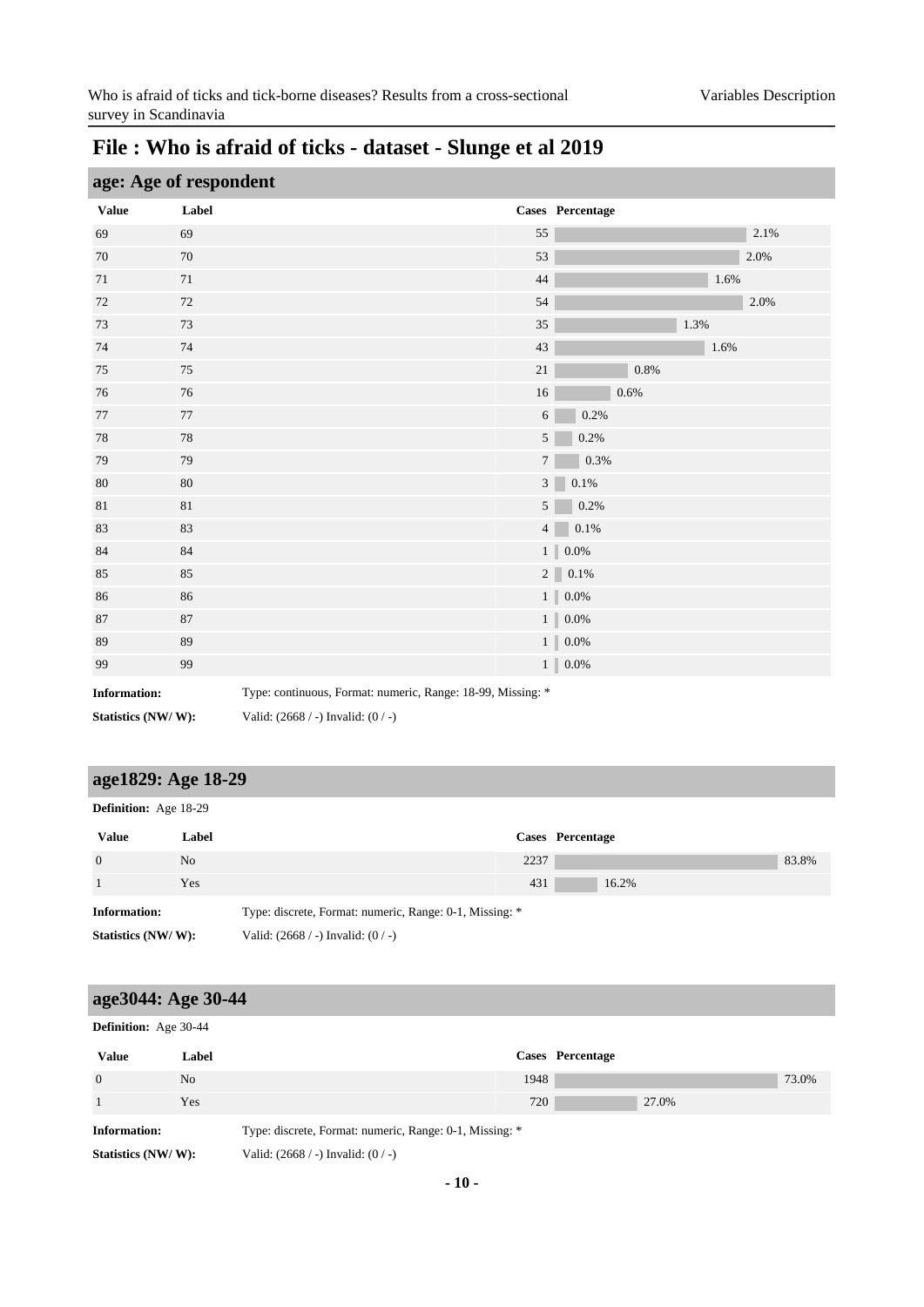### **age3044: Age 30-44**

### <span id="page-10-0"></span>**age4559: Age 45-59**

#### **Definition:** Age 45-59

| <b>Value</b>        | Label          |                                                         | Cases Percentage |
|---------------------|----------------|---------------------------------------------------------|------------------|
| $\Omega$            | N <sub>o</sub> | 1974                                                    | 74.0%            |
|                     | Yes            | 694                                                     | 26.0%            |
| <b>Information:</b> |                | Type: discrete, Format: numeric, Range: 0-1, Missing: * |                  |
| Statistics (NW/W):  |                | Valid: $(2668 / -)$ Invalid: $(0 / -)$                  |                  |

### <span id="page-10-1"></span>**age60ormore: Age 60-**

**Definition:** Age 60-

| <b>Value</b>                                                 | Label |                                                         | Cases Percentage |       |       |
|--------------------------------------------------------------|-------|---------------------------------------------------------|------------------|-------|-------|
| $\Omega$                                                     | No.   | 1845                                                    |                  |       | 69.2% |
|                                                              | Yes   | 823                                                     |                  | 30.8% |       |
| Information:                                                 |       | Type: discrete, Format: numeric, Range: 0-1, Missing: * |                  |       |       |
| Statistics (NW/W):<br>Valid: $(2668 / -)$ Invalid: $(0 / -)$ |       |                                                         |                  |       |       |

### <span id="page-10-2"></span>**female: Female respondent**

#### **Definition:** Female respondent

| <b>Value</b>        | Label          |                                                         | Cases Percentage |
|---------------------|----------------|---------------------------------------------------------|------------------|
| $\Omega$            | N <sub>o</sub> | 1265                                                    | 47.4%            |
|                     | Yes            | 1403                                                    | 52.6%            |
| <b>Information:</b> |                | Type: discrete, Format: numeric, Range: 0-1, Missing: * |                  |

**Statistics (NW/ W):** Valid: (2668 / -) Invalid: (0 / -)

### <span id="page-10-3"></span>**income: Household net income per month (1000 kr)**

#### **Definition:** Household net income per month (1000 kr)

| <b>Value</b> | Label | Cases Percentage        |
|--------------|-------|-------------------------|
| 5            | 5     | $3 \mid 0.2\%$          |
| 10           | 10    | 0.8%<br>16 <sup>1</sup> |
| 15           | 15    | 87<br>4.5%              |
| 20           | 20    | 106<br>5.5%             |
| 25           | 25    | 146<br>7.6%             |
| 30           | 30    | 150<br>7.8%             |
| 35           | 35    | 7.7%<br>148             |
| 40           | 40    | 152<br>7.9%             |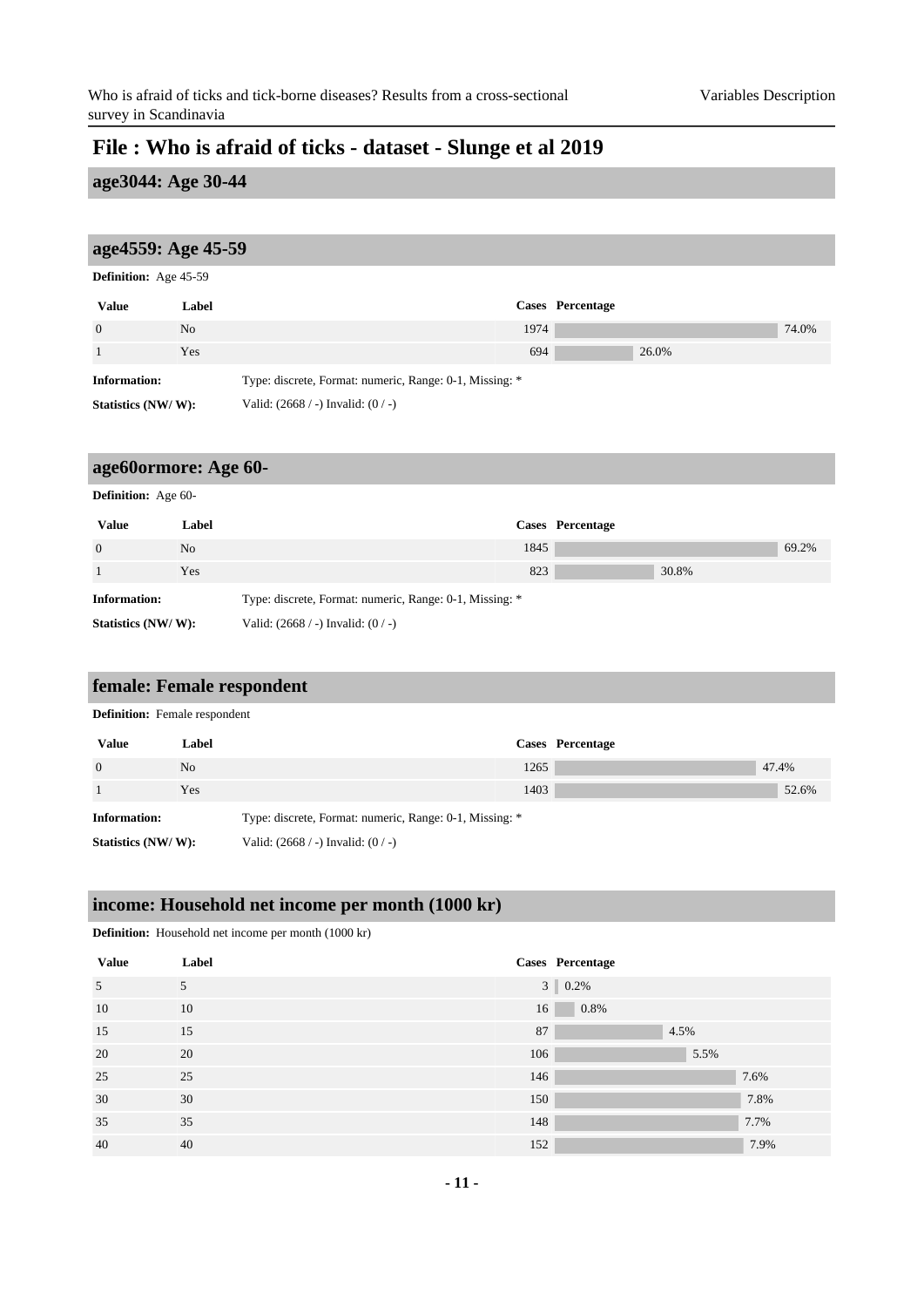|                     |         | income: Household net income per month (1000 kr)            |                |                     |         |      |      |
|---------------------|---------|-------------------------------------------------------------|----------------|---------------------|---------|------|------|
| <b>Value</b>        | Label   |                                                             |                | Cases Percentage    |         |      |      |
| 45                  | $45\,$  |                                                             | $180\,$        |                     |         |      | 9.3% |
| 50                  | 50      |                                                             | 174            |                     |         |      | 9.0% |
| 55                  | 55      |                                                             | 165            |                     |         |      | 8.6% |
| 60                  | 60      |                                                             | 129            |                     |         | 6.7% |      |
| 65                  | 65      |                                                             | $110\,$        |                     |         | 5.7% |      |
| 70                  | $70\,$  |                                                             | 68             |                     | 3.5%    |      |      |
| 75                  | 75      |                                                             | $51\,$         |                     | 2.6%    |      |      |
| 80                  | $80\,$  |                                                             | $28\,$         |                     | 1.5%    |      |      |
| 85                  | 85      |                                                             | $29\,$         |                     | 1.5%    |      |      |
| 90                  | $90\,$  |                                                             | $24\,$         |                     | 1.2%    |      |      |
| 95                  | 95      |                                                             | $16\,$         |                     | $0.8\%$ |      |      |
| 100                 | 100     |                                                             |                | $8 \ 0.4\%$         |         |      |      |
| 105                 | $105\,$ |                                                             | 19             | $\boxed{1.0\%}$     |         |      |      |
| 110                 | 110     |                                                             |                | $3$   $0.2\%$       |         |      |      |
| 115                 | 115     |                                                             | $6 \Box$       | 0.3%                |         |      |      |
| 120                 | 120     |                                                             |                | $2 \mid 0.1\%$      |         |      |      |
| 125                 | $125\,$ |                                                             |                | $4$   $0.2\%$       |         |      |      |
| 130                 | $130\,$ |                                                             | 2 <sup>1</sup> | $0.1\%$             |         |      |      |
| 135                 | 135     |                                                             |                | $3$   $0.2\%$       |         |      |      |
| 145                 | 145     |                                                             |                | $4$   $0.2\%$       |         |      |      |
| 150                 | 150     |                                                             | $1$            | $0.1\%$             |         |      |      |
| 155                 | 155     |                                                             |                | $4 \ 0.2\%$         |         |      |      |
| 160                 | 160     |                                                             |                | $2   0.1\%$         |         |      |      |
| 165                 | $165\,$ |                                                             | $2 \parallel$  | $0.1\%$             |         |      |      |
| 180                 | 180     |                                                             |                | $4 \parallel 0.2\%$ |         |      |      |
| 185                 | 185     |                                                             |                | $3 \mid 0.2\%$      |         |      |      |
| 195                 | 195     |                                                             | 1              | $0.1\%$             |         |      |      |
| 200                 | $200\,$ |                                                             |                | $1   0.1\%$         |         |      |      |
| 205                 | 205     |                                                             | $76\,$         |                     | 3.9%    |      |      |
| <b>Information:</b> |         | Type: continuous, Format: numeric, Range: 5-205, Missing: * |                |                     |         |      |      |

### <span id="page-11-0"></span>**university: Has attended university**

**Statistics (NW/ W):** Valid: (1927 / -) Invalid: (741 / -)

#### **Definition:** Has attended university

| <b>Value</b> | Label |      | Cases Percentage |
|--------------|-------|------|------------------|
| $\Omega$     | No.   | 819  | 31.3%            |
|              | Yes   | 1797 | 68.7%            |
| Sysmiss      |       | 52   |                  |

**Information:** Type: discrete, Format: numeric, Range: 0-1, Missing: \*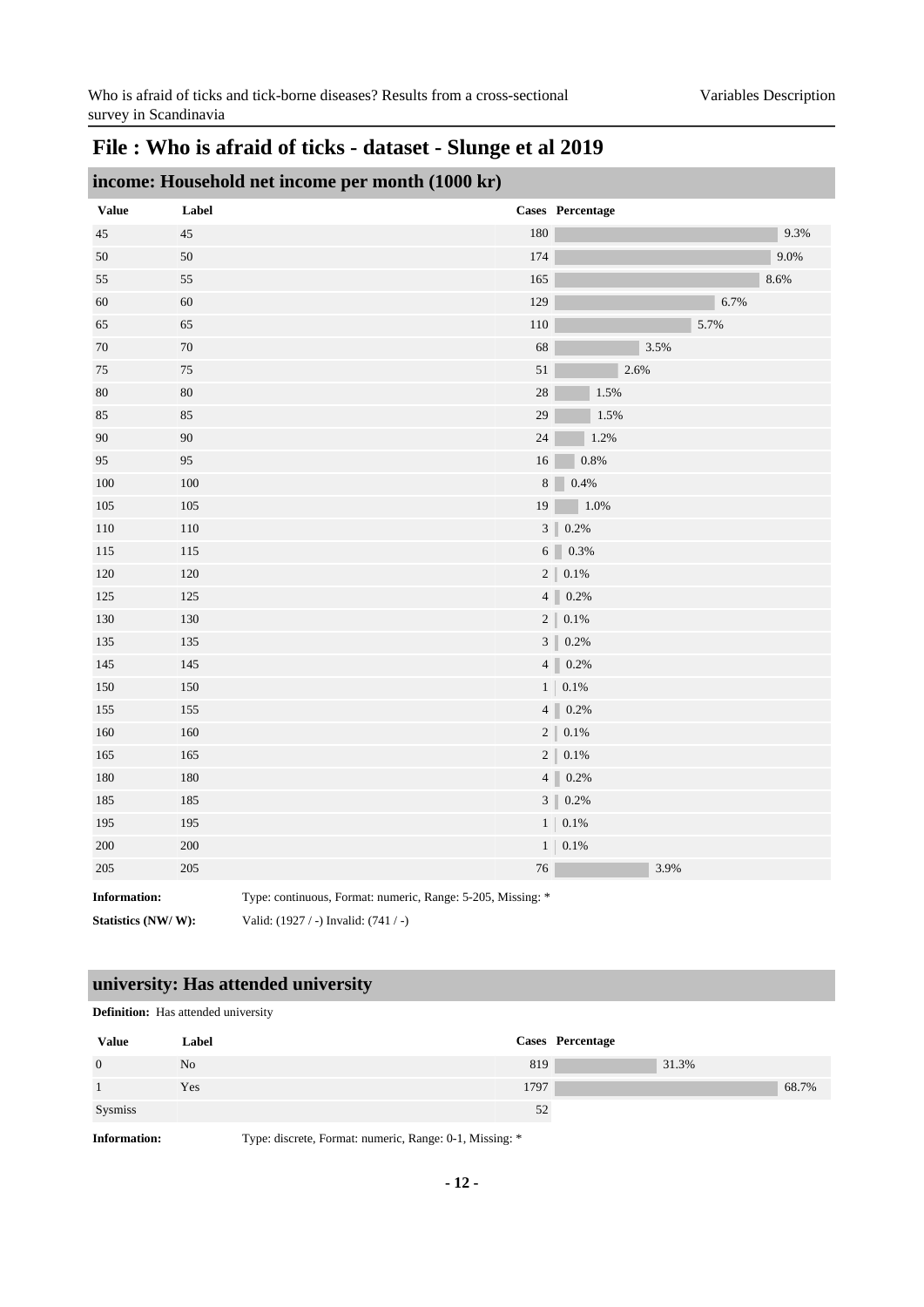### **university: Has attended university**

**Statistics (NW/ W):** Valid: (2616 / -) Invalid: (52 / -)

**Statistics (NW/ W):** Valid: (2616 / -) Invalid: (52 / -)

### <span id="page-12-0"></span>**q42\_Education: Q.42 Highest education attained**

**Literal question:** What is your highest completed level of education?

| <b>Value</b>        | Label                                                                                                                  |                | Cases Percentage |       |       |
|---------------------|------------------------------------------------------------------------------------------------------------------------|----------------|------------------|-------|-------|
| $\mathbf{1}$        | Less than compulsory school                                                                                            | 5 <sup>1</sup> | 0.2%             |       |       |
| 2                   | Compulsory school                                                                                                      | 149            | 5.7%             |       |       |
| 3                   | Upper secondary school                                                                                                 | 665            |                  | 25.4% |       |
| $\overline{4}$      | University, $1-3$ years (in Sweden, a Bachelor's degree is<br>typically awarded upon completion of a 3-year programme) | 730            |                  | 27.9% |       |
| 5                   | University, more than 3 years                                                                                          | 1003           |                  |       | 38.3% |
| 6                   | Doctoral studies                                                                                                       | 64             | 2.4%             |       |       |
| Sysmiss             |                                                                                                                        | 52             |                  |       |       |
| <b>Information:</b> | Type: discrete, Format: numeric, Range: 1-6, Missing: *                                                                |                |                  |       |       |

#### <span id="page-12-1"></span>**Country: Country**

**Definition:** Country

| <b>Value</b>                                                 | Label   |                                                         |     | Cases Percentage |       |       |
|--------------------------------------------------------------|---------|---------------------------------------------------------|-----|------------------|-------|-------|
|                                                              | Denmark |                                                         | 783 |                  | 29.3% |       |
| 2                                                            | Norway  |                                                         | 789 |                  | 29.6% |       |
| 3                                                            | Sweden  | 1096                                                    |     |                  |       | 41.1% |
| <b>Information:</b>                                          |         | Type: discrete, Format: numeric, Range: 1-3, Missing: * |     |                  |       |       |
| Statistics (NW/W):<br>Valid: $(2668 / -)$ Invalid: $(0 / -)$ |         |                                                         |     |                  |       |       |

### <span id="page-12-2"></span>**qMunicipality: Q Municipality**

**Literal question:** In what municipality do you live? Please respond in the field below and choose the correct municipality from the list

| <b>Value</b>           | Label               |                | <b>Cases</b> Percentage |
|------------------------|---------------------|----------------|-------------------------|
| Aabenraa<br>Kommune    | Aabenraa Kommune    |                | $5 \t 0.2\%$            |
| Aalborg<br>Kommune     | Aalborg Kommune     | 31             | 1.2%                    |
| Agdenes                | Agdenes             | 1 <sup>1</sup> | $0.0\%$                 |
| Albertslund<br>Kommune | Albertslund Kommune |                | $1 \,   \, 0.0\%$       |
| Ale kommun             | Ale kommun          | 8              | 0.3%                    |
| Alingsås<br>kommun     | Alingsås kommun     |                | $4 \ 0.1\%$             |
| Allerød<br>Kommune     | Allerød Kommune     |                | $3 \ 0.1\%$             |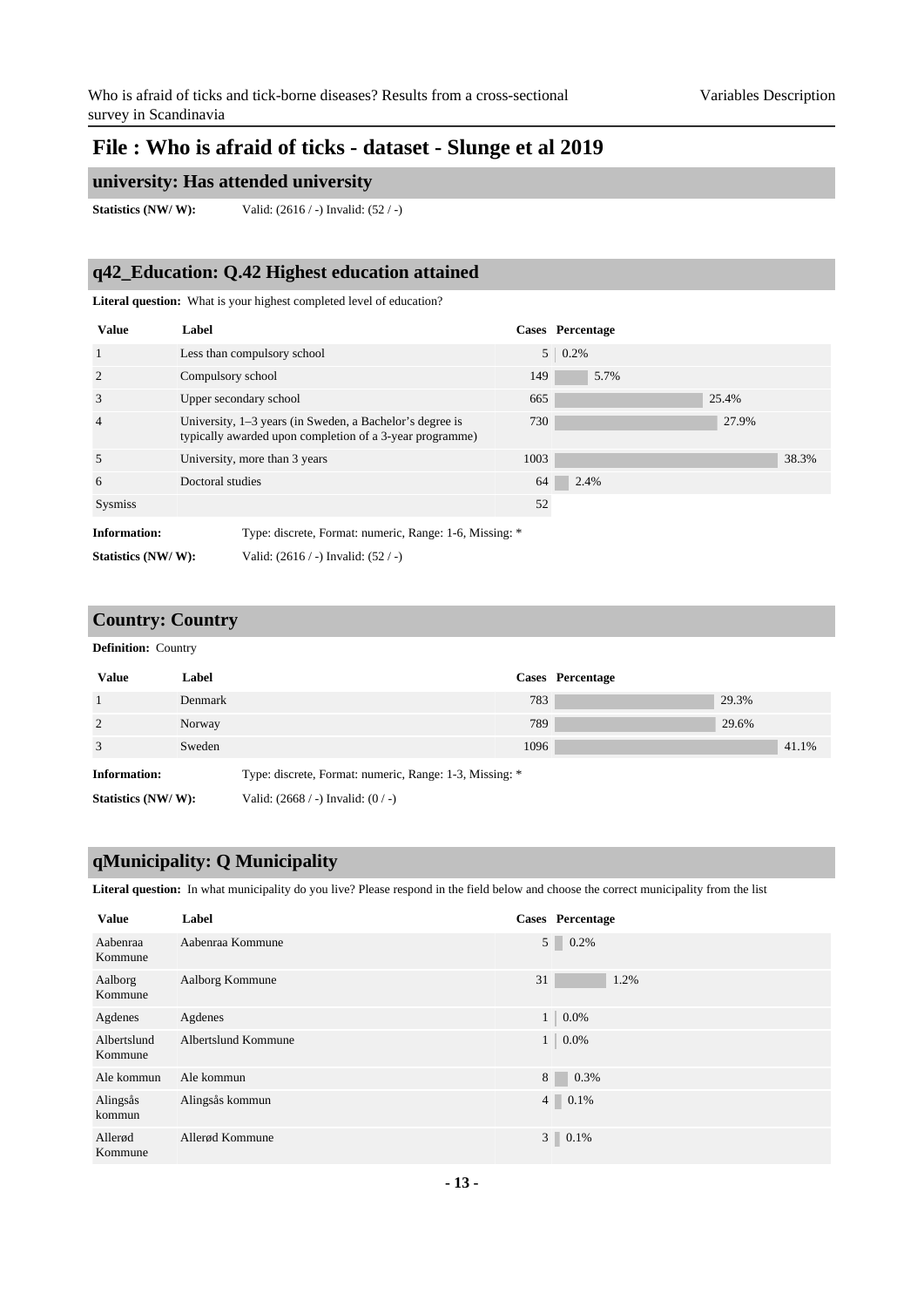|                             | qMunicipality: Q Municipality |                          |      |
|-----------------------------|-------------------------------|--------------------------|------|
| <b>Value</b>                | Label                         | Cases Percentage         |      |
| Alta                        | Alta                          | $0.0\%$<br>$1\vert$      |      |
| Alvdal                      | Alvdal                        | 1 <sup>1</sup><br>0.0%   |      |
| Andøy                       | Andøy                         | 3<br>0.1%                |      |
| Arboga<br>kommun            | Arboga kommun                 | 1<br>0.0%                |      |
| Arendal                     | Arendal                       | $10\,$<br>0.4%           |      |
| Arvidsjaurs<br>kommun       | Arvidsjaurs kommun            | 0.0%<br>$1 \mid$         |      |
| Arvika<br>kommun            | Arvika kommun                 | $2 \ 0.1\%$              |      |
| Asker                       | Asker                         | $6 \t 0.2\%$             |      |
| Askøy                       | Askøy                         | 3<br>0.1%                |      |
| Assens<br>Kommune           | Assens Kommune                | 5 <sup>1</sup><br>0.2%   |      |
| Austevoll                   | Austevoll                     | $1\vert$<br>0.0%         |      |
| Avesta<br>kommun            | Avesta kommun                 | 1<br>0.0%                |      |
| Ballerup<br>Kommune         | <b>Ballerup Kommune</b>       | 5 <sup>1</sup><br>0.2%   |      |
| Bamble                      | Bamble                        | 4 <sup>1</sup><br>0.1%   |      |
| Bengtsfors<br>kommun        | Bengtsfors kommun             | 1 <sup>1</sup><br>0.0%   |      |
| Bergen                      | Bergen                        | 62                       | 2.3% |
|                             | Bergs kommun Bergs kommun     | $0.0\%$<br>$\mathbf{1}$  |      |
| Billund<br>Kommune          | <b>Billund Kommune</b>        | $2 \parallel$<br>0.1%    |      |
| <b>Bindal</b>               | <b>Bindal</b>                 | 1 <sup>1</sup><br>0.0%   |      |
| <b>Bodens</b><br>kommun     | Bodens kommun                 | $2 \parallel$<br>$0.1\%$ |      |
| Bodø                        | Bodø                          | 9<br>0.3%                |      |
| Bollebygds<br>kommun        | Bollebygds kommun             | 3<br>0.1%                |      |
| Bollnäs<br>kommun           | Bollnäs kommun                | $2 \parallel$<br>$0.1\%$ |      |
| Borgholms<br>kommun         | Borgholms kommun              | $1\vert$<br>$0.0\%$      |      |
| Borlänge<br>kommun          | Borlänge kommun               | $2 \parallel$<br>$0.1\%$ |      |
| <b>Bornholms</b><br>Kommune | <b>Bornholms</b> Kommune      | 0.3%<br>9                |      |
| Borås stad                  | Borås stad                    | 12<br>0.4%               |      |
| Botkyrka<br>kommun          | Botkyrka kommun               | $2 \parallel$<br>$0.1\%$ |      |
| <b>Boxholms</b><br>kommun   | Boxholms kommun               | $2 \parallel$<br>0.1%    |      |
| Bromölla<br>kommun          | Bromölla kommun               | $1\vert$<br>$0.0\%$      |      |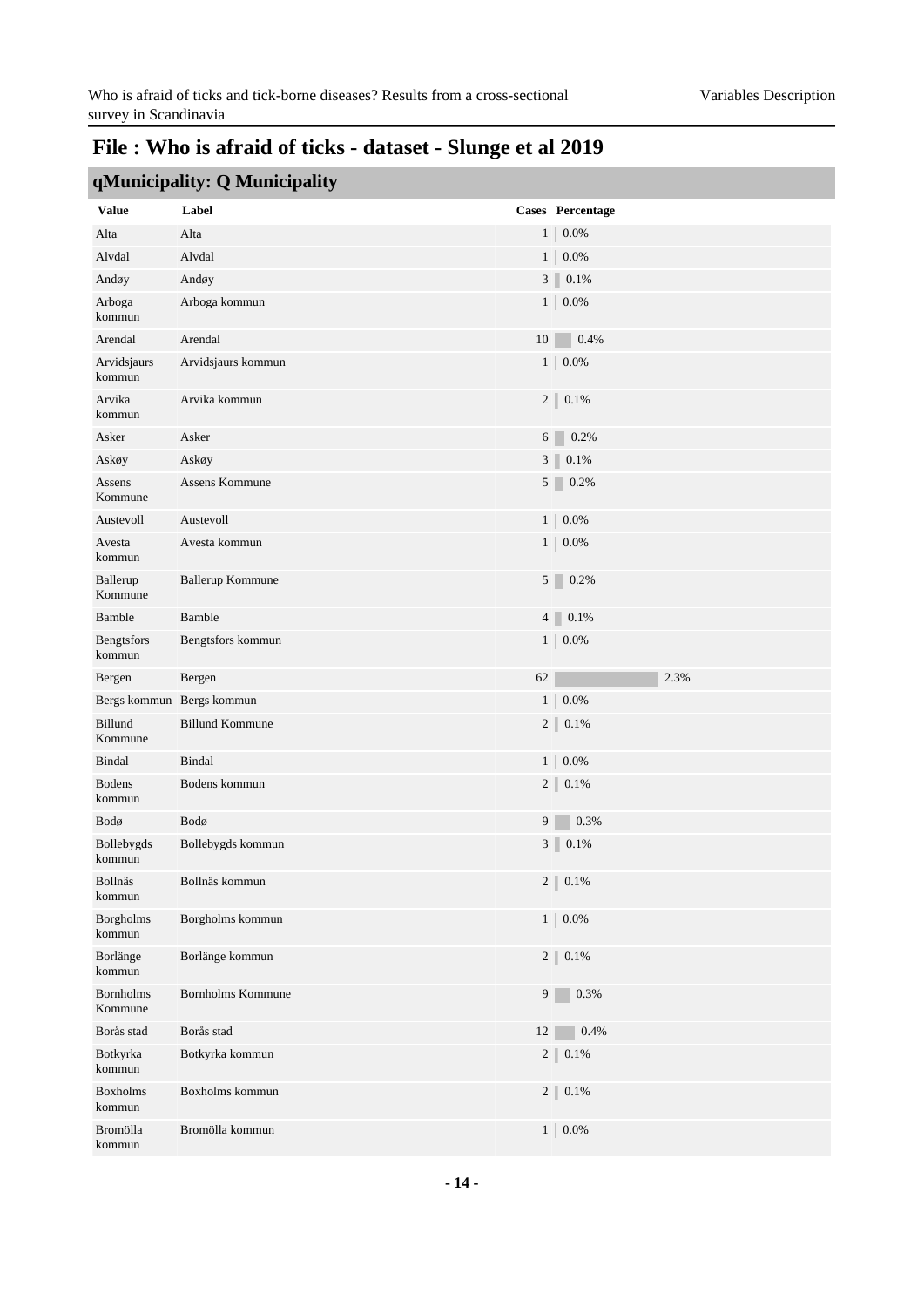| די - י                         |                           |                |                           |
|--------------------------------|---------------------------|----------------|---------------------------|
| <b>Value</b>                   | Label                     |                | Cases Percentage          |
| Brøndby<br>Kommune             | Brøndby Kommune           |                | $6 \mid$<br>0.2%          |
| Brønderslev<br>Kommune         | Brønderslev Kommune       |                | 0.2%<br>$6 \mid$          |
| Brønnøy                        | Brønnøy                   | 1 <sup>1</sup> | 0.0%                      |
| <b>Bygland</b>                 | <b>Bygland</b>            | 1 <sup>1</sup> | $0.0\%$                   |
| <b>Båstads</b><br>kommun       | Båstads kommun            |                | $2 \parallel$<br>0.1%     |
| <b>B</b> ærum                  | Bærum                     | 22             | 0.8%                      |
| Bø (Telem.)                    | Bø (Telem.)               |                | 2<br>0.1%                 |
| Bømlo                          | Bømlo                     | 1 <sup>1</sup> | 0.0%                      |
| Danderyds<br>kommun            | Danderyds kommun          |                | $5 \ 0.2\%$               |
| Deatnu Tana                    | Deatnu Tana               |                | $0.0\%$<br>1 <sup>1</sup> |
| Dorotea<br>kommun              | Dorotea kommun            | 1 <sup>1</sup> | 0.0%                      |
| Dovre                          | Dovre                     | 1 <sup>1</sup> | 0.0%                      |
| Dragør<br>Kommune              | Dragør Kommune            |                | $2 \parallel$<br>0.1%     |
| Drammen                        | Drammen                   | 8              | 0.3%                      |
| Drangedal                      | Drangedal                 | 1              | 0.0%                      |
| Eda kommun                     | Eda kommun                | 1              | $0.0\%$                   |
| Egedal<br>Kommune              | Egedal Kommune            |                | $7 \ 0.3\%$               |
| Eidsberg                       | Eidsberg                  |                | $2 \parallel$<br>0.1%     |
| Eidsvoll                       | Eidsvoll                  |                | $3 \parallel$<br>0.1%     |
| Eigersund                      | Eigersund                 |                | 2<br>0.1%                 |
|                                | Ekerö kommun Ekerö kommun |                | 3<br>0.1%                 |
|                                | Eksjö kommun Eksjö kommun | 1 <sup>1</sup> | 0.0%                      |
| Elverum                        | Elverum                   |                | 2<br>0.1%                 |
| Emmaboda<br>kommun             | Emmaboda kommun           | $\mathbf{1}$   | 0.0%                      |
| Enebakk                        | Enebakk                   |                | 2<br>$0.1\%$              |
| Enköpings<br>kommun            | Enköpings kommun          |                | 0.1%<br>3 <sup>7</sup>    |
| Esbjerg<br>Kommune             | Esbjerg Kommune           | 12             | 0.4%                      |
| Eskilstuna<br>kommun           | Eskilstuna kommun         |                | 0.2%<br>$6 \mid$          |
| Eslövs<br>kommun               | Eslövs kommun             |                | $4 \square$<br>0.1%       |
| Etnedal                        | Etnedal                   | 1              | $0.0\%$                   |
| Evje og<br>Hornnes             | Evje og Hornnes           |                | 2<br>$0.1\%$              |
| Faaborg-<br>Midtfyn<br>Kommune | Faaborg-Midtfyn Kommune   | 12             | 0.4%                      |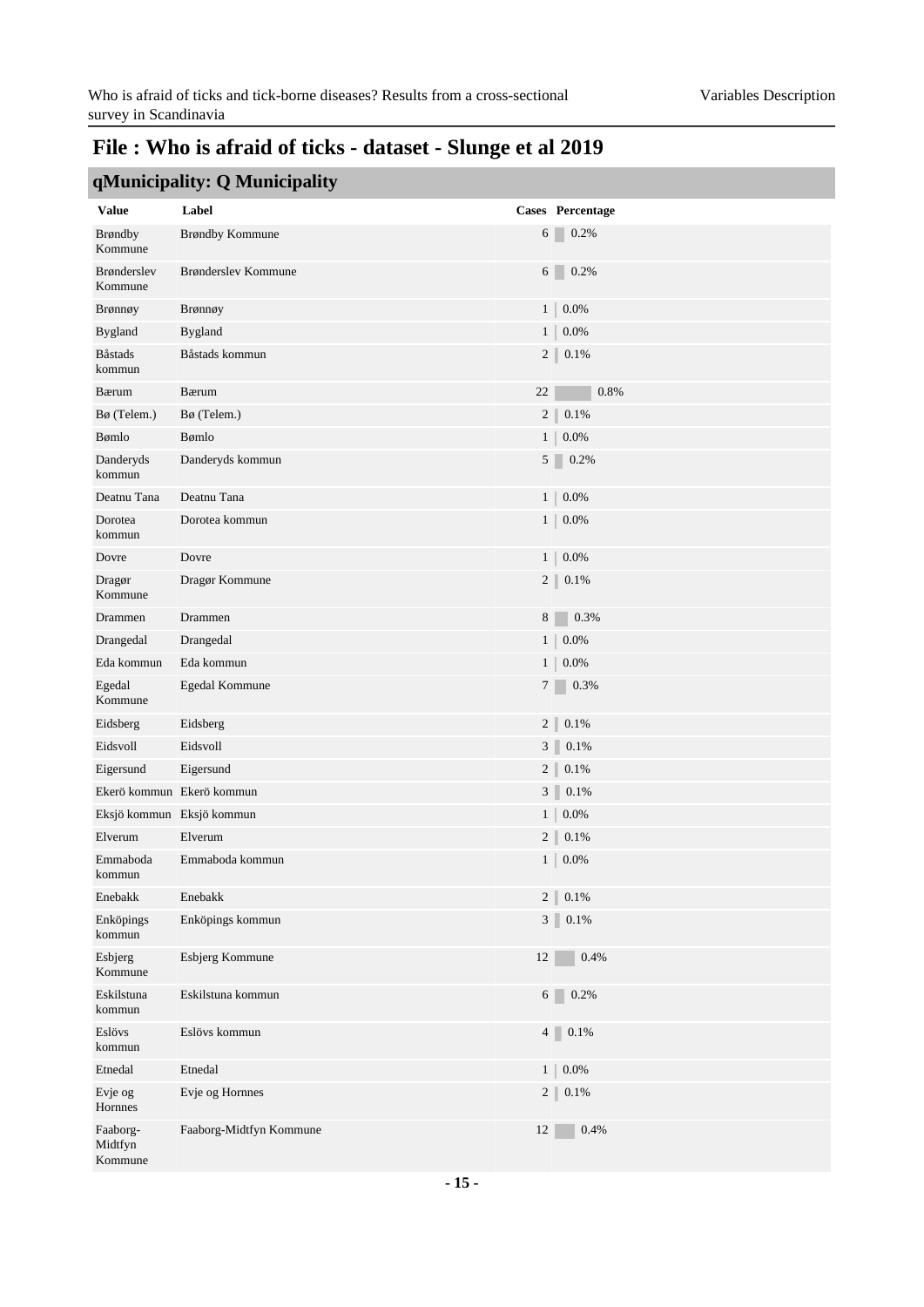| <b>Value</b>             | Label                 | Cases Percentage          |
|--------------------------|-----------------------|---------------------------|
| Falkenbergs<br>kommun    | Falkenbergs kommun    | 0.0%<br>1 <sup>1</sup>    |
| Falköpings<br>kommun     | Falköpings kommun     | $4 \ 0.1\%$               |
| Falu kommun              | Falu kommun           | 8<br>0.3%                 |
| Fauske                   | Fauske                | 1 <sup>1</sup><br>0.0%    |
| Favrskov<br>Kommune      | Favrskov Kommune      | 6<br>$0.2\%$              |
| Faxe<br>Kommune          | Faxe Kommune          | $7 \t 0.3\%$              |
| Fet                      | Fet                   | $1\vert$<br>$0.0\%$       |
| Finnøy                   | Finnøy                | 1<br>0.0%                 |
| Finspångs<br>kommun      | Finspångs kommun      | $4 \ 0.1\%$               |
| Fitjar                   | Fitjar                | $2 \parallel$<br>$0.1\%$  |
| Fjell                    | Fjell                 | $5 \ 0.2\%$               |
| Flatanger                | Flatanger             | 1 <sup>1</sup><br>0.0%    |
| Flora                    | Flora                 | $2 \parallel$<br>0.1%     |
| Forshaga<br>kommun       | Forshaga kommun       | 1 <sup>1</sup><br>$0.0\%$ |
| Fredensborg<br>Kommune   | Fredensborg Kommune   | 7<br>0.3%                 |
| Fredericia<br>Kommune    | Fredericia Kommune    | $6 \mid$<br>0.2%          |
| Frederiksberg<br>Kommune | Frederiksberg Kommune | 12<br>0.4%                |
| Frederikshavn<br>Kommune | Frederikshavn Kommune | $\tau$<br>0.3%            |
| Frederikssund<br>Kommune | Frederikssund Kommune | 5 <sup>1</sup><br>0.2%    |
| Fredrikstad              | Fredrikstad           | $\tau$<br>0.3%            |
| Frogn                    | Frogn                 | $2 \ 0.1\%$               |
| Frosta                   | Frosta                | 1 <sup>1</sup><br>0.0%    |
| Furesø<br>Kommune        | Furesø Kommune        | 5 <sup>7</sup><br>0.2%    |
| Førde                    | Førde                 | $2 \parallel$<br>$0.1\%$  |
| Gamvik                   | Gamvik                | $0.0\%$<br>$\mathbf{1}$   |
| Gausdal                  | Gausdal               | $3 \square$<br>0.1%       |
| Gentofte<br>Kommune      | Gentofte Kommune      | 10<br>0.4%                |
| Giske                    | Giske                 | $0.0\%$<br>1 <sup>1</sup> |
| Gislaveds<br>kommun      | Gislaveds kommun      | $3 \square$<br>$0.1\%$    |
| Gjemnes                  | Gjemnes               | $1\vert$<br>$0.0\%$       |
| Gjerdrum                 | Gjerdrum              | 1 <sup>1</sup><br>0.0%    |
| Gjerstad                 | Gjerstad              | $0.0\%$<br>1 <sup>1</sup> |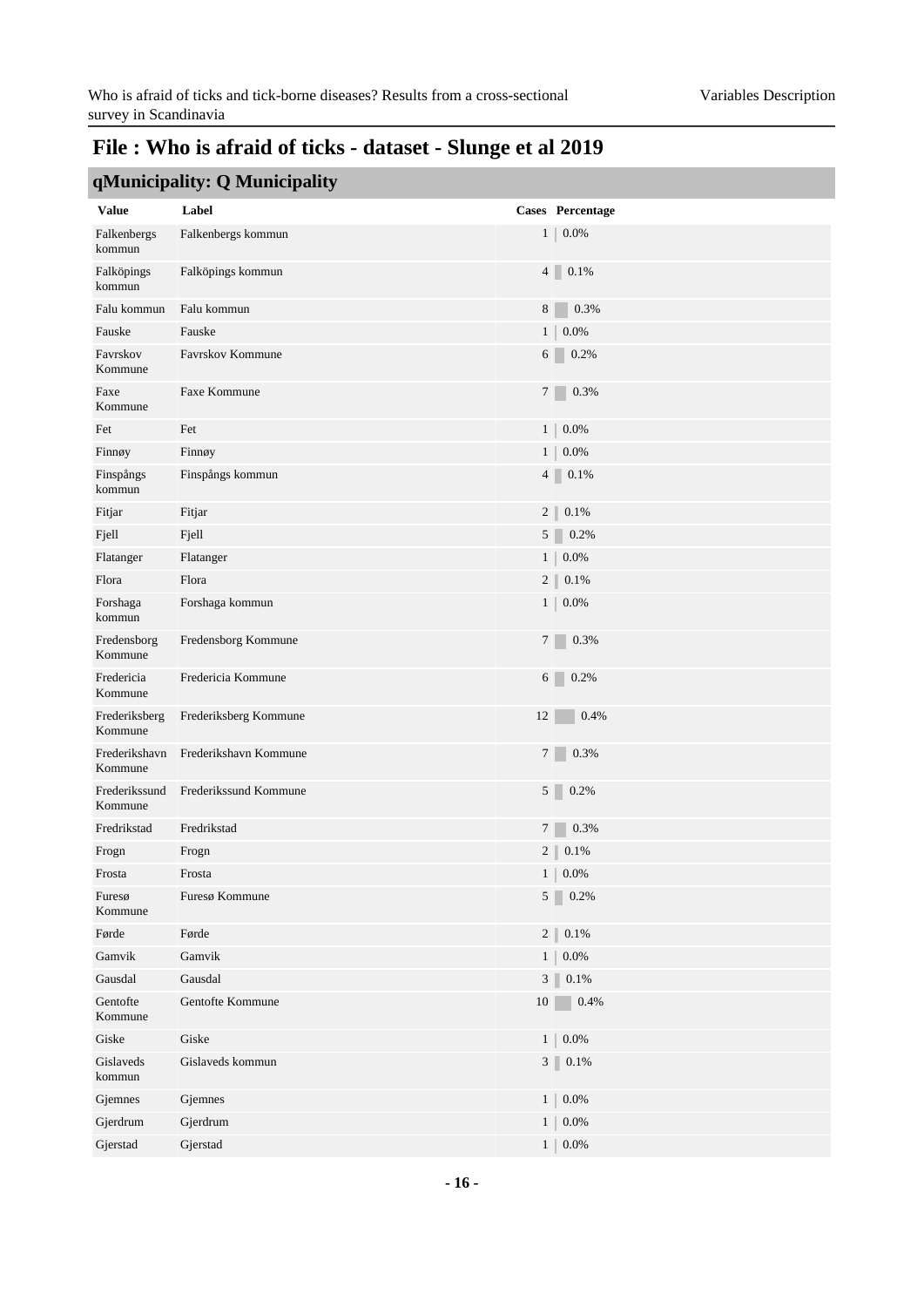|                         | qMunicipality: Q Municipality        |    |                           |
|-------------------------|--------------------------------------|----|---------------------------|
| <b>Value</b>            | Label                                |    | Cases Percentage          |
| Gjøvik                  | Gjøvik                               |    | 0.1%<br>$2 \parallel$     |
| Gladsaxe<br>Kommune     | Gladsaxe Kommune                     |    | $4 \ 0.1\%$               |
| Gloppen                 | Gloppen                              |    | $1 \,   \, 0.0\%$         |
| Glostrup<br>Kommune     | Glostrup Kommune                     |    | $2 \parallel 0.1\%$       |
| Gnesta<br>kommun        | Gnesta kommun                        |    | $3 \ 0.1\%$               |
| Greve<br>Kommune        | Greve Kommune                        |    | 9<br>0.3%                 |
| Gribskov<br>Kommune     | Gribskov Kommune                     |    | $6 \mid$<br>0.2%          |
| Grimstad                | Grimstad                             |    | 8<br>0.3%                 |
| Grums<br>kommun         | Grums kommun                         |    | $3 \ 0.1\%$               |
| Guldborgsund<br>Kommune | Guldborgsund Kommune                 | 14 | 0.5%                      |
| Gulen                   | Gulen                                |    | 0.0%<br>1 <sup>1</sup>    |
| Gullspångs<br>kommun    | Gullspångs kommun                    |    | $2 \parallel$<br>0.1%     |
| Gällivare<br>kommun     | Gällivare kommun                     |    | $1 \,   \, 0.0\%$         |
|                         | Gävle kommun Gävle kommun            | 11 | 0.4%                      |
|                         | Göteborgs stad Göteborgs stad        | 87 | 3.3%                      |
| Götene<br>kommun        | Götene kommun                        |    | $2 \parallel$<br>0.1%     |
|                         | Habo kommun Habo kommun              |    | 3<br>0.1%                 |
| Haderslev<br>Kommune    | Haderslev Kommune                    |    | 9<br>0.3%                 |
| Halden                  | Halden                               |    | $3$ 0.1%                  |
| Hallsbergs<br>kommun    | Hallsbergs kommun                    |    | $2   0.1\%$               |
| kommun                  | Hallstahammars Hallstahammars kommun |    | $1   0.0\%$               |
| Halmstads<br>kommun     | Halmstads kommun                     |    | 0.3%<br>8                 |
| Halsnæs<br>Kommune      | Halsnæs Kommune                      |    | 5<br>0.2%                 |
| Hamar                   | Hamar                                |    | 4<br>0.1%                 |
| Hammarö<br>kommun       | Hammarö kommun                       |    | $2 \parallel$<br>0.1%     |
| Hammerfest              | Hammerfest                           |    | 5 <sup>1</sup><br>0.2%    |
| Haninge<br>kommun       | Haninge kommun                       |    | 4<br>$0.1\%$              |
| Haram                   | Haram                                |    | $0.0\%$<br>1 <sup>1</sup> |
| Hareid                  | Hareid                               |    | $0.0\%$<br>$\mathbf{1}$   |
| Harstad                 | Harstad                              |    | $2$   $0.1\%$             |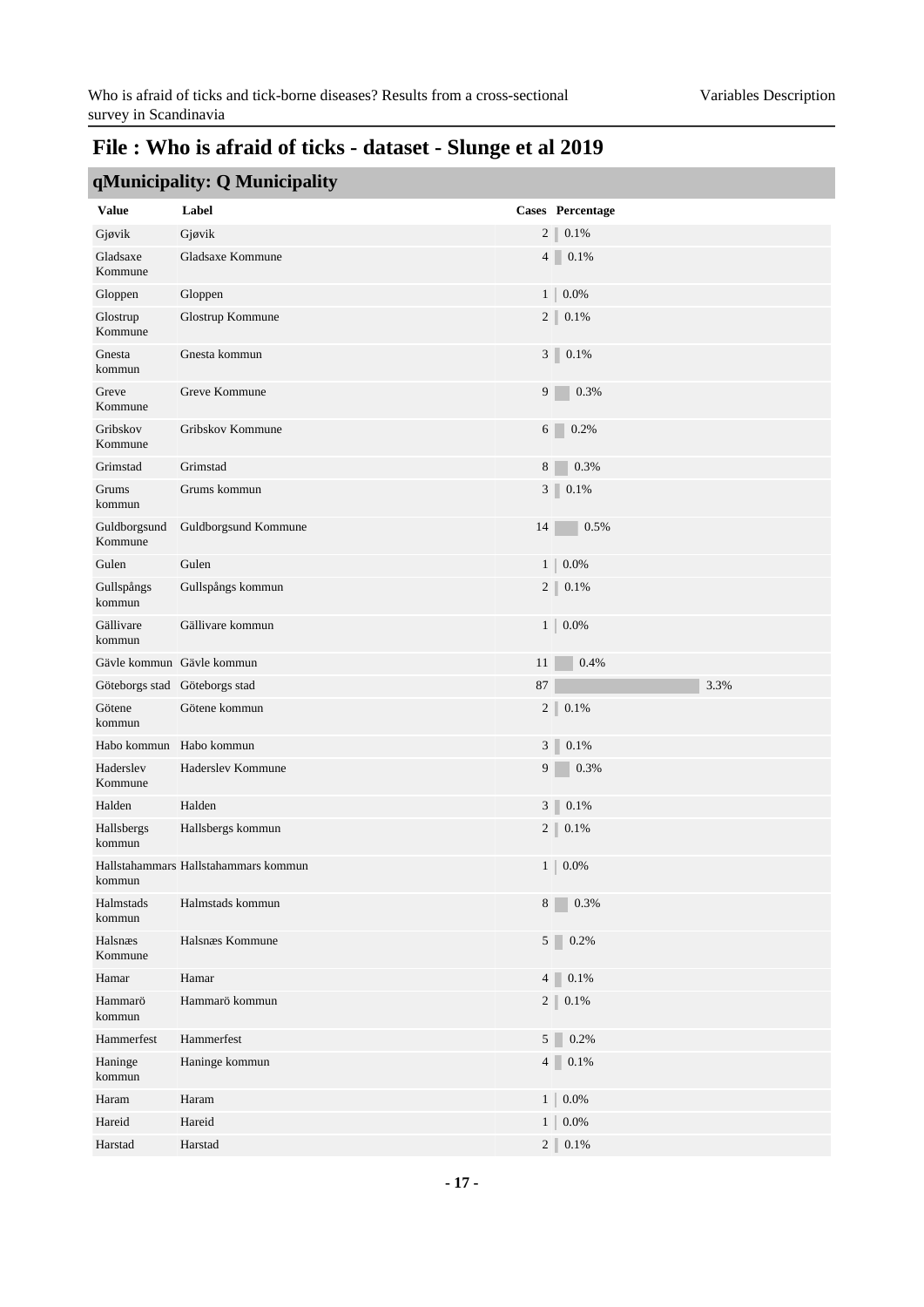|                        | qMunicipality: Q Municipality |                           |
|------------------------|-------------------------------|---------------------------|
| <b>Value</b>           | Label                         | Cases Percentage          |
| Haugesund              | Haugesund                     | 5<br>0.2%                 |
| Heby kommun            | Heby kommun                   | 5<br>0.2%                 |
| Hedemora<br>kommun     | Hedemora kommun               | 3<br>0.1%                 |
| Hedensted<br>Kommune   | <b>Hedensted Kommune</b>      | $7 \mid$<br>0.3%          |
| Helsingborgs<br>stad   | Helsingborgs stad             | 16<br>0.6%                |
| Helsingør<br>Kommune   | Helsingør Kommune             | 8<br>0.3%                 |
| Hemne                  | Hemne                         | 2 <sup>1</sup><br>0.1%    |
| Herley<br>Kommune      | Herley Kommune                | 3<br>0.1%                 |
| Herning<br>Kommune     | Herning Kommune               | 11<br>0.4%                |
| Herrljunga<br>kommun   | Herrljunga kommun             | 1<br>0.0%                 |
| Herøy (M. og<br>$R$ .) | Herøy (M. og R.)              | 1<br>0.0%                 |
| Hillerød<br>Kommune    | Hillerød Kommune              | 7<br>0.3%                 |
| Hjartdal               | Hjartdal                      | 1 <sup>1</sup><br>0.0%    |
| Hjørring<br>Kommune    | Hjørring Kommune              | 4<br>0.1%                 |
| Hof                    | Hof                           | $0.0\%$<br>1 <sup>1</sup> |
| Holbæk<br>Kommune      | Holbæk Kommune                | 8<br>0.3%                 |
| Holstebro<br>Kommune   | Holstebro Kommune             | 9<br>0.3%                 |
| Horsens<br>Kommune     | Horsens Kommune               | 8<br>0.3%                 |
| Horten                 | Horten                        | 0.1%<br>4 <sup>1</sup>    |
| Huddinge<br>kommun     | Huddinge kommun               | 10<br>0.4%                |
| Hudiksvalls<br>kommun  | Hudiksvalls kommun            | $2 \parallel$<br>$0.1\%$  |
| Hultsfreds<br>kommun   | Hultsfreds kommun             | $0.0\%$<br>1 <sup>1</sup> |
| Hurum                  | Hurum                         | $0.0\%$<br>1              |
| Hvidovre<br>Kommune    | Hvidovre Kommune              | 0.4%<br>10                |
| Hábmer<br>Hamarøy      | Hábmer Hamarøy                | 0.0%<br>1 <sup>1</sup>    |
| Hällefors<br>kommun    | Hällefors kommun              | 1 <br>0.0%                |
| Härjedalens<br>kommun  | Härjedalens kommun            | $1\vert$<br>0.0%          |
| Härnösands<br>kommun   | Härnösands kommun             | $3$ 0.1%                  |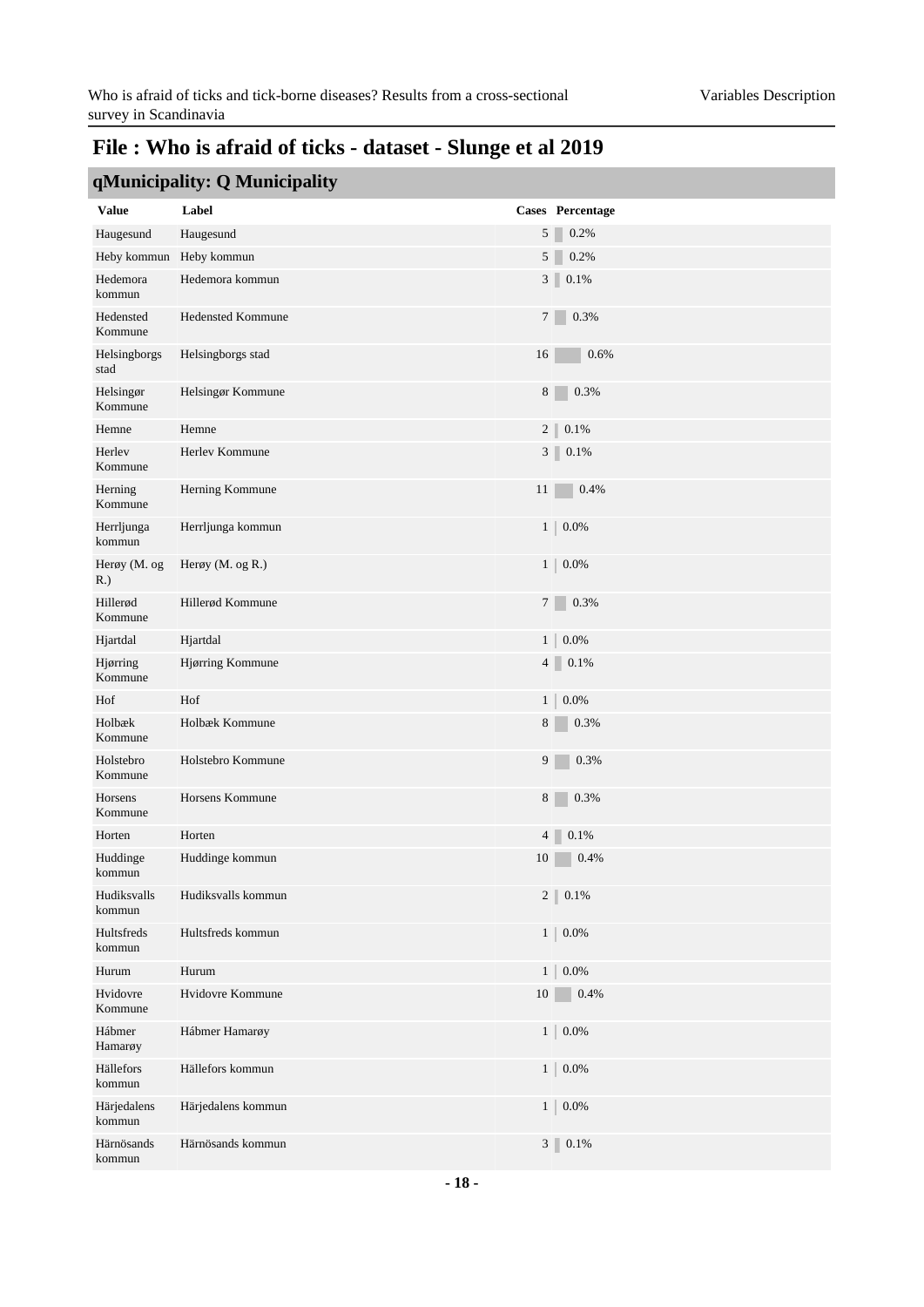|                          | чительной Ситеперану      |                         |
|--------------------------|---------------------------|-------------------------|
| <b>Value</b>             | Label                     | <b>Cases</b> Percentage |
| Härryda<br>kommun        | Härryda kommun            | $3 \ 0.1\%$             |
| Hässleholms<br>kommun    | Hässleholms kommun        | 1 <sup>1</sup><br>0.0%  |
| Höganäs<br>kommun        | Höganäs kommun            | $5 \ 0.2\%$             |
| Högsby<br>kommun         | Högsby kommun             | $3 \ 0.1\%$             |
| Hörby<br>kommun          | Hörby kommun              | $2 \ 0.1\%$             |
|                          | Höörs kommun Höörs kommun | 1<br>0.0%               |
| Høje-Taastrup<br>Kommune | Høje-Taastrup Kommune     | 5 <sup>1</sup><br>0.2%  |
| Hørsholm<br>Kommune      | Hørsholm Kommune          | $3 \ 0.1\%$             |
| Ikast-Brande<br>Kommune  | Ikast-Brande Kommune      | 4<br>0.1%               |
| Inderøy                  | Inderøy                   | 1 <br>0.0%              |
| Ishøj<br>Kommune         | Ishøj Kommune             | $2 \parallel$<br>0.1%   |
| Iveland                  | Iveland                   | $2 \parallel$<br>0.1%   |
| Jammerbugt<br>Kommune    | Jammerbugt Kommune        | 3<br>0.1%               |
| Jevnaker                 | Jevnaker                  | 1<br>0.0%               |
| Järfälla<br>kommun       | Järfälla kommun           | $\tau$<br>$0.3\%$       |
| Jönköpings<br>kommun     | Jönköpings kommun         | 0.6%<br>15              |
| Kalix kommun             | Kalix kommun              | 0.1%<br>4 <sup>1</sup>  |
| Kalmar<br>kommun         | Kalmar kommun             | 8<br>0.3%               |
| Kalundborg<br>Kommune    | Kalundborg Kommune        | 7<br>0.3%               |
| Karlsborgs<br>kommun     | Karlsborgs kommun         | 1 <sup>1</sup><br>0.0%  |
| Karlshamns<br>kommun     | Karlshamns kommun         | 0.2%<br>6               |
| Karlskoga<br>kommun      | Karlskoga kommun          | 5 <sup>1</sup><br>0.2%  |
| Karlskrona<br>kommun     | Karlskrona kommun         | 0.4%<br>11              |
| Karlstads<br>kommun      | Karlstads kommun          | 18<br>0.7%              |
| Karmøy                   | Karmøy                    | 0.4%<br>10              |
| Katrineholms<br>kommun   | Katrineholms kommun       | $1   0.0\%$             |
| Kerteminde<br>Kommune    | Kerteminde Kommune        | $3 \ 0.1\%$             |
| Kils kommun              | Kils kommun               | $3 \ 0.1\%$             |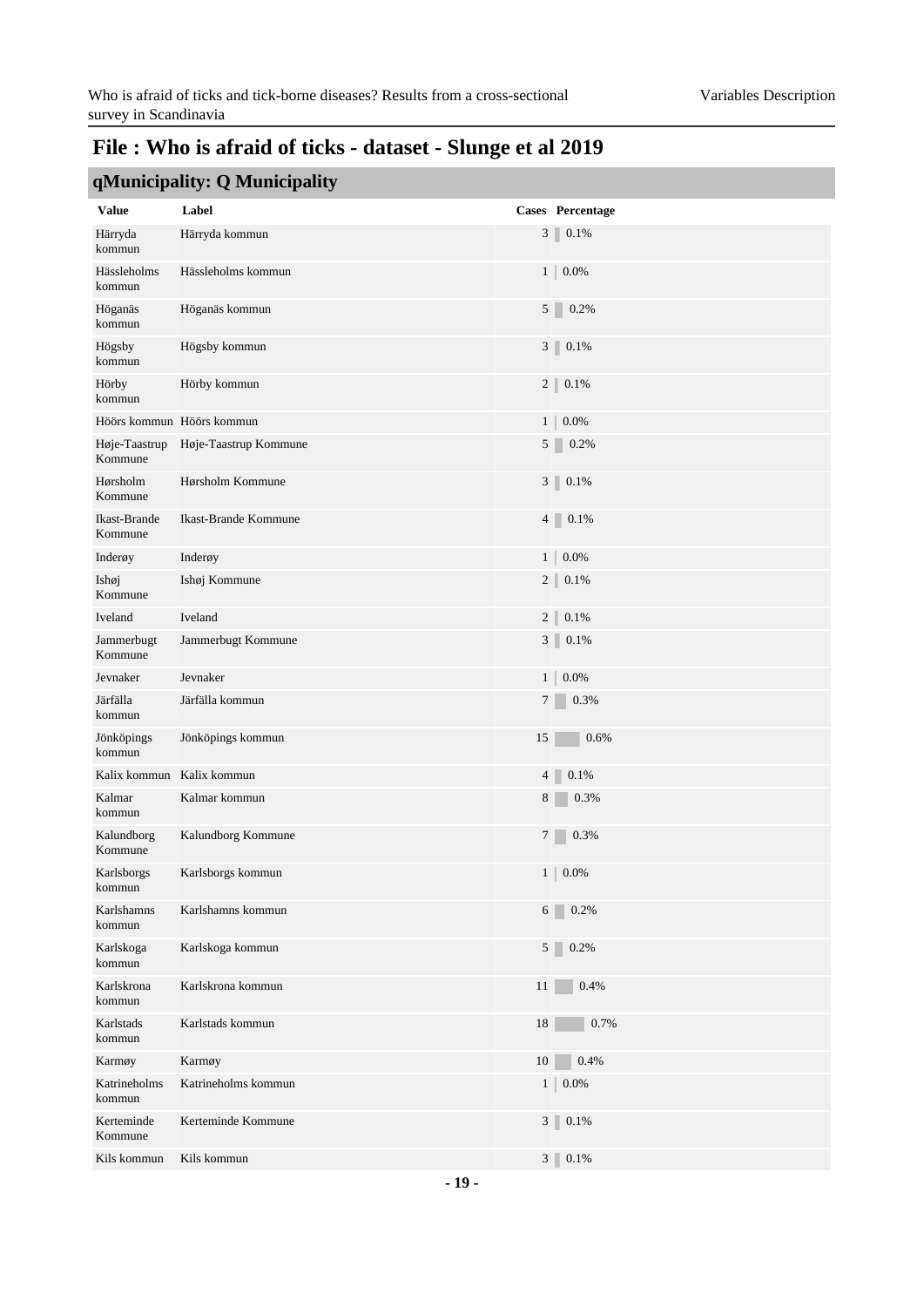|                         | q. amelpanty . L'admelpanty |                |                |                   |
|-------------------------|-----------------------------|----------------|----------------|-------------------|
| <b>Value</b>            | Label                       |                |                | Cases Percentage  |
|                         | Kinda kommun Kinda kommun   | $\mathbf{1}$   |                | $0.0\%$           |
| Klippans<br>kommun      | Klippans kommun             | 1 <sup>1</sup> |                | $0.0\%$           |
| Knivsta<br>kommun       | Knivsta kommun              |                |                | $1 \,   \, 0.0\%$ |
| Kolding<br>Kommune      | Kolding Kommune             | 16             |                | 0.6%              |
| Kongsberg               | Kongsberg                   | 7 <sup>1</sup> |                | 0.3%              |
| Kongsvinger             | Kongsvinger                 |                | $2 \parallel$  | 0.1%              |
| Kragerø                 | Kragerø                     |                | 2              | 0.1%              |
| Kramfors<br>kommun      | Kramfors kommun             |                | $2 \parallel$  | 0.1%              |
| Kristiansand            | Kristiansand                | 34             |                | 1.3%              |
| Kristianstads<br>kommun | Kristianstads kommun        |                |                | $4 \ 0.1\%$       |
| Kristiansund            | Kristiansund                |                |                | $5 \ 0.2\%$       |
| Kristinehamns<br>kommun | Kristinehamns kommun        |                | 1              | 0.0%              |
| Krokoms<br>kommun       | Krokoms kommun              |                | $2 \parallel$  | 0.1%              |
| Kumla<br>kommun         | Kumla kommun                |                |                | $1 \,   \, 0.0\%$ |
| Kungsbacka<br>kommun    | Kungsbacka kommun           | 11             |                | 0.4%              |
| Kungälvs<br>kommun      | Kungälvs kommun             |                | 4              | 0.1%              |
| Kvam                    | Kvam                        |                | $2 \parallel$  | 0.1%              |
| Kvinnherad              | Kvinnherad                  |                | 4              | 0.1%              |
| Kvänum                  | Kvänum                      |                | 1 <sup>1</sup> | 0.0%              |
| Kvæfjord                | Kvæfjord                    | 1              |                | 0.0%              |
| Kävlinge<br>kommun      | Kävlinge kommun             |                | $2 \parallel$  | 0.1%              |
| Köpings<br>kommun       | Köpings kommun              | 1 <sup>1</sup> |                | 0.0%              |
| Københavns<br>Kommune   | Københavns Kommune          | 92             |                | 3.4%              |
| Køge<br>Kommune         | Køge Kommune                |                | $6 \mid$       | 0.2%              |
| Laholms<br>kommun       | Laholms kommun              |                | $2 \parallel$  | 0.1%              |
| Landskrona<br>stad      | Landskrona stad             |                | 1 <sup>1</sup> | $0.0\%$           |
| Langeland<br>Kommune    | Langeland Kommune           |                | 3              | $0.1\%$           |
| Larvik                  | Larvik                      |                | 5 <sup>1</sup> | 0.2%              |
| Laxå kommun             | Laxå kommun                 |                | 1 <sup>1</sup> | $0.0\%$           |
| Lejre<br>Kommune        | Lejre Kommune               |                | $6 \mid$       | 0.2%              |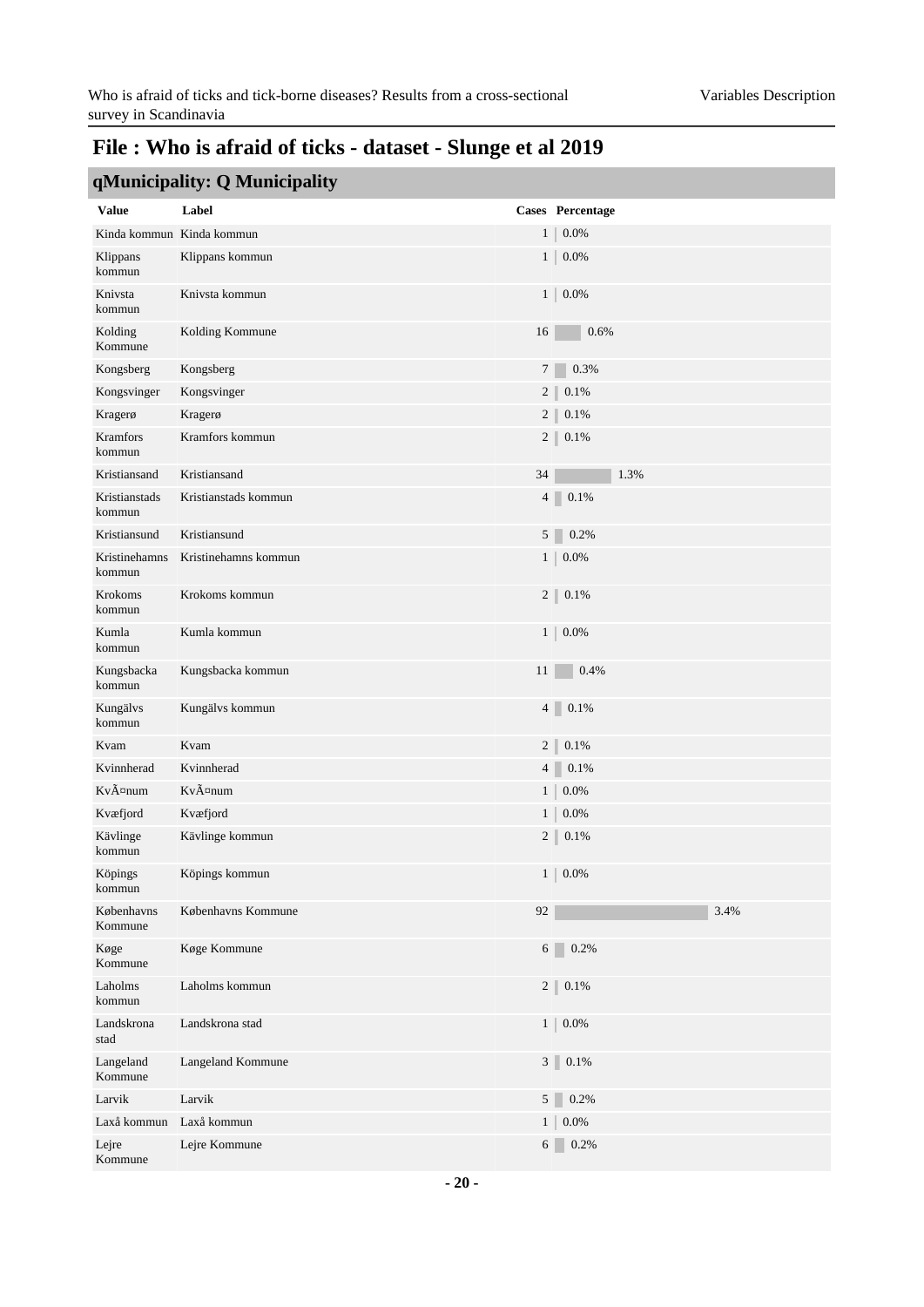|                               | q. ame.pancy. a mame.pancy |                           |
|-------------------------------|----------------------------|---------------------------|
| <b>Value</b>                  | Label                      | Cases Percentage          |
| Leksands<br>kommun            | Leksands kommun            | $3 \ 0.1\%$               |
| Lemvig<br>Kommune             | Lemvig Kommune             | $3 \ 0.1\%$               |
| Lenvik                        | Lenvik                     | $1\vert$<br>0.0%          |
| Lerums<br>kommun              | Lerums kommun              | $3 \ 0.1\%$               |
| Lessebo<br>kommun             | Lessebo kommun             | 1 <sup>1</sup><br>0.0%    |
| Levanger                      | Levanger                   | 1 <sup>1</sup><br>0.0%    |
| Lidingö stad                  | Lidingö stad               | $5\overline{)}$<br>0.2%   |
| Lidköpings<br>kommun          | Lidköpings kommun          | 4<br>0.1%                 |
| Lierne                        | Lierne                     | 1<br>0.0%                 |
| Lilla Edets<br>kommun         | Lilla Edets kommun         | 4<br>0.1%                 |
| Lillehammer                   | Lillehammer                | 4<br>0.1%                 |
| Lillesand                     | Lillesand                  | $8\,$<br>0.3%<br>٠        |
| Lindesnes                     | Lindesnes                  | 1 <sup>1</sup><br>$0.0\%$ |
| Linköping                     | Linköping                  | 1 <br>$0.0\%$             |
| Linköpings<br>kommun          | Linköpings kommun          | 17<br>0.6%                |
| Ljungby<br>kommun             | Ljungby kommun             | $3   0.1\%$               |
| Lolland<br>Kommune            | Lolland Kommune            | 0.3%<br>$7 \mid$          |
| Lomma<br>kommun               | Lomma kommun               | $6 \t 0.2\%$              |
| Ludvika<br>kommun             | Ludvika kommun             | $2 \ 0.1\%$               |
| Luleå kommun Luleå kommun     |                            | 0.2%<br>6                 |
|                               | Lunds kommun Lunds kommun  | 17<br>0.6%                |
| Lycksele<br>kommun            | Lycksele kommun            | 2<br>0.1%                 |
| Lyngby-<br>Taarbæk<br>Kommune | Lyngby-Taarbæk Kommune     | 12<br>0.4%                |
| Lørenskog                     | Lørenskog                  | $2 \parallel$<br>0.1%     |
| Malmö stad                    | Malmö stad                 | 37<br>1.4%                |
| Malung-Sälens<br>kommun       | Malung-Sälens kommun       | 0.0%<br>$\mathbf{1}$      |
| Malvik                        | Malvik                     | $1\vert$<br>0.0%          |
| Mandal                        | Mandal                     | $\overline{4}$<br>0.1%    |
| Mariagerfjord<br>Kommune      | Mariagerfjord Kommune      | 0.2%<br>6                 |
| Mariestads<br>kommun          | Mariestads kommun          | $3 \square$<br>0.1%       |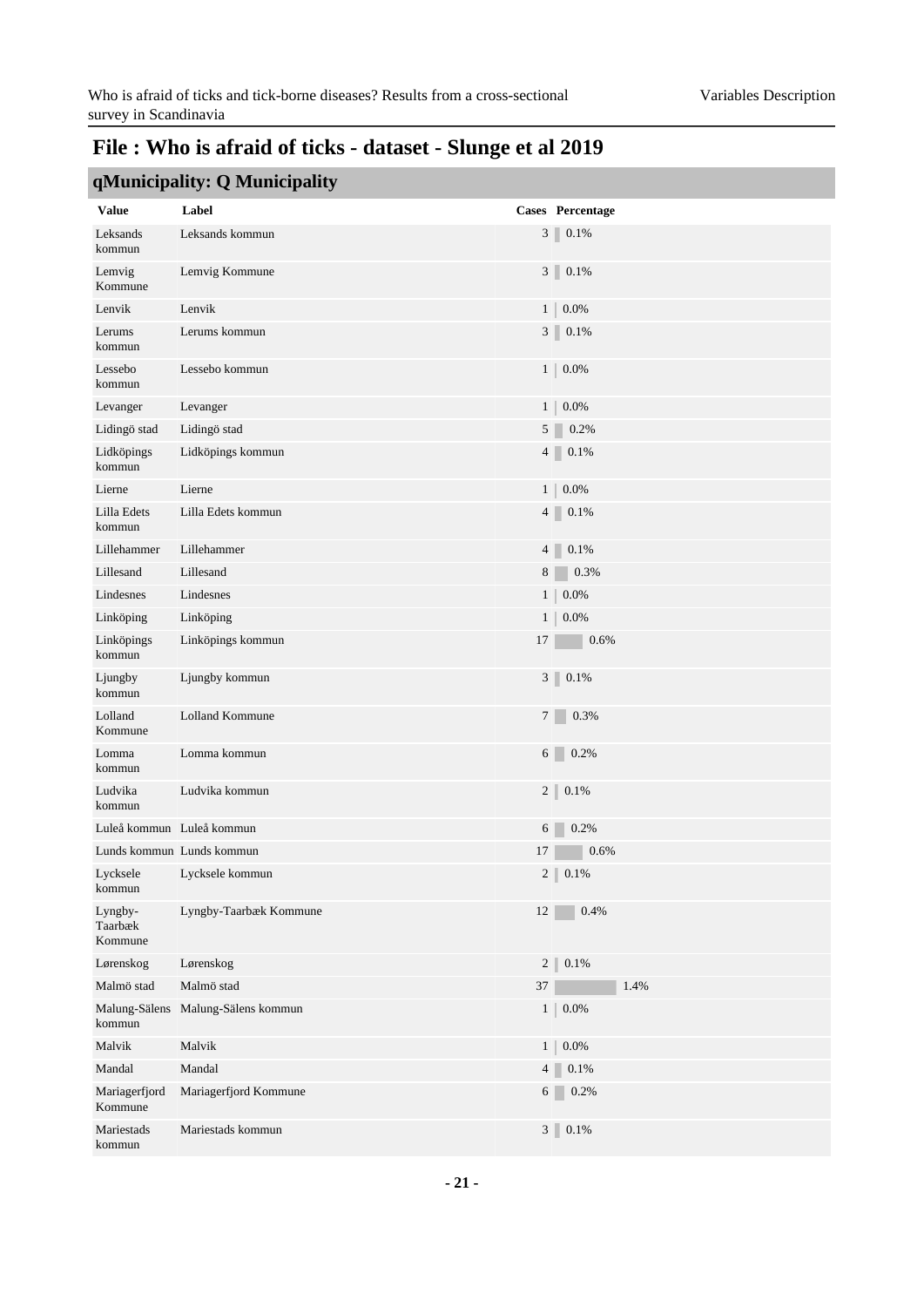| -----                 | $\cdots$ $\cdots$ $\cdots$ $\cdots$ $\cdots$ $\cdots$ $\cdots$ $\cdots$ $\cdots$ $\cdots$ |                           |
|-----------------------|-------------------------------------------------------------------------------------------|---------------------------|
| <b>Value</b>          | Label                                                                                     | Cases Percentage          |
| Markaryds<br>kommun   | Markaryds kommun                                                                          | 0.0%<br>$1 \mid$          |
| Marks<br>kommun       | Marks kommun                                                                              | $5 \Box$<br>0.2%          |
| Masfjorden            | Masfjorden                                                                                | $1\vert$<br>0.0%          |
| Meland                | Meland                                                                                    | $1\vert$<br>$0.0\%$       |
| Melhus                | Melhus                                                                                    | 4<br>0.1%                 |
| Meløy                 | Meløy                                                                                     | $3 \ 0.1\%$               |
| Middelfart<br>Kommune | Middelfart Kommune                                                                        | $4\blacksquare$<br>0.1%   |
| Mjölby<br>kommun      | Mjölby kommun                                                                             | $2 \ 0.1\%$               |
| Modum                 | Modum                                                                                     | 1 <sup>1</sup><br>0.0%    |
| Molde                 | Molde                                                                                     | $5 \ 0.2\%$               |
| Mora kommun           | Mora kommun                                                                               | 1<br>0.0%                 |
| Moss                  | Moss                                                                                      | 3<br>0.1%                 |
| Motala<br>kommun      | Motala kommun                                                                             | $3 \parallel$<br>0.1%     |
| Mullsjö<br>kommun     | Mullsjö kommun                                                                            | $1\vert$<br>$0.0\%$       |
| Munkedals<br>kommun   | Munkedals kommun                                                                          | $2 \ 0.1\%$               |
| Mölndals stad         | Mölndals stad                                                                             | 8<br>0.3%<br>٠            |
| Mönsterås<br>kommun   | Mönsterås kommun                                                                          | $1\vert$<br>0.0%          |
| Mörbylånga<br>kommun  | Mörbylånga kommun                                                                         | $4 \ 0.1\%$               |
| Nacka<br>kommun       | Nacka kommun                                                                              | 0.4%<br>11                |
| <b>Namsos</b>         | <b>Namsos</b>                                                                             | 1 <sup>1</sup><br>0.0%    |
| Nannestad             | Nannestad                                                                                 | 1 <sup>1</sup><br>$0.0\%$ |
| Narvik                | Narvik                                                                                    | $2 \parallel$<br>0.1%     |
| Nedre Eiker           | Nedre Eiker                                                                               | $1   0.0\%$               |
| Nes (Ak.)             | Nes (Ak.)                                                                                 | $2 \parallel$<br>$0.1\%$  |
| Nes (Busk.)           | Nes (Busk.)                                                                               | 2<br>$0.1\%$              |
| Nesodden              | Nesodden                                                                                  | $1\vert$<br>$0.0\%$       |
| Nesset                | Nesset                                                                                    | 1 <sup>1</sup><br>$0.0\%$ |
| Nittedal              | Nittedal                                                                                  | 4<br>0.1%                 |
| Nome                  | Nome                                                                                      | $2 \parallel$<br>$0.1\%$  |
| Nora kommun           | Nora kommun                                                                               | $2 \parallel$<br>$0.1\%$  |
| Norddjurs<br>Kommune  | Norddjurs Kommune                                                                         | $2 \parallel$<br>$0.1\%$  |
| Nordfyns<br>Kommune   | Nordfyns Kommune                                                                          | $4 \ 0.1\%$               |
| Nordmalings<br>kommun | Nordmalings kommun                                                                        | $1\vert$<br>$0.0\%$       |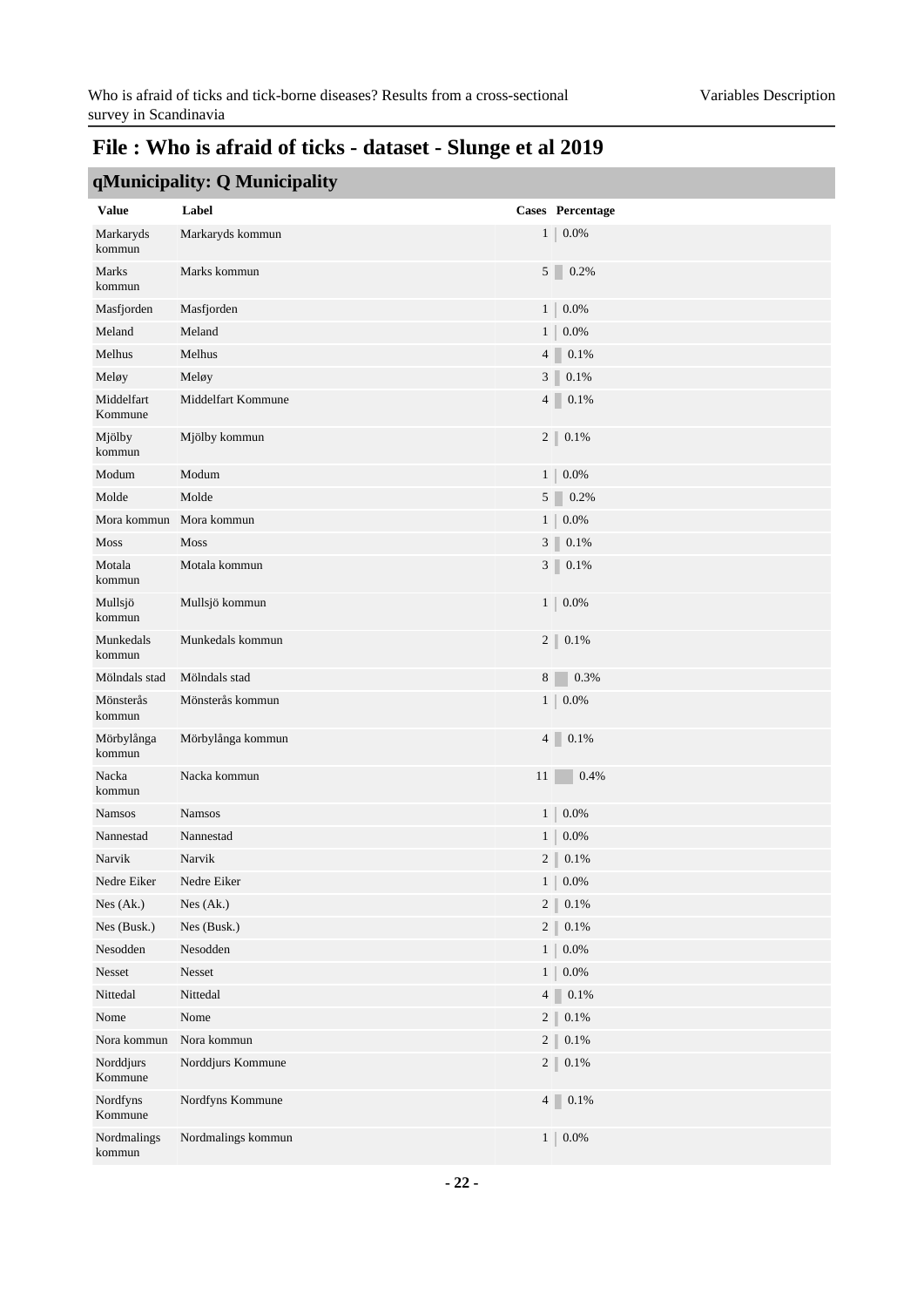| qMunicipality: Q Municipality |  |
|-------------------------------|--|
|-------------------------------|--|

|                       | $\mathbf{q}$ - and $\mathbf{p}$ and $\mathbf{y}$ . $\mathbf{y}$ and $\mathbf{q}$ and $\mathbf{p}$ |              |                |                  |
|-----------------------|---------------------------------------------------------------------------------------------------|--------------|----------------|------------------|
| <b>Value</b>          | Label                                                                                             |              |                | Cases Percentage |
| Nore og Uvdal         | Nore og Uvdal                                                                                     | $\mathbf{1}$ |                | 0.0%             |
| Norrköpings<br>kommun | Norrköpings kommun                                                                                | 20           |                | 0.7%             |
| Norrtälje<br>kommun   | Norrtälje kommun                                                                                  |              | $7 \mid$       | 0.3%             |
| Notodden              | Notodden                                                                                          |              |                | $3 \ 0.1\%$      |
| Nyborg<br>Kommune     | Nyborg Kommune                                                                                    |              | 1              | 0.0%             |
| Nybro<br>kommun       | Nybro kommun                                                                                      |              |                | $2$   $0.1\%$    |
| Nykvarns<br>kommun    | Nykvarns kommun                                                                                   |              | $1\vert$       | 0.0%             |
| Nyköpings<br>kommun   | Nyköpings kommun                                                                                  |              | 7              | 0.3%             |
| Nynäshamns<br>kommun  | Nynäshamns kommun                                                                                 |              | 4              | 0.1%             |
| Nässjö<br>kommun      | Nässjö kommun                                                                                     |              |                | 5 0.2%           |
| Næstved<br>Kommune    | Næstved Kommune                                                                                   | 13           |                | 0.5%             |
| Nøtterøy              | Nøtterøy                                                                                          |              | 1 <sup>1</sup> | 0.0%             |
| Odder<br>Kommune      | Odder Kommune                                                                                     |              | $2 \parallel$  | $0.1\%$          |
| Odense<br>Kommune     | Odense Kommune                                                                                    | $30\,$       |                | 1.1%             |
| Odsherred<br>Kommune  | <b>Odsherred Kommune</b>                                                                          |              |                | $3 \ 0.1\%$      |
| Olofströms<br>kommun  | Olofströms kommun                                                                                 |              |                | $2 \ 0.1\%$      |
| Oppdal                | Oppdal                                                                                            |              | 1              | 0.0%             |
| Oppegård              | Oppegård                                                                                          |              |                | $5 \ 0.2\%$      |
| Orsa kommun           | Orsa kommun                                                                                       |              | 1 <sup>1</sup> | 0.0%             |
| Os (Hord.)            | $Os$ (Hord.)                                                                                      |              | 2              | 0.1%             |
| Oskarshamns<br>kommun | Oskarshamns kommun                                                                                |              |                | $1 \vert 0.0\%$  |
|                       | Oslo kommune Oslo kommune                                                                         | $107\,$      |                | 4.0%             |
| Osterøy               | Osterøy                                                                                           |              | 1 <sup>1</sup> | 0.0%             |
| Ovanåkers<br>kommun   | Ovanåkers kommun                                                                                  |              | $2 \parallel$  | 0.1%             |
| Overhalla             | Overhalla                                                                                         |              | 1              | $0.0\%$          |
| Oxelösunds<br>kommun  | Oxelösunds kommun                                                                                 |              | 3              | 0.1%             |
| Partille<br>kommun    | Partille kommun                                                                                   |              |                | $3$   $0.1\%$    |
| Perstorps<br>kommun   | Perstorps kommun                                                                                  |              | 1              | 0.0%             |
| Piteå kommun          | Piteå kommun                                                                                      |              | $2 \parallel$  | $0.1\%$          |
| Porsgrunn             | Porsgrunn                                                                                         | 14           |                | $0.5\%$          |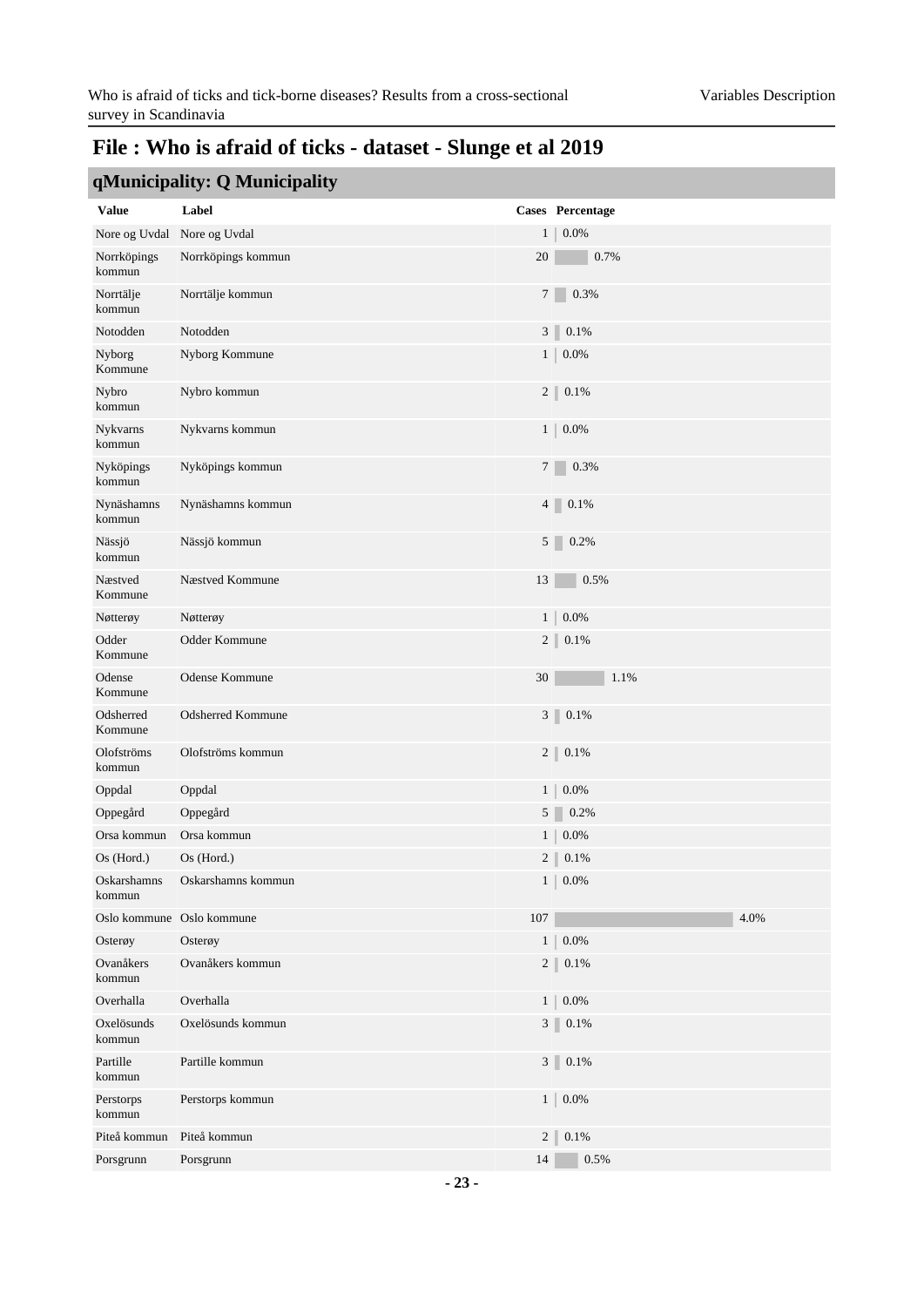|  | qMunicipality: Q Municipality |
|--|-------------------------------|
|--|-------------------------------|

|                                  | $\mathbf{q}$ - $\mathbf{r}$ and $\mathbf{r}$ $\mathbf{r}$ $\mathbf{r}$ $\mathbf{r}$ $\mathbf{r}$ and $\mathbf{r}$ $\mathbf{r}$ and $\mathbf{r}$ |                           |
|----------------------------------|-------------------------------------------------------------------------------------------------------------------------------------------------|---------------------------|
| <b>Value</b>                     | Label                                                                                                                                           | Cases Percentage          |
| Radøy                            | Radøy                                                                                                                                           | $0.0\%$<br>1 <sup>1</sup> |
| Ragunda<br>kommun                | Ragunda kommun                                                                                                                                  | 0.0%<br>1 <sup>1</sup>    |
| Rakkestad                        | Rakkestad                                                                                                                                       | $1\vert$<br>0.0%          |
| Rana                             | Rana                                                                                                                                            | 5<br>0.2%                 |
| Randaberg                        | Randaberg                                                                                                                                       | $2 \parallel$<br>0.1%     |
| Randers<br>Kommune               | Randers Kommune                                                                                                                                 | 19<br>0.7%                |
| Rauma                            | Rauma                                                                                                                                           | 2 <sup>1</sup><br>0.1%    |
| Re                               | Re                                                                                                                                              | 1 <sup>1</sup><br>$0.0\%$ |
| Rebild<br>Kommune                | Rebild Kommune                                                                                                                                  | $5 \ 0.2\%$               |
| Region<br>Gotland                | Region Gotland                                                                                                                                  | 10<br>0.4%                |
| Rennebu                          | Rennebu                                                                                                                                         | 1 <sup>1</sup><br>$0.0\%$ |
| Ringerike                        | Ringerike                                                                                                                                       | 2 <sup>1</sup><br>0.1%    |
| Ringkøbing-<br>Skjern<br>Kommune | Ringkøbing-Skjern Kommune                                                                                                                       | 12<br>0.4%                |
| Ringsaker                        | Ringsaker                                                                                                                                       | $2 \parallel$<br>0.1%     |
| Ringsted<br>Kommune              | Ringsted Kommune                                                                                                                                | 3<br>0.1%                 |
| Rissa                            | Rissa                                                                                                                                           | 1 <sup>1</sup><br>$0.0\%$ |
| Risør                            | Risør                                                                                                                                           | 2 <sup>1</sup><br>0.1%    |
| Ronneby<br>kommun                | Ronneby kommun                                                                                                                                  | $3$   $0.1\%$             |
| Roskilde<br>Kommune              | Roskilde Kommune                                                                                                                                | 10<br>0.4%                |
| Rudersdal<br>Kommune             | Rudersdal Kommune                                                                                                                               | 7 <sup>1</sup><br>0.3%    |
| Rygge                            | Rygge                                                                                                                                           | 3<br>0.1%                 |
| Rättviks<br>kommun               | Rättviks kommun                                                                                                                                 | 0.0%<br>$\mathbf{1}$      |
| Rælingen                         | Rælingen                                                                                                                                        | 3<br>$0.1\%$              |
| Rødovre<br>Kommune               | Rødovre Kommune                                                                                                                                 | 0.1%<br>$\overline{4}$    |
| Røros                            | Røros                                                                                                                                           | $0.0\%$<br>1 <sup>1</sup> |
| Røyken                           | Røyken                                                                                                                                          | $\overline{4}$<br>0.1%    |
| Sala kommun                      | Sala kommun                                                                                                                                     | $2 \parallel$<br>$0.1\%$  |
| Salangen                         | Salangen                                                                                                                                        | $\mathbf{1}$<br>$0.0\%$   |
| Saltdal                          | Saltdal                                                                                                                                         | 2<br>$0.1\%$              |
| Sande (Vestf.)                   | Sande (Vestf.)                                                                                                                                  | 2 <sup>1</sup><br>0.1%    |
| Sandefjord                       | Sandefjord                                                                                                                                      | 5<br>0.2%                 |
| Sandnes                          | Sandnes                                                                                                                                         | 0.6%<br>17                |
| Sandvikens<br>kommun             | Sandvikens kommun                                                                                                                               | $3$   $0.1\%$             |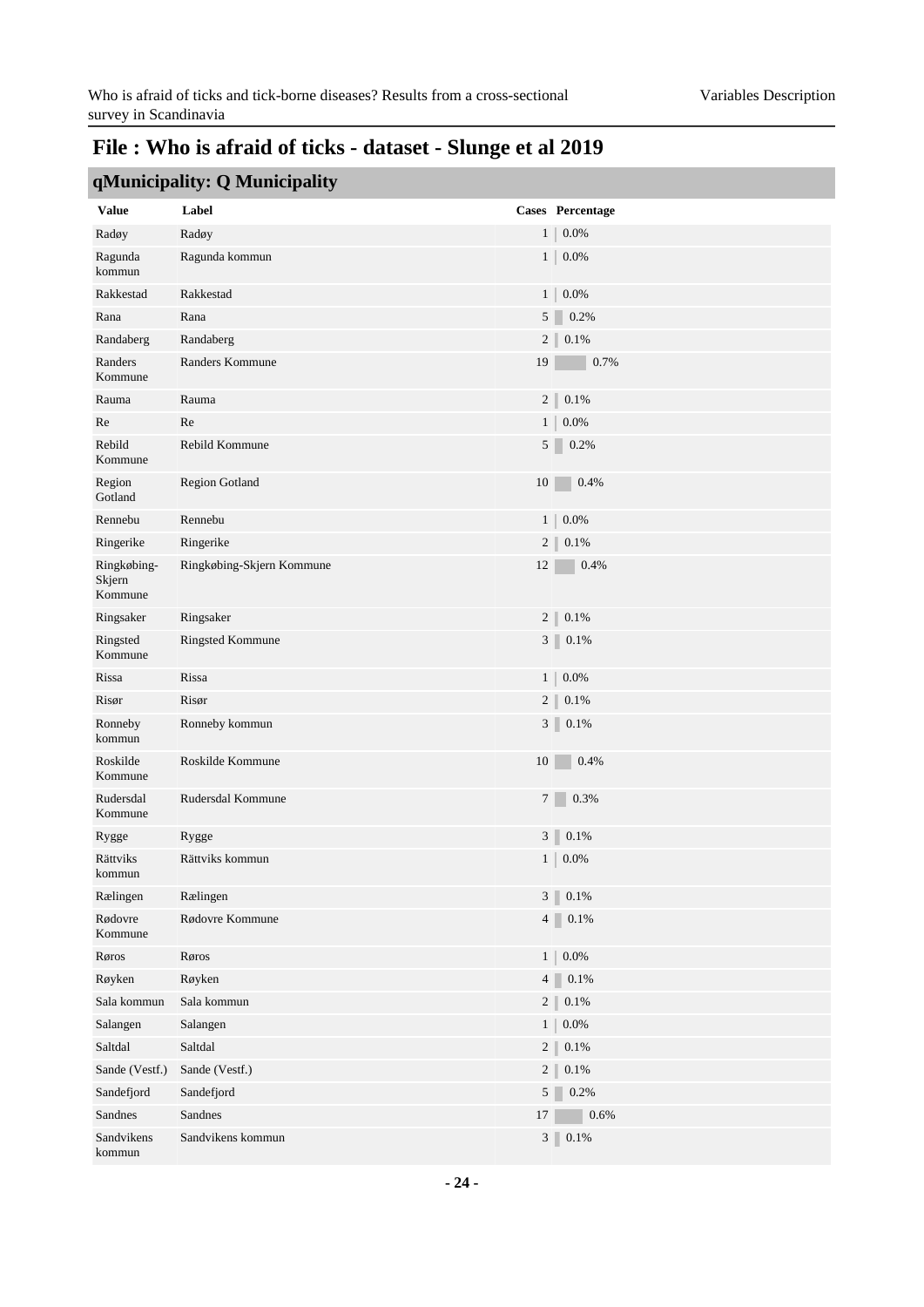|                          | qMunicipality: Q Municipality      |                |                           |
|--------------------------|------------------------------------|----------------|---------------------------|
| <b>Value</b>             | Label                              |                | Cases Percentage          |
| Sarpsborg                | Sarpsborg                          |                | $3 \parallel$<br>$0.1\%$  |
| Sauda                    | Sauda                              | $\mathbf{1}$   | $0.0\%$                   |
| Sauherad                 | Sauherad                           |                | 2<br>0.1%                 |
| Sel                      | Sel                                |                | 2<br>0.1%                 |
| Seljord                  | Seljord                            |                | $2 \parallel$<br>0.1%     |
| Sigtuna<br>kommun        | Sigtuna kommun                     |                | 3<br>0.1%                 |
| Silkeborg<br>Kommune     | Silkeborg Kommune                  | 11             | 0.4%                      |
| Simrishamns<br>kommun    | Simrishamns kommun                 |                | 3<br>0.1%                 |
| Skanderborg<br>Kommune   | Skanderborg Kommune                | 8              | 0.3%                      |
|                          | Skara kommun Skara kommun          | 1 <sup>1</sup> | 0.0%                      |
| Skaun                    | Skaun                              | 1              | $0.0\%$                   |
| Skedsmo                  | Skedsmo                            |                | 5 <sup>1</sup><br>0.2%    |
| Skellefteå<br>kommun     | Skellefteå kommun                  | 6 <sup>1</sup> | 0.2%                      |
| Ski                      | Ski                                |                | $5 \ 0.2\%$               |
| Skien                    | Skien                              | 15             | 0.6%                      |
| Skiptvet                 | Skiptvet                           | $\mathbf{1}$   | 0.0%                      |
| Skive<br>Kommune         | Skive Kommune                      |                | $5 \ 0.2\%$               |
| Skodje                   | Skodje                             | 1              | $0.0\%$                   |
| <b>Skurups</b><br>kommun | Skurups kommun                     | 1 <sup>1</sup> | 0.0%                      |
| Skövde<br>kommun         | Skövde kommun                      |                | 4<br>0.1%                 |
| Slagelse<br>Kommune      | Slagelse Kommune                   |                | $6 \Box$<br>0.2%          |
| kommun                   | Smedjebackens Smedjebackens kommun |                | 2<br>0.1%                 |
| Sogndal                  | Sogndal                            |                | 3 <sup>7</sup><br>$0.1\%$ |
| Sola                     | Sola                               | 4 <sup>1</sup> | 0.1%                      |
| Sollefteå<br>kommun      | Sollefteå kommun                   |                | 4<br>0.1%                 |
| Sollentuna<br>kommun     | Sollentuna kommun                  | 11             | 0.4%                      |
| Solna stad               | Solna stad                         |                | 0.2%<br>6                 |
| Solrød<br>Kommune        | Solrød Kommune                     |                | 3<br>$0.1\%$              |
| Songdalen                | Songdalen                          |                | $3 \parallel$<br>$0.1\%$  |
| Sortland                 | Sortland                           |                | $4 \mid$<br>0.1%          |
| Spydeberg                | Spydeberg                          |                | $3 \parallel$<br>$0.1\%$  |
| Staffanstorps<br>kommun  | Staffanstorps kommun               |                | 3<br>0.1%                 |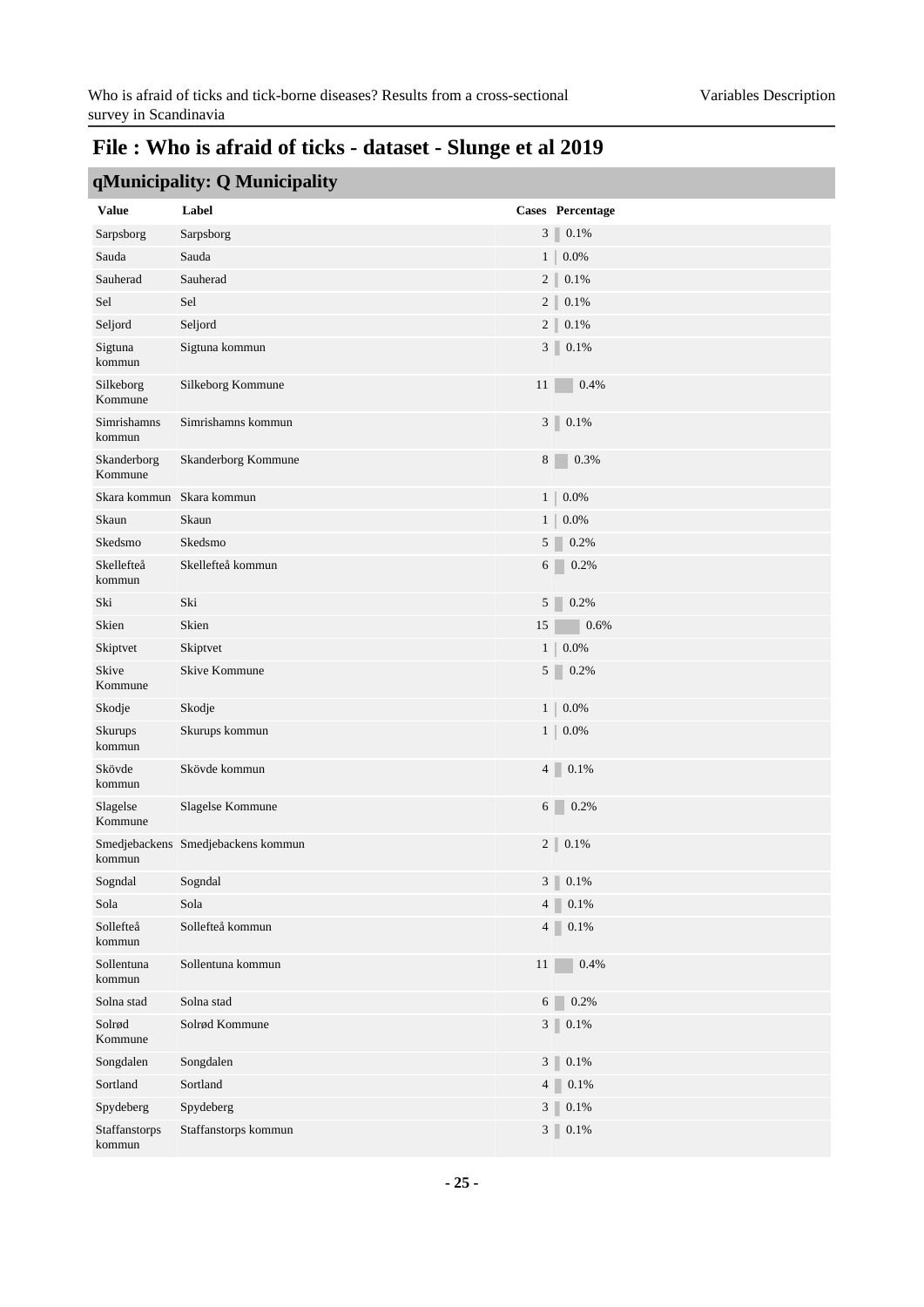|                             | qMunicipality: Q Municipality |                |                           |
|-----------------------------|-------------------------------|----------------|---------------------------|
| <b>Value</b>                | Label                         |                | Cases Percentage          |
| Stange                      | Stange                        |                | $3 \ 0.1\%$               |
| Stavanger                   | Stavanger                     | 16             | 0.6%                      |
| Steinkjer                   | Steinkjer                     |                | $3 \ 0.1\%$               |
| Stenungsunds<br>kommun      | Stenungsunds kommun           |                | 0.0%<br>1 <sup>1</sup>    |
| <b>Stevns</b><br>Kommune    | <b>Stevns Kommune</b>         |                | $6 \t 0.2\%$              |
| Stjørdal                    | Stjørdal                      |                | $3 \ 0.1\%$               |
| Stockholms<br>stad          | Stockholms stad               | 134            | 5.0%                      |
| Stokke                      | Stokke                        | 1 <sup>1</sup> | 0.0%                      |
| Stord                       | Stord                         |                | 2 <sup>1</sup><br>0.1%    |
| <b>Storumans</b><br>kommun  | Storumans kommun              |                | 1<br>0.0%                 |
| Strand                      | Strand                        |                | $2 \parallel$<br>0.1%     |
| Struer<br>Kommune           | <b>Struer Kommune</b>         |                | 1 <sup>1</sup><br>0.0%    |
| Strängnäs<br>kommun         | Strängnäs kommun              |                | $2   0.1\%$               |
| Strömstads<br>kommun        | Strömstads kommun             |                | 1 <sup>1</sup><br>0.0%    |
| Strömsunds<br>kommun        | Strömsunds kommun             |                | 1 <sup>1</sup><br>0.0%    |
| Suldal                      | Suldal                        |                | $2 \parallel$<br>0.1%     |
| Sundbybergs<br>stad         | Sundbybergs stad              |                | $2 \parallel$<br>0.1%     |
| Sundsvalls<br>kommun        | Sundsvalls kommun             |                | $6 \t 0.2\%$              |
| Sunndal                     | Sunndal                       |                | 1<br>0.0%                 |
|                             | Sunne kommun Sunne kommun     |                | 2 <sup>1</sup><br>0.1%    |
| Surnadal                    | Surnadal                      | $\mathbf{1}$   | 0.0%                      |
| Svalövs<br>kommun           | Svalövs kommun                | 5              | 0.2%                      |
| Svelvik                     | Svelvik                       |                | $0.1\%$<br>2 <sup>1</sup> |
| Svendborg<br>Kommune        | Svendborg Kommune             | 12             | 0.4%                      |
| Svenljunga<br>kommun        | Svenljunga kommun             |                | $0.0\%$<br>1 <sup>1</sup> |
| Syddjurs<br>Kommune         | Syddjurs Kommune              | 9              | 0.3%                      |
| Sykkylven                   | Sykkylven                     |                | 2<br>$0.1\%$              |
| Säffle kommun Säffle kommun |                               |                | 2 <sup>1</sup><br>$0.1\%$ |
| Säters kommun Säters kommun |                               |                | $2 \parallel$<br>0.1%     |
| Söderhamns<br>kommun        | Söderhamns kommun             |                | 4<br>0.1%                 |
| Söderköpings<br>kommun      | Söderköpings kommun           |                | $4 \Box$<br>0.1%          |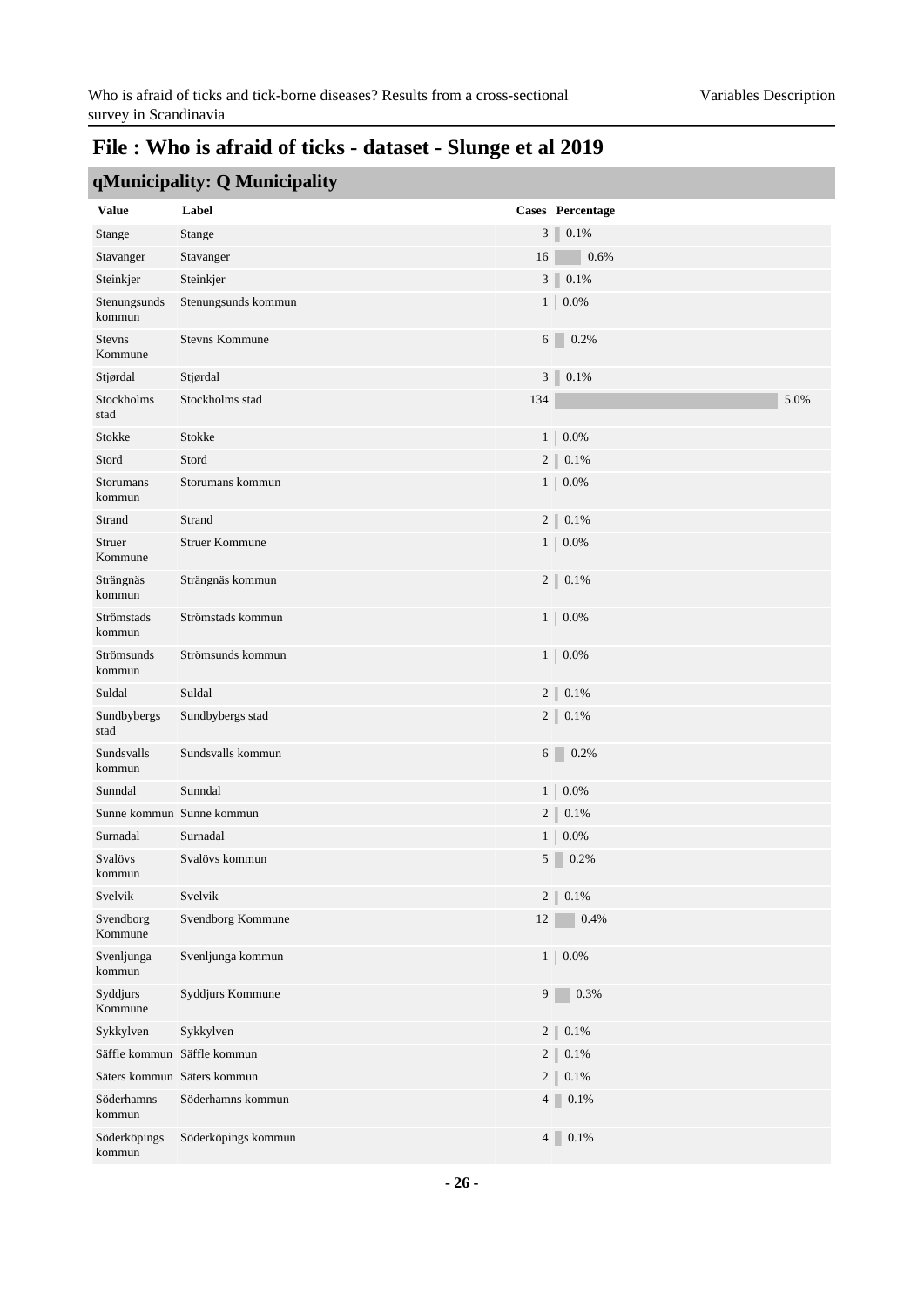|                       | читатегрансу. У гланистрансу |                           |
|-----------------------|------------------------------|---------------------------|
| <b>Value</b>          | Label                        | <b>Cases</b> Percentage   |
| Södertälje<br>kommun  | Södertälje kommun            | 5 <sup>1</sup><br>0.2%    |
| Sölvesborgs<br>kommun | Sölvesborgs kommun           | $2$   $0.1\%$             |
| Søgne                 | Søgne                        | $6 \t 0.2\%$              |
| Sømna                 | Sømna                        | $2 \parallel$<br>$0.1\%$  |
| Sønderborg<br>Kommune | Sønderborg Kommune           | 8<br>0.3%                 |
| Sør-Varanger          | Sør-Varanger                 | $2 \parallel$<br>$0.1\%$  |
| Sørreisa              | Sørreisa                     | 1<br>$0.0\%$              |
| Sørum                 | Sørum                        | $1\vert$<br>0.0%          |
| Tanums<br>kommun      | Tanums kommun                | $2 \mid 0.1\%$            |
| Thisted<br>Kommune    | <b>Thisted Kommune</b>       | 8<br>0.3%                 |
| Tidaholms<br>kommun   | Tidaholms kommun             | 1<br>0.0%                 |
| Tierps<br>kommun      | Tierps kommun                | 1 <br>0.0%                |
| Time                  | Time                         | 1<br>0.0%                 |
|                       | Timrå kommun Timrå kommun    | $3 \parallel$<br>$0.1\%$  |
| Tingsryds<br>kommun   | Tingsryds kommun             | $3 \ 0.1\%$               |
| Tingvoll              | Tingvoll                     | $1\vert$<br>$0.0\%$       |
| Tinn                  | Tinn                         | $2 \parallel$<br>0.1%     |
| Tjörns<br>kommun      | Tjörns kommun                | 1 <sup>1</sup><br>0.0%    |
| Tjøme                 | Tjøme                        | $2 \parallel 0.1\%$       |
| Tomelilla<br>kommun   | Tomelilla kommun             | $2$   $0.1\%$             |
| Tranemo<br>kommun     | Tranemo kommun               | $2$   $0.1\%$             |
| Tranås<br>kommun      | Tranås kommun                | $1 \,   \, 0.0\%$         |
| Trelleborgs<br>kommun | Trelleborgs kommun           | $7\overline{ }$<br>0.3%   |
| Trollhättans<br>stad  | Trollhättans stad            | $1\vert$<br>0.0%          |
| Tromsø                | Tromsø                       | 15<br>0.6%                |
| Trondheim             | Trondheim                    | 1.9%<br>51                |
| Trosa kommun          | Trosa kommun                 | $0.0\%$<br>1 <sup>1</sup> |
| Trøgstad              | Trøgstad                     | 1 <sup>1</sup><br>$0.0\%$ |
| Tvedestrand           | Tvedestrand                  | 1<br>0.0%                 |
| Tynset                | Tynset                       | 1 <sup>1</sup><br>0.0%    |
| Tyresö<br>kommun      | Tyresö kommun                | $3 \square$<br>0.1%       |
| Tysnes                | Tysnes                       | 1 <sup>1</sup><br>0.0%    |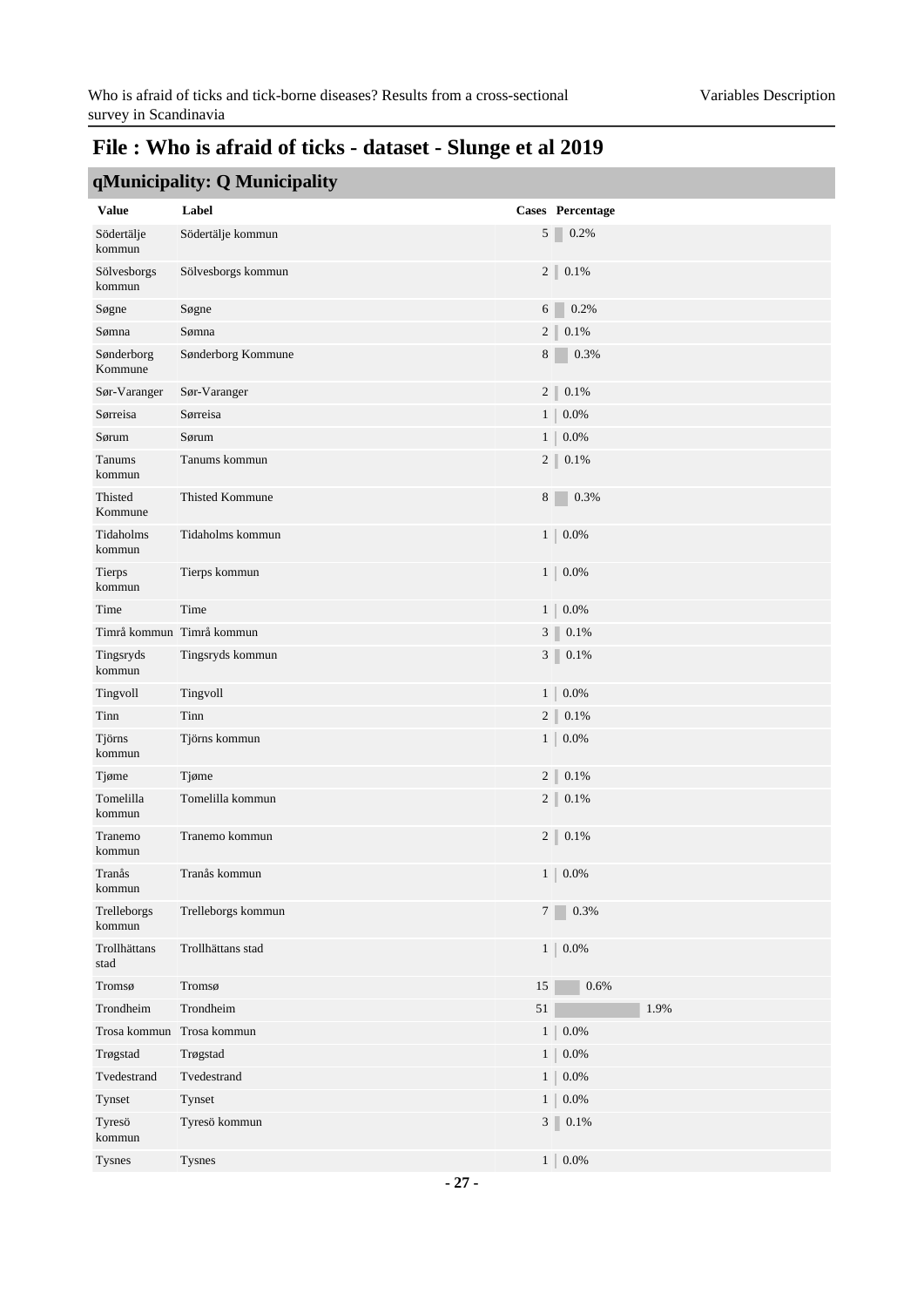|                             | qMunicipality: Q Municipality          |              |                           |
|-----------------------------|----------------------------------------|--------------|---------------------------|
| <b>Value</b>                | Label                                  |              | Cases Percentage          |
| Tysvær                      | Tysvær                                 |              | $0.0\%$<br>1 <sup>1</sup> |
| Täby kommun                 | Täby kommun                            | 13           | 0.5%                      |
| Tårnby<br>Kommune           | Tårnby Kommune                         |              | $2$   $0.1\%$             |
| Tønder<br>Kommune           | Tønder Kommune                         |              | 5 0.2%                    |
| Tønsberg                    | Tønsberg                               |              | 0.2%<br>$6 \mid$          |
| Uddevalla<br>kommun         | Uddevalla kommun                       | 8            | 0.3%                      |
| Ullensaker                  | Ullensaker                             |              | $3 \parallel$<br>0.1%     |
| Ullensvang                  | Ullensvang                             |              | 1 <sup>1</sup><br>$0.0\%$ |
| Ulricehamns<br>kommun       | Ulricehamns kommun                     |              | 1 <sup>1</sup><br>$0.0\%$ |
| Umeå kommun Umeå kommun     |                                        | 15           | 0.6%                      |
| Upplands<br>Väsby<br>kommun | Upplands Väsby kommun                  |              | $4 \ 0.1\%$               |
| Upplands-Bro<br>kommun      | Upplands-Bro kommun                    |              | $4 \ 0.1\%$               |
| Uppsala<br>kommun           | Uppsala kommun                         | 30           | 1.1%                      |
| Vadstena<br>kommun          | Vadstena kommun                        |              | $0.0\%$<br>1 <sup>1</sup> |
| kommun                      | Valdemarsviks Valdemarsviks kommun     |              | $2$   $0.1\%$             |
| Vallensbæk<br>Kommune       | Vallensbæk Kommune                     |              | $2 \mid 0.1\%$            |
| Vallentuna<br>kommun        | Vallentuna kommun                      |              | $4 \ 0.1\%$               |
| Vang                        | Vang                                   |              | 1 <sup>1</sup><br>0.0%    |
| Vara kommun                 | Vara kommun                            |              | $2 \parallel$<br>0.1%     |
| Varbergs<br>kommun          | Varbergs kommun                        |              | 4 <sup>1</sup><br>0.1%    |
| Varde<br>Kommune            | Varde Kommune                          | $8\,$        | 0.3%                      |
| Vardø                       | Vardø                                  |              | $0.0\%$<br>1 <sup>1</sup> |
| Vaxholms stad               | Vaxholms stad                          | $\mathbf{1}$ | $0.0\%$                   |
| Vegårshei                   | Vegårshei                              |              | 2<br>0.1%                 |
| Vejen<br>Kommune            | Vejen Kommune                          |              | $3 \square$<br>0.1%       |
| Vejle<br>Kommune            | Vejle Kommune                          | 16           | 0.6%                      |
| Vellinge<br>kommun          | Vellinge kommun                        |              | 0.3%<br>$7^{\circ}$       |
| Vennesla                    | Vennesla                               |              | 3<br>$0.1\%$              |
| Vestby                      | Vestby                                 |              | 1 <br>$0.0\%$             |
| Kommune                     | Vesthimmerland Vesthimmerlands Kommune |              | $3 \ 0.1\%$               |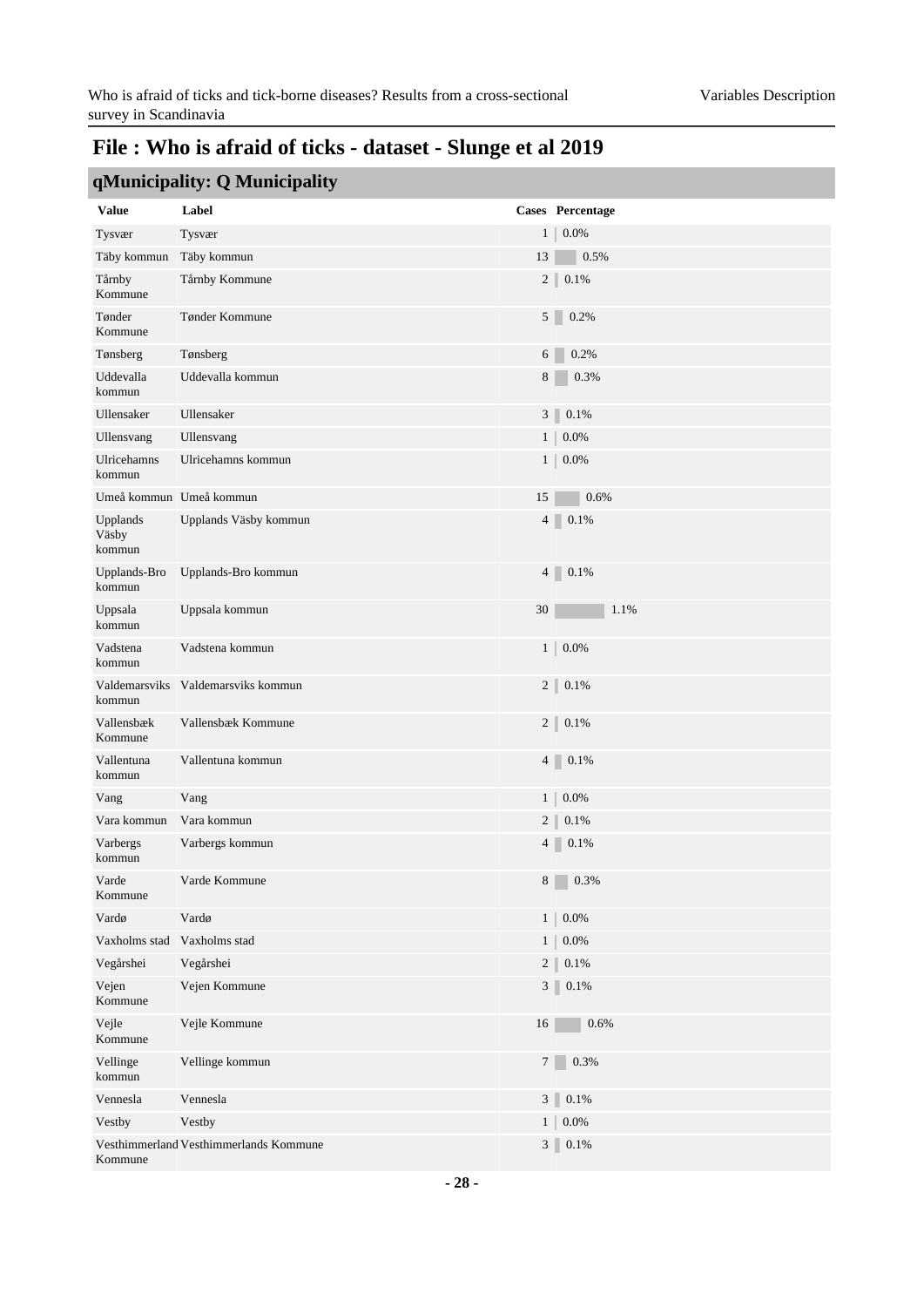|  | qMunicipality: Q Municipality |
|--|-------------------------------|
|--|-------------------------------|

|                           | читатегрансу. У гланистрансу |                |                   |
|---------------------------|------------------------------|----------------|-------------------|
| <b>Value</b>              | Label                        |                | Cases Percentage  |
| <b>Vestre Toten</b>       | <b>Vestre Toten</b>          | 1 <sup>1</sup> | $0.0\%$           |
| Vestvågøy                 | Vestvågøy                    | 1 <sup>1</sup> | $0.0\%$           |
| Vetlanda<br>kommun        | Vetlanda kommun              |                | 4<br>0.1%         |
| Viborg<br>Kommune         | Viborg Kommune               | 13             | 0.5%              |
| Vikna                     | Vikna                        | 1 <sup>1</sup> | 0.0%              |
| Volda                     | Volda                        | 1              | $0.0\%$           |
| Vordingborg<br>Kommune    | Vordingborg Kommune          | 9              | $0.3\%$           |
| <b>Voss</b>               | <b>Voss</b>                  | 2              | 0.1%              |
| Vänersborgs<br>kommun     | Vänersborgs kommun           |                | $5 \ 0.2\%$       |
| Vännäs<br>kommun          | Vännäs kommun                |                | $1 \,   \, 0.0\%$ |
| Värmdö<br>kommun          | Värmdö kommun                | 10             | 0.4%              |
| Värnamo<br>kommun         | Värnamo kommun               |                | $2 \mid 0.1\%$    |
| Västerviks<br>kommun      | Västerviks kommun            |                | 4 0.1%            |
| Västerås stad             | Västerås stad                | 24             | 0.9%              |
| Växjö kommun Växjö kommun |                              | 12             | 0.4%              |
| Vågå                      | Vågå                         | 1 <sup>1</sup> | 0.0%              |
| Våler (Østf.)             | Våler (Østf.)                | 1 <sup>1</sup> | 0.0%              |
| Vårgårda<br>kommun        | Vårgårda kommun              |                | $1 \,   \, 0.0\%$ |
| Ystads<br>kommun          | Ystads kommun                |                | $6\qquad 0.2\%$   |
| Älvkarleby<br>kommun      | Älvkarleby kommun            |                | $1   0.0\%$       |
| Ängelholms<br>kommun      | Ängelholms kommun            | 1 <sup>1</sup> | 0.0%              |
| Ålesund                   | Ålesund                      | 3              | $0.1\%$           |
| Åmot                      | Åmot                         | 1 <sup>1</sup> | $0.0\%$           |
| Årdal                     | Årdal                        | 2              | $0.1\%$           |
| Åre kommun                | Åre kommun                   | 1              | $0.0\%$           |
| Århus<br>Kommune          | Århus Kommune                | 52             | 1.9%              |
| Årjängs<br>kommun         | Årjängs kommun               | 1 <sup>1</sup> | 0.0%              |
| Ås                        | Ås                           |                | 3<br>$0.1\%$      |
| Åtvidabergs<br>kommun     | Åtvidabergs kommun           | 1 <sup>1</sup> | 0.0%              |
| Ærø Kommune Ærø Kommune   |                              | 1 <sup>1</sup> | $0.0\%$           |
| Öckerö<br>kommun          | Öckerö kommun                | 1 <sup>1</sup> | 0.0%              |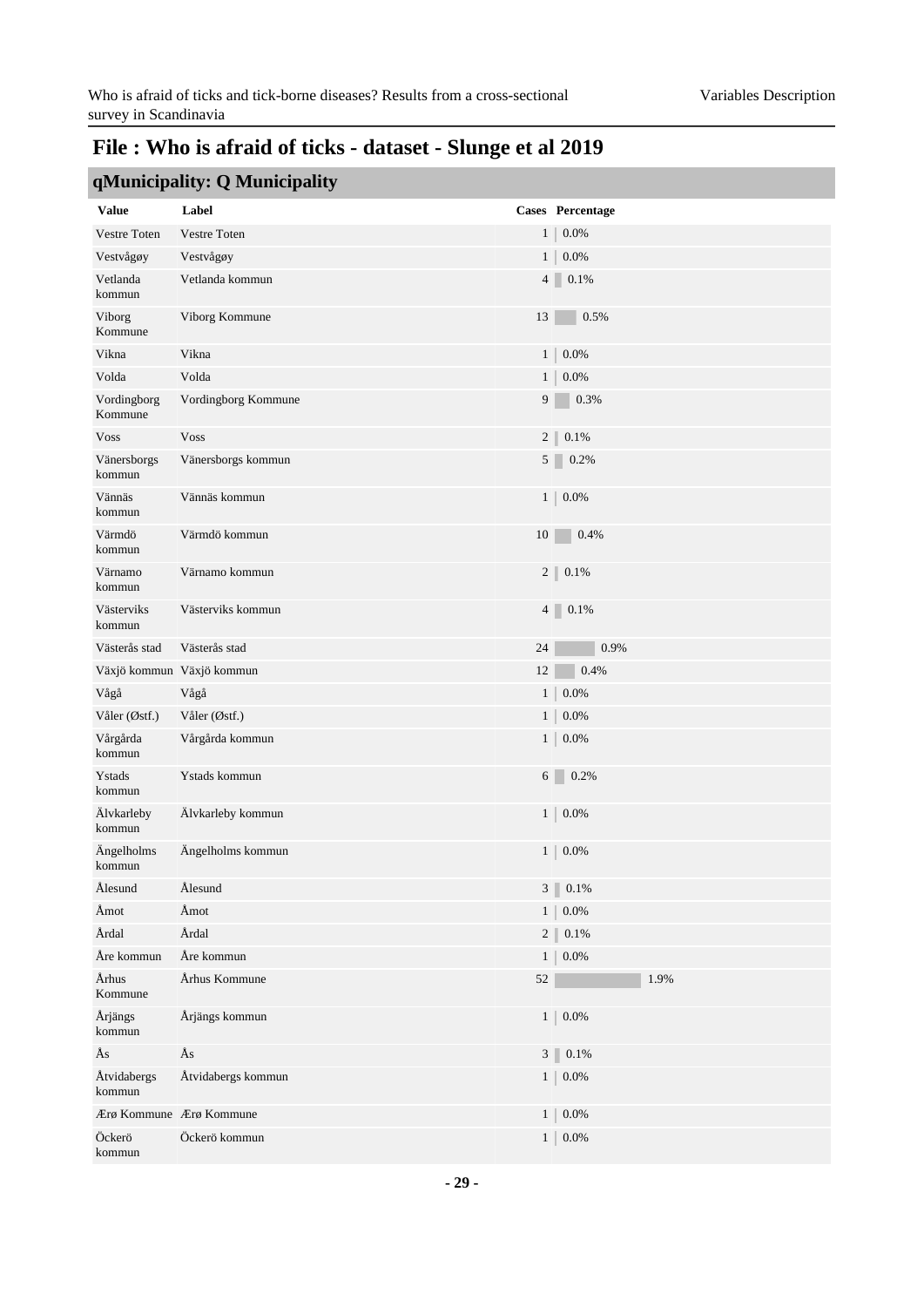|                         | qMunicipality: Q Municipality                 |    |                        |
|-------------------------|-----------------------------------------------|----|------------------------|
| <b>Value</b>            | Label                                         |    | Cases Percentage       |
| Ödeshögs<br>kommun      | Ödeshögs kommun                               |    | $1 \,   \, 0.0\%$      |
| Örebro<br>kommun        | Örebro kommun                                 | 15 | 0.6%                   |
| Örnsköldsviks<br>kommun | Örnsköldsviks kommun                          | 6  | 0.2%                   |
| Östersunds<br>kommun    | Östersunds kommun                             | 14 | 0.5%                   |
| Österåkers<br>kommun    | Österåkers kommun                             |    | 5 <sup>1</sup><br>0.2% |
| Östhammars<br>kommun    | Östhammars kommun                             |    | $3$ $\,$ 0.1%          |
| Øksnes                  | Øksnes                                        |    | $2 \parallel 0.1\%$    |
| Ørland                  | Ørland                                        |    | $1 \ 0.0\%$            |
| Ørsta                   | Ørsta                                         |    | $2 \ 0.1\%$            |
| Østre Toten             | Østre Toten                                   |    | $2 \ 0.1\%$            |
| Øvre Eiker              | Øvre Eiker                                    |    | $3 \ 0.1\%$            |
| Øyer                    | Øyer                                          |    | $3 \ 0.1\%$            |
| <b>Information:</b>     | Type: discrete, Format: character, Missing: * |    |                        |

**Statistics (NW/ W):** Valid: (2668 / -) Invalid: (0 / -)

### <span id="page-29-0"></span>**q27\_Riskperceptiongeneral: Q.27 General willingness to take risks**

Literal question: How would you describe your overall willingness to take risks? Please respond on a scale from 0 to 10, where 0 = "not willing to take risks at all" and 10 ="very willing to take risks".

| <b>Value</b>        | Label                                                    |     | Cases Percentage |
|---------------------|----------------------------------------------------------|-----|------------------|
| $\overline{0}$      | $0 =$ Not willing to take risks at all                   | 142 | 5.3%             |
| $\mathbf{1}$        | 1                                                        | 85  | 3.2%             |
| 2                   | $\overline{2}$                                           | 224 | 8.4%             |
| 3                   | 3                                                        | 343 | 12.9%            |
| $\overline{4}$      | $\overline{4}$                                           | 279 | 10.5%            |
| 5                   | 5                                                        | 642 | 24.1%            |
| 6                   | 6                                                        | 316 | 11.8%            |
| $7\phantom{.0}$     | $\overline{7}$                                           | 351 | 13.2%            |
| 8                   | 8                                                        | 166 | 6.2%             |
| 9                   | 9                                                        | 50  | 1.9%             |
| 10                  | $10 = \text{Very willing to take risks}$                 | 70  | 2.6%             |
| <b>Information:</b> | Type: discrete, Format: numeric, Range: 0-10, Missing: * |     |                  |

**Statistics (NW/ W):** Valid: (2668 / -) Invalid: (0 / -)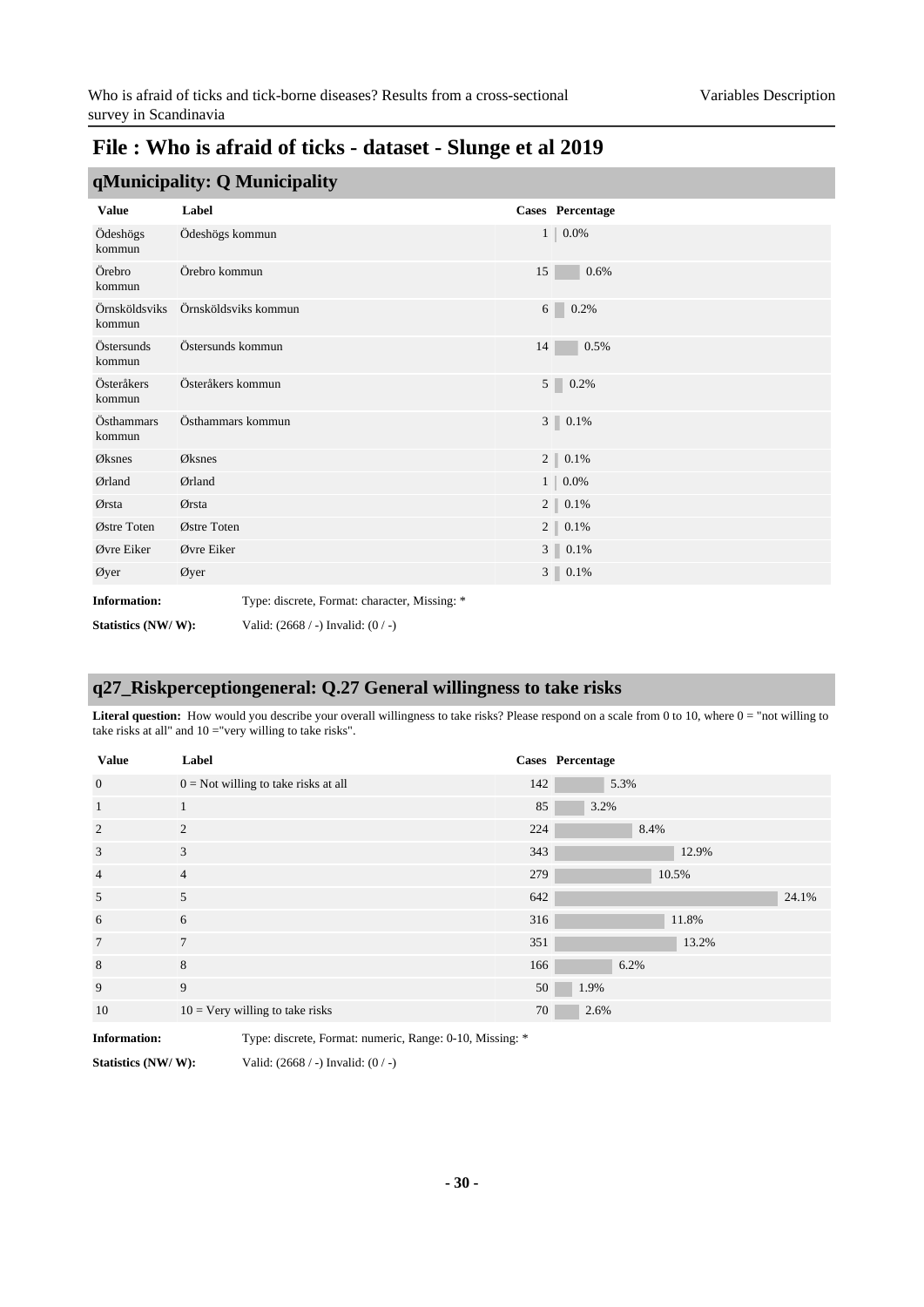### <span id="page-30-0"></span>**q24\_Tickbitehowlikely: Q.24 How likely is it that you get bitten by a tick the next 12 months? (%)**

Literal question: How likely are you to get bit by a tick in the next 12 months? Please estimate the likelihood in per cent from 0 to 100 and write the value in the field below, where  $0 = 'Tm$  absolutely certain I will not get bit" and  $100 = 'Tm$  absolutely certain I will get bit".

| <b>Value</b>                | Label                                             |         | Cases Percentage    |
|-----------------------------|---------------------------------------------------|---------|---------------------|
| $\boldsymbol{0}$            | $0\%$ = I'm absolutely certain I will not get bit | $276\,$ | 10.4%               |
| 0.1                         | 0.1                                               |         | $1   0.0\%$         |
| 0.43                        | 0.43                                              |         | $1\,$   0.0%        |
| $0.5\,$                     | $0.5\,$                                           |         | $5$   $0.2\%$       |
| $\,1\,$                     | $\mathbf{1}$                                      | 66      | $2.5\%$             |
| $\sqrt{2}$                  | $\sqrt{2}$                                        | 63      | $2.4\%$             |
| $\ensuremath{\mathfrak{Z}}$ | $\ensuremath{\mathfrak{Z}}$                       |         | 19 $\boxed{0.7\%}$  |
| $\overline{4}$              | $\sqrt{4}$                                        |         | $8$   $0.3\%$       |
| $\sqrt{5}$                  | $\sqrt{5}$                                        | 303     | 11.4%               |
| $\sqrt{6}$                  | 6                                                 |         | $2\,$   $\,0.1\%$   |
| $7\phantom{.0}$             | $\boldsymbol{7}$                                  |         | $3$   0.1%          |
| 7.89                        | 7.89                                              |         | $1   0.0\%$         |
| $\,8\,$                     | $\,8\,$                                           |         | $1\,$   0.0%        |
| $\boldsymbol{9}$            | $\boldsymbol{9}$                                  |         | $1\,$   0.0%        |
| 10                          | $10\,$                                            | 429     | 16.1%               |
| 12                          | 12                                                |         | $3   0.1\%$         |
| 13                          | 13                                                | 3       | 0.1%                |
| 14                          | 14                                                |         | $5 \ 0.2\%$         |
| 15                          | 15                                                |         | 51 1.9%             |
| 16.98                       | 16.98                                             |         | $1 \,   \, 0.0\%$   |
| 17                          | $17\,$                                            |         | $1\,$   0.0%        |
| 19                          | 19                                                |         | $1\,$   $0.0\%$     |
| 20                          | 20                                                | 195     | 7.3%                |
| 22                          | 22                                                |         | $1 \,   \, 0.0\%$   |
| 25                          | $25\,$                                            | $88\,$  | 3.3%                |
| 30                          | $30\,$                                            | $122\,$ | 4.6%                |
| 32                          | 32                                                |         | $1 \,   \, 0.0\%$   |
| 33                          | 33                                                |         | $10$ $\,$ $\,$ 0.4% |
| 35                          | $35\,$                                            |         | $6 \,   \, 0.2\%$   |
| 40                          | $40\,$                                            | 70      | 2.6%                |
| $45\,$                      | $45\,$                                            |         | $3 \mid 0.1\%$      |
| 46                          | $46\,$                                            |         | $1   0.0\%$         |
| $49\,$                      | 49                                                |         | $1\,$   0.0%        |
| 50                          | $50\,$                                            | 391     | 14.7%               |
| 52                          | $52\,$                                            |         | $1   0.0\%$         |
| 55                          | 55                                                |         | $5$   $0.2\%$       |
| $60\,$                      | 60                                                |         | 39 1.5%             |
| 65                          | 65                                                |         | $5 \ 0.2\%$         |
| $67\,$                      | 67                                                |         | $1 \,   \, 0.0\%$   |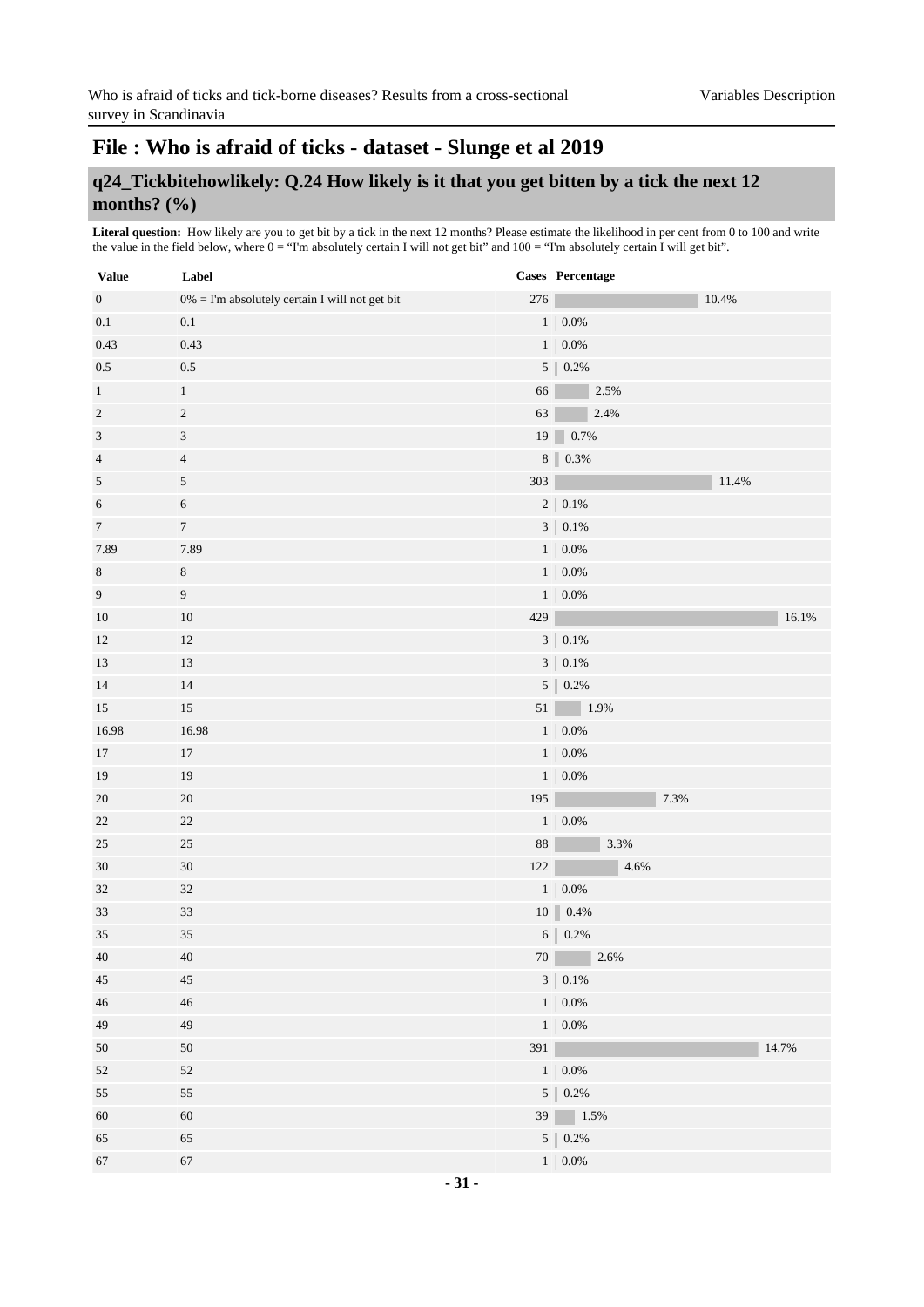| q24_Tickbitehowlikely: Q.24 How likely is it that you get bitten by a tick the next 12 |  |
|----------------------------------------------------------------------------------------|--|
| months? $(\% )$                                                                        |  |

| <b>Value</b>        | Label                                                       |     | Cases Percentage  |
|---------------------|-------------------------------------------------------------|-----|-------------------|
| 70                  | 70                                                          | 54  | 2.0%              |
| 75                  | 75                                                          | 47  | 1.8%              |
| 80                  | 80                                                          | 73  | 2.7%              |
| 85                  | 85                                                          |     | $5 \mid 0.2\%$    |
| 86                  | 86                                                          |     | $1 \ 0.0\%$       |
| 88                  | 88                                                          |     | $2 \mid 0.1\%$    |
| 90                  | 90                                                          | 75  | 2.8%              |
| 95                  | 95                                                          |     | 16 0.6%           |
| 98                  | 98                                                          |     | $6 \,   \, 0.2\%$ |
| 99                  | 99                                                          |     | $17 \ 0.6\%$      |
| 100                 | $100\%$ = I'm absolutely certain I will get bit             | 180 | 6.8%              |
| <b>Information:</b> | Type: continuous, Format: numeric, Range: 0-100, Missing: * |     |                   |

**Statistics (NW/ W):** Valid: (2660 / -) Invalid: (8 / -) Mean: (32.134 / -) StdDev: (31.848 / -)

### <span id="page-31-0"></span>**q25\_Borreliahowlikely: Q.25 If you get a tick bite, how likely is it that you get borrelia?(%)**

**Literal question:** If you were to get bitten by a tick, how likely do you think you would be to get Lyme borreliosis? Please estimate the likelihood in per cent from 0 to 100 and write the value in the field below, where  $0 =$  "I'm absolutely certain I would not get Lyme borreliosis" and  $100 =$  "I'm absolutely certain I would get Lyme borreliosis".

| <b>Value</b>     | Label                                                           |     | Cases Percentage            |
|------------------|-----------------------------------------------------------------|-----|-----------------------------|
| $\mathbf{0}$     | $0\%$ = I'm absolutely certain I would not get Lyme borreliosis | 116 | 4.6%                        |
| $0.01\,$         | 0.01                                                            |     | $1 \,   \, 0.0\%$           |
| 0.1              | 0.1                                                             |     | $11$ $\blacksquare$ $0.4\%$ |
| 0.3              | 0.3                                                             |     | $2 \mid 0.1\%$              |
| $0.5\,$          | $0.5\,$                                                         |     | $9 \ 0.4\%$                 |
| $\mathbf{1}$     | $\mathbf{1}$                                                    | 203 | 8.0%                        |
| $\overline{2}$   | 2                                                               | 126 | 5.0%                        |
| 2.9              | 2.9                                                             |     | $1\,$   0.0%                |
| $\mathfrak{Z}$   | $\mathfrak{Z}$                                                  | 47  | $\vert$ 1.9%                |
| $\overline{4}$   | $\overline{4}$                                                  |     | 13 0.5%                     |
| 4.19             | 4.19                                                            |     | $1\,$   0.0%                |
| 5                | 5                                                               | 431 | 17.0%                       |
| 6                | 6                                                               |     | $6 \,   \, 0.2\%$           |
| $\boldsymbol{7}$ | $\overline{7}$                                                  |     | 9 $\vert 0.4\%$             |
| $\,8\,$          | $\,8$                                                           |     | $7 \parallel 0.3\%$         |
| 9                | $\boldsymbol{9}$                                                |     | $1\,$   0.0%                |
| 10               | $10\,$                                                          | 505 | 20.0%                       |
| 11               | 11                                                              |     | $1\,$   $0.0\%$             |
| 12               | 12                                                              |     | $3   0.1\%$                 |
| 13               | 13                                                              |     | $3   0.1\%$                 |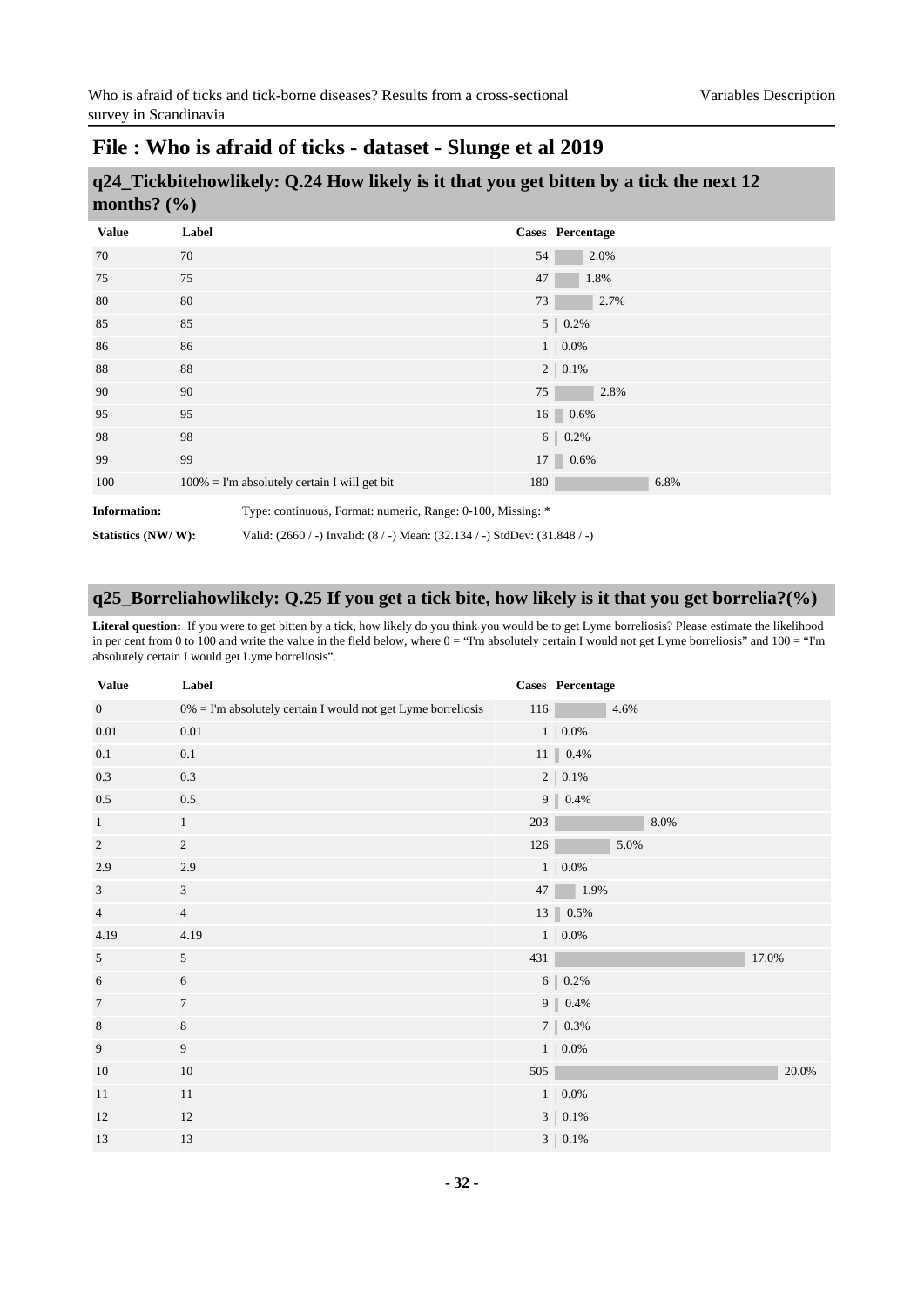|                     | q25_Borreliahowlikely: Q.25 If you get a tick bite, how likely is it that you get borrelia?(%) |                |                      |  |
|---------------------|------------------------------------------------------------------------------------------------|----------------|----------------------|--|
| <b>Value</b>        | Label                                                                                          |                | Cases Percentage     |  |
| 15                  | 15                                                                                             | 54             | 2.1%                 |  |
| 18                  | 18                                                                                             |                | $3   0.1\%$          |  |
| 19                  | 19                                                                                             |                | $1\,$   0.0%         |  |
| 20                  | $20\,$                                                                                         | 221            | 8.7%                 |  |
| 25                  | 25                                                                                             | $106\,$        | 4.2%                 |  |
| 29                  | 29                                                                                             |                | $1 \,   \, 0.0\%$    |  |
| 30                  | 30                                                                                             | 162            | 6.4%                 |  |
| 33                  | 33                                                                                             | 5 <sup>1</sup> | 0.2%                 |  |
| 34                  | 34                                                                                             |                | $1 \,   \, 0.0\%$    |  |
| 35                  | 35                                                                                             | 5 <sup>1</sup> | 0.2%                 |  |
| 39                  | 39                                                                                             |                | $1   0.0\%$          |  |
| 40                  | $40\,$                                                                                         | 61             | 2.4%                 |  |
| 45                  | $45\,$                                                                                         |                | $2   0.1\%$          |  |
| 46                  | 46                                                                                             |                | $1 \,   \, 0.0\%$    |  |
| $47\,$              | $47\,$                                                                                         |                | $1   0.0\%$          |  |
| 49                  | 49                                                                                             |                | $1   0.0\%$          |  |
| 50                  | 50                                                                                             | 324            | 12.8%                |  |
| 51                  | 51                                                                                             |                | $1 \,   \, 0.0\%$    |  |
| 55                  | 55                                                                                             |                | $1\,$   0.0%         |  |
| 60                  | 60                                                                                             |                | 17 0.7%              |  |
| 65                  | 65                                                                                             |                | $2\,$   $\,0.1\%$    |  |
| 70                  | $70\,$                                                                                         |                | 14 0.6%              |  |
| 75                  | $75\,$                                                                                         |                | $12 \,$ 0.5%         |  |
| 80                  | 80                                                                                             |                | $12 \parallel 0.5\%$ |  |
| 90                  | 90                                                                                             |                | 8 0.3%               |  |
| 95                  | 95                                                                                             |                | $2   0.1\%$          |  |
| 98                  | 98                                                                                             | $1\vert$       | 0.0%                 |  |
| 99                  | 99                                                                                             |                | $1 \mid 0.0\%$       |  |
| 100                 | 100% = I'm absolutely certain I would get Lyme borreliosis                                     |                | $12 \,$ 0.5%         |  |
| <b>Information:</b> | Type: continuous, Format: numeric, Range: 0-100, Missing: *                                    |                |                      |  |

### <span id="page-32-0"></span>**q26\_TBEhowlikely: Q.26 If you get a tick bite, how likely is it that you get TBE?(%)**

**Statistics (NW/ W):** Valid: (2529 / -) Invalid: (139 / -)

**Literal question:** If you were to get bitten by a tick, how likely do you think you would be to get TBE (tick-borne encephalitis)? Please estimate the likelihood in per cent from 0 to 100 and write the value in the field below, where 0 = "I'm absolutely certain I would not get TBE" and 100 = "I'm absolutely certain I would get TBE"

| <b>Value</b> | Label                                              |     | Cases Percentage |
|--------------|----------------------------------------------------|-----|------------------|
| $\Omega$     | $0\%$ = I'm absolutely certain I would not get TBE | 138 | 7.6%             |
| 0.01         | 0.01                                               |     | $4 \ 0.2\%$      |
| 0.1          | 0.1                                                |     | $16 \ 0.9\%$     |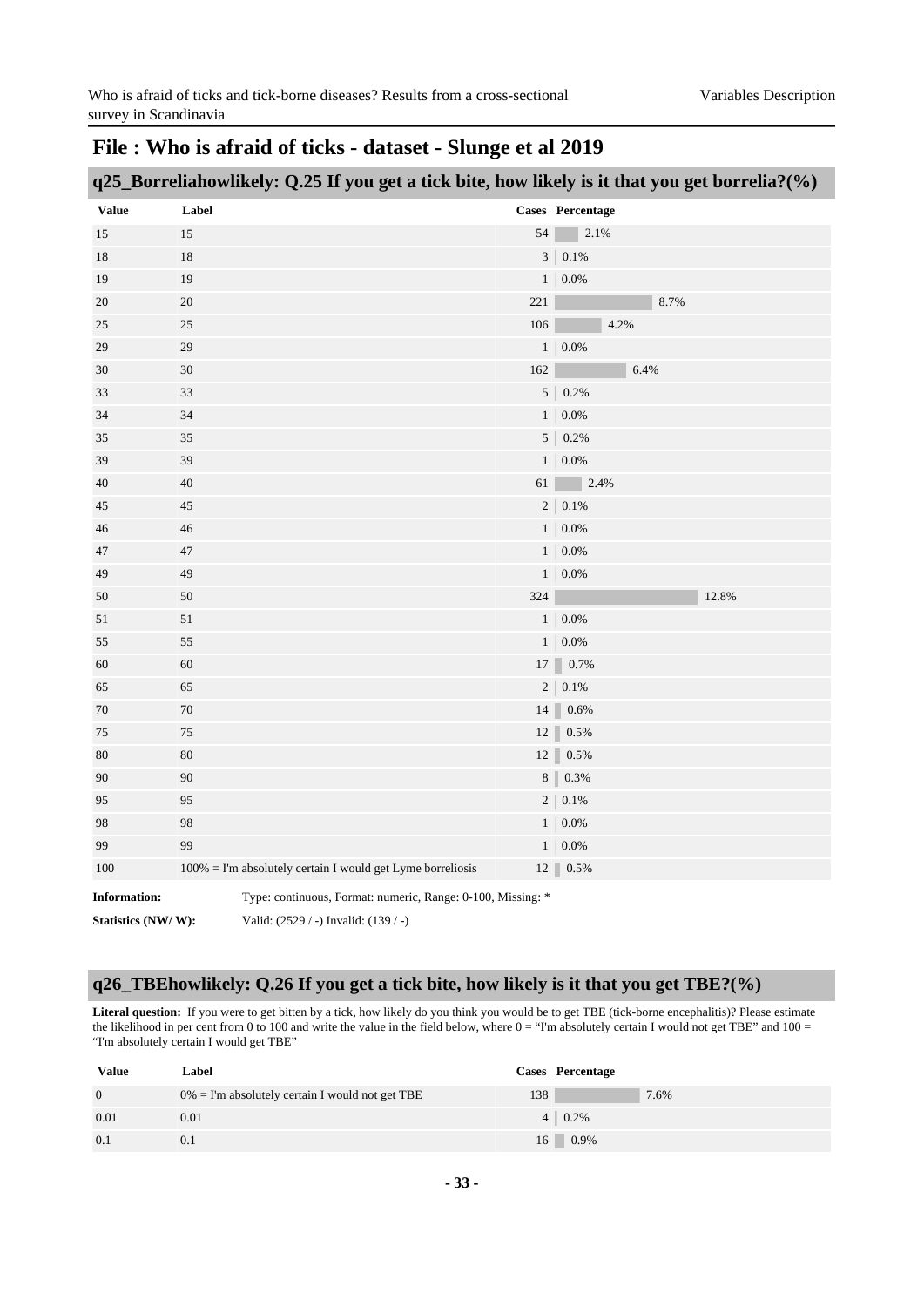|                     | q26_TBEhowlikely: Q.26 If you get a tick bite, how likely is it that you get TBE?(%) |         |                   |
|---------------------|--------------------------------------------------------------------------------------|---------|-------------------|
| <b>Value</b>        | Label                                                                                |         | Cases Percentage  |
| $0.2\,$             | $0.2\,$                                                                              |         | $2   0.1\%$       |
| $0.3\,$             | $0.3\,$                                                                              |         | $2$   0.1%        |
| $0.5\,$             | $0.5\,$                                                                              |         | $17 \ 0.9\%$      |
| $\mathbf{1}$        | $\mathbf{1}$                                                                         | 268     | 14.7%             |
| $\overline{c}$      | $\overline{c}$                                                                       | 123     | 6.8%              |
| 3                   | $\mathfrak{Z}$                                                                       | 45      | 2.5%              |
| $\overline{4}$      | $\overline{4}$                                                                       |         | $15 \ 0.8\%$      |
| 4.21                | 4.21                                                                                 |         | $1   0.1\%$       |
| $\sqrt{5}$          | $\sqrt{5}$                                                                           | 362     | 19.9%             |
| 7                   | $\tau$                                                                               |         | $5 \ 0.3\%$       |
| $\,8\,$             | 8                                                                                    |         | $5$   $0.3\%$     |
| 9                   | 9                                                                                    |         | $1   0.1\%$       |
| 10                  | $10\,$                                                                               | 334     | 18.3%             |
| 11                  | 11                                                                                   |         | $1   0.1\%$       |
| 12                  | 12                                                                                   |         | $3$   $0.2\%$     |
| 13                  | 13                                                                                   |         | $1 \mid 0.1\%$    |
| 15                  | 15                                                                                   |         | $26$ 1.4%         |
| 16                  | 16                                                                                   |         | $2   0.1\%$       |
| 18                  | $18\,$                                                                               |         | $1$   0.1%        |
| 20                  | 20                                                                                   | 109     | 6.0%              |
| 24                  | 24                                                                                   |         | $1 \,   \, 0.1\%$ |
| 25                  | 25                                                                                   | 54      | $3.0\%$           |
| 30                  | $30\,$                                                                               | $81\,$  | 4.4%              |
| 35                  | 35                                                                                   |         | $2$   0.1%        |
| 39                  | 39                                                                                   |         | $1   0.1\%$       |
| 40                  | 40                                                                                   |         | $26$ 1.4%         |
| 45                  | 45                                                                                   |         | $2   0.1\%$       |
| 50                  | 50                                                                                   | $127\,$ | 7.0%              |
| 60                  | $60\,$                                                                               | 13      | 0.7%              |
| 70                  | $70\,$                                                                               | 7       | $0.4\%$           |
| $75\,$              | $75\,$                                                                               | 5       | 0.3%              |
| $80\,$              | $80\,$                                                                               |         | $7 \ 0.4\%$       |
| 90                  | 90                                                                                   | 4       | 0.2%              |
| 95                  | 95                                                                                   |         | $1   0.1\%$       |
| 98                  | 98                                                                                   | 1       | $0.1\%$           |
| 99                  | 99                                                                                   | 2       | $0.1\%$           |
| 100                 | 100% = I'm absolutely certain I would get TBE                                        | 7       | 0.4%              |
| <b>Information:</b> | Type: continuous, Format: numeric, Range: 0-100, Missing: *                          |         |                   |

**Statistics (NW/ W):** Valid: (1822 / -) Invalid: (846 / -)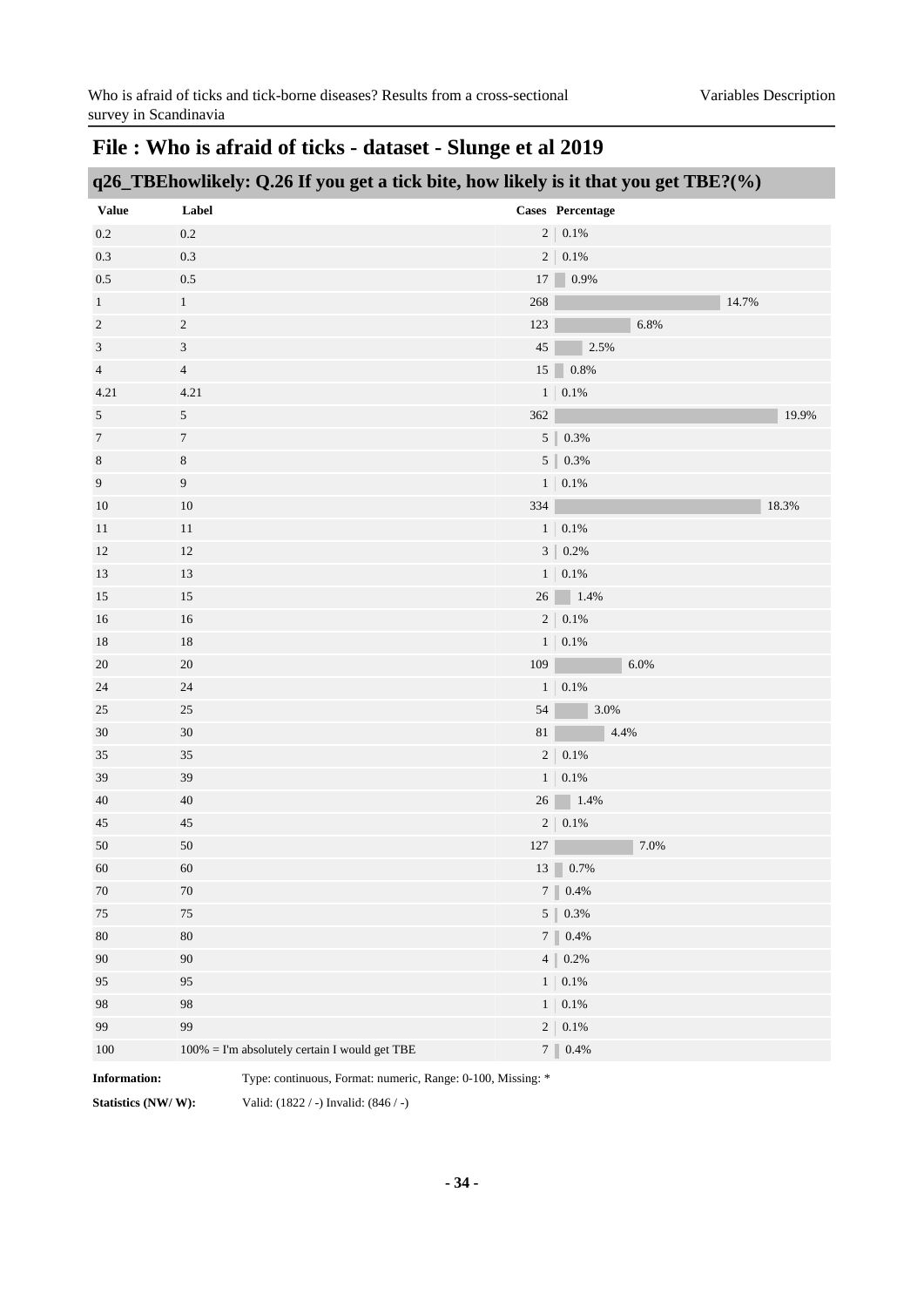### <span id="page-34-0"></span>**q23A\_Tickbitehowserious: Q.23A Perceived seriousness of one tick bite**

Literal question: How serious do you believe it is to get bit by a tick? Please respond on a scale from 0 to 10, where  $0 =$  "not serious at all" and 10 = "very serious".

| <b>Value</b>        | Label                    |                                                          |     | <b>Cases</b> Percentage |      |       |       |
|---------------------|--------------------------|----------------------------------------------------------|-----|-------------------------|------|-------|-------|
| $\overline{0}$      | $0 = Not$ serious at all |                                                          | 47  | 1.8%                    |      |       |       |
| $\mathbf{1}$        | 1                        |                                                          | 87  | 3.3%                    |      |       |       |
| $\overline{2}$      | 2                        |                                                          | 210 |                         | 7.9% |       |       |
| 3                   | 3                        |                                                          | 349 |                         |      | 13.1% |       |
| $\overline{4}$      | $\overline{4}$           |                                                          | 221 |                         | 8.3% |       |       |
| 5                   | 5                        |                                                          | 484 |                         |      |       | 18.1% |
| 6                   | 6                        |                                                          | 317 |                         |      | 11.9% |       |
| $7\phantom{.0}$     | $\tau$                   |                                                          | 353 |                         |      | 13.2% |       |
| $\,8\,$             | 8                        |                                                          | 237 |                         | 8.9% |       |       |
| 9                   | 9                        |                                                          | 109 | 4.1%                    |      |       |       |
| 10                  | $10 = V$ ery serious     |                                                          | 218 |                         | 8.2% |       |       |
| 11                  | Don't know               |                                                          | 36  | 1.3%                    |      |       |       |
| <b>Information:</b> |                          | Type: discrete, Format: numeric, Range: 0-11, Missing: * |     |                         |      |       |       |
| Statistics (NW/W):  |                          | Valid: $(2668 / -)$ Invalid: $(0 / -)$                   |     |                         |      |       |       |

### <span id="page-34-1"></span>**q23B\_Borreliahowserious: Q.23B Perceived seriousness of getting Lyme borreliosis**

Literal question: How serious do you believe it is to get the tick-borne disease called Lyme borreliosis? Please respond on a scale from 0 to 10, where  $0 =$  "not serious at all" and  $10 =$  "very serious".

| <b>Value</b>     | Label                    |     | Cases Percentage     |
|------------------|--------------------------|-----|----------------------|
| $\mathbf{0}$     | $0 = Not$ serious at all |     | $4   0.2\%$          |
| $\mathbf{1}$     | $\mathbf{1}$             |     | $9   0.3\%$          |
| 2                | 2                        |     | $27 \parallel 1.0\%$ |
| $\mathfrak{Z}$   | 3                        | 64  | 2.5%                 |
| $\overline{4}$   | $\overline{4}$           | 82  | 3.2%                 |
| 5                | 5                        | 188 | 7.3%                 |
| 6                | 6                        | 185 | 7.2%                 |
| $\boldsymbol{7}$ | $\overline{7}$           | 396 | 15.4%                |
| $\,8\,$          | 8                        | 461 | 17.9%                |
| 9                | 9                        | 357 | 13.9%                |
| 10               | $10 = V$ ery serious     | 765 | 29.7%                |
| 11               | Don't know               | 34  | 1.3%                 |
| Sysmiss          |                          | 96  |                      |

**Information:** Type: discrete, Format: numeric, Range: 0-11, Missing: \*

**Statistics (NW/ W):** Valid: (2572 / -) Invalid: (96 / -)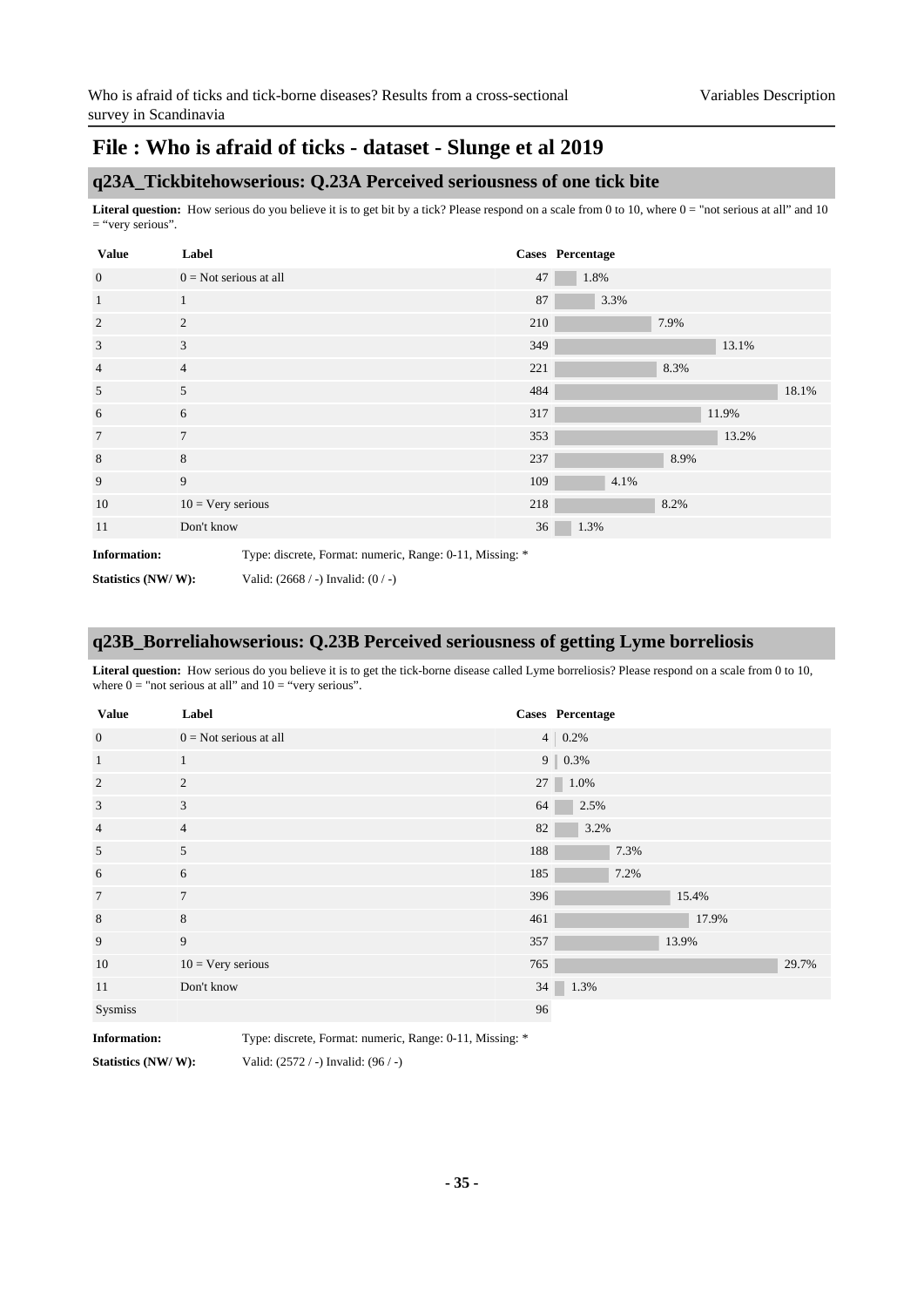### <span id="page-35-0"></span>**q23C\_TBEhowserious: Q.23C Perceived seriousness of getting TBE**

**Literal question:** How serious do you believe it is to get the tick-borne disease called TBE (tick-borne encephalitis)? Please respond on a scale from 0 to 10, where  $0 =$  "not serious at all" and  $10 =$  "very serious".

| <b>Value</b>        | Label                                                    |      | Cases Percentage     |       |       |
|---------------------|----------------------------------------------------------|------|----------------------|-------|-------|
| $\mathbf{0}$        | $0 = Not$ serious at all                                 |      | $1 \,   \, 0.1\%$    |       |       |
| $\mathbf{1}$        | $\mathbf{1}$                                             |      | $9   0.5\%$          |       |       |
| $\overline{2}$      | $\overline{c}$                                           |      | $5   0.3\%$          |       |       |
| $\mathfrak{Z}$      | 3                                                        |      | 13 0.7%              |       |       |
| $\overline{4}$      | $\overline{4}$                                           |      | 19   1.0%            |       |       |
| 5                   | 5                                                        |      | 38 2.0%              |       |       |
| 6                   | 6                                                        |      | $27 \parallel 1.5\%$ |       |       |
| $\overline{7}$      | $\overline{7}$                                           | 125  | 6.7%                 |       |       |
| 8                   | 8                                                        | 217  |                      | 11.7% |       |
| 9                   | 9                                                        | 301  |                      | 16.2% |       |
| 10                  | $10 = V$ ery serious                                     | 1046 |                      |       | 56.3% |
| 11                  | Don't know                                               | 56   | 3.0%                 |       |       |
| Sysmiss             |                                                          | 811  |                      |       |       |
| <b>Information:</b> | Type: discrete, Format: numeric, Range: 0-11, Missing: * |      |                      |       |       |

**Statistics (NW/ W):** Valid: (1857 / -) Invalid: (811 / -)

### <span id="page-35-1"></span>**q2Heard\_about\_borrelia: Q.2 Heard of borrelia**

**Literal question:** Have you ever heard of Lyme borreliosis?

| <b>Value</b>        | Label          |                                                         |      | Cases Percentage |       |
|---------------------|----------------|---------------------------------------------------------|------|------------------|-------|
|                     | Yes            |                                                         | 2572 |                  | 96.4% |
| 2                   | N <sub>o</sub> |                                                         |      | 83 3.1%          |       |
| 3                   | Don't know     |                                                         |      | $13 \mid 0.5\%$  |       |
| <b>Information:</b> |                | Type: discrete, Format: numeric, Range: 1-3, Missing: * |      |                  |       |
| Statistics (NW/W):  |                | Valid: $(2668 / -)$ Invalid: $(0 / -)$                  |      |                  |       |

### <span id="page-35-2"></span>**q3Heard\_about\_TBE: Q.3 Heard of TBE**

Literal question: Have you ever heard of TBE (tick-borne encephalitis)?

| <b>Value</b>        | Label                                                   |      | Cases Percentage |
|---------------------|---------------------------------------------------------|------|------------------|
|                     | Yes                                                     | 1857 | 69.6%            |
| $\overline{2}$      | N <sub>0</sub>                                          | 709  | 26.6%            |
| 3                   | Don't know                                              | 102  | 3.8%             |
| <b>Information:</b> | Type: discrete, Format: numeric, Range: 1-3, Missing: * |      |                  |

**Statistics (NW/ W):** Valid: (2668 / -) Invalid: (0 / -)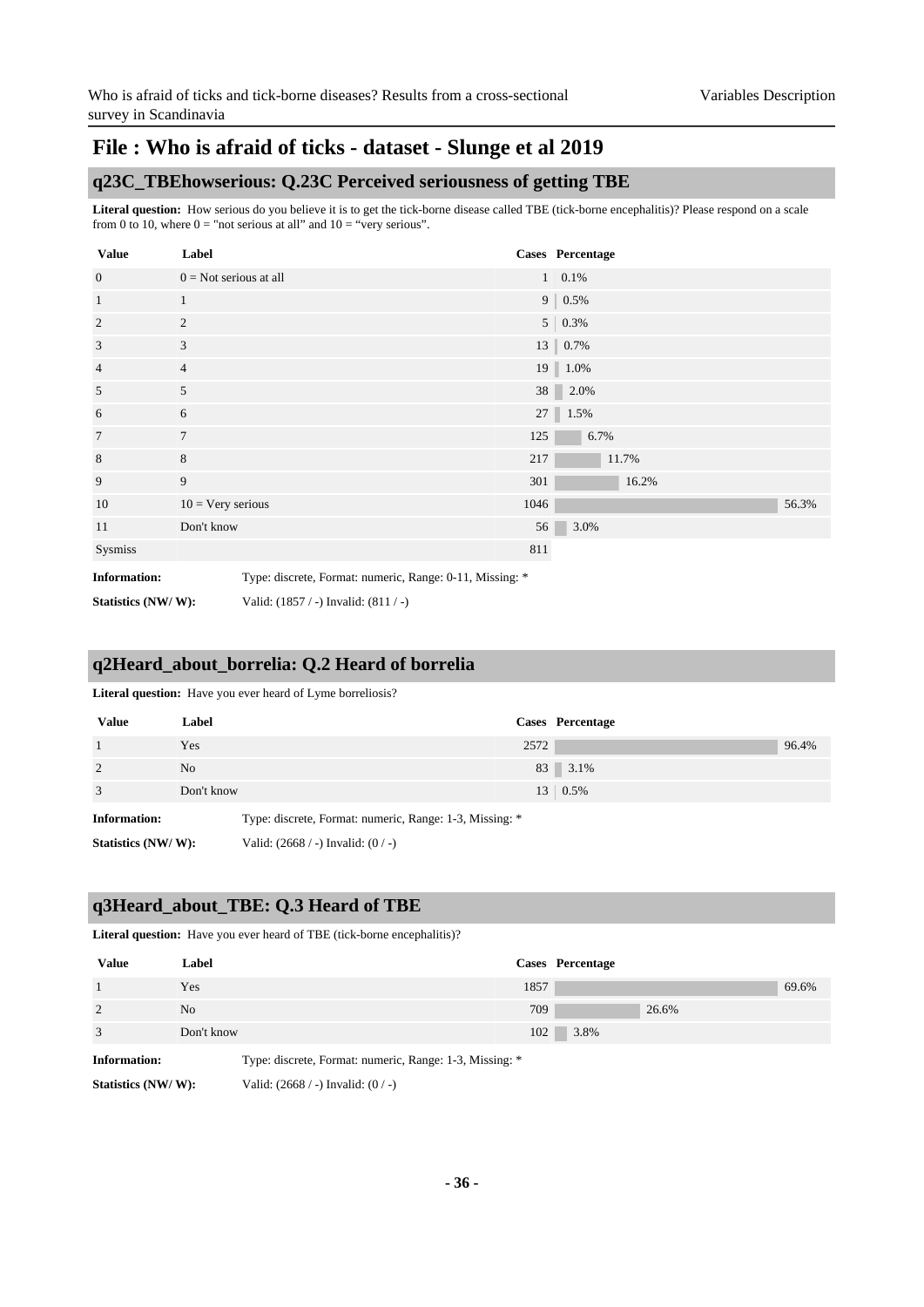#### <span id="page-36-0"></span>**numberscorrect: Q.1 Number of tick pictures with correct identification**

**Literal question:** Next, we will show you a series of pictures. Which pictures do you believe show a tick?

| <b>Value</b>       | Label                                                   |      | Cases Percentage |       |
|--------------------|---------------------------------------------------------|------|------------------|-------|
| $\overline{0}$     | 0 pictures with correct identification                  | 39   | 1.5%             |       |
| $\mathbf{1}$       | 1 picture with correct identification                   | 72   | 2.7%             |       |
| 2                  | 2 pictures with correct identification                  | 92   | 3.4%             |       |
| 3                  | 3 pictures with correct identification                  | 1018 |                  | 38.2% |
| $\overline{4}$     | 4 pictures with correct identification                  | 597  | 22.4%            |       |
| 5                  | 5 pictures with correct identification                  | 850  |                  | 31.9% |
| Information:       | Type: discrete, Format: numeric, Range: 0-5, Missing: * |      |                  |       |
| Statistics (NW/W): | Valid: $(2668 / -)$ Invalid: $(0 / -)$                  |      |                  |       |

### <span id="page-36-1"></span>**q1Tickpicture1: Q.1 Does this picture show a tick?**

| <b>Definition:</b> Answer picture 1 |            |                                                         |      |                  |       |  |
|-------------------------------------|------------|---------------------------------------------------------|------|------------------|-------|--|
| <b>Value</b>                        | Label      |                                                         |      | Cases Percentage |       |  |
| $\mathbf{1}$                        | Yes        |                                                         | 1358 |                  | 50.9% |  |
| $\overline{2}$                      | No.        |                                                         | 1042 | 39.1%            |       |  |
| 3                                   | Don't know |                                                         | 268  | 10.0%            |       |  |
| <b>Information:</b>                 |            | Type: discrete, Format: numeric, Range: 1-3, Missing: * |      |                  |       |  |
| Statistics (NW/W):                  |            | Valid: $(2668 / -)$ Invalid: $(0 / -)$                  |      |                  |       |  |

### <span id="page-36-2"></span>**q1Tickpicture2: Q.1 Does this picture show a tick?**

**Definition:** Answer picture 2

| <b>Value</b>       | Label          |                                                         |      | Cases Percentage |       |
|--------------------|----------------|---------------------------------------------------------|------|------------------|-------|
|                    | Yes            |                                                         |      | 67 2.5%          |       |
| 2                  | N <sub>o</sub> |                                                         | 2444 |                  | 91.6% |
| 3                  | Don't know     |                                                         | 157  | 5.9%             |       |
| Information:       |                | Type: discrete, Format: numeric, Range: 1-3, Missing: * |      |                  |       |
| Statistics (NW/W): |                | Valid: $(2668 / -)$ Invalid: $(0 / -)$                  |      |                  |       |

### <span id="page-36-3"></span>**q1Tickpicture3: Q.1 Does this picture show a tick?**

**Definition:** Answer picture 3 **Value Label Cases Percentage**  $1 \text{ }$  Yes  $2289 \text{ }$  85.8% 2 No 265 9.9% 3 Don't know 114 4.3% **Information:** Type: discrete, Format: numeric, Range: 1-3, Missing: \* **Statistics (NW/ W):** Valid: (2668 / -) Invalid: (0 / -)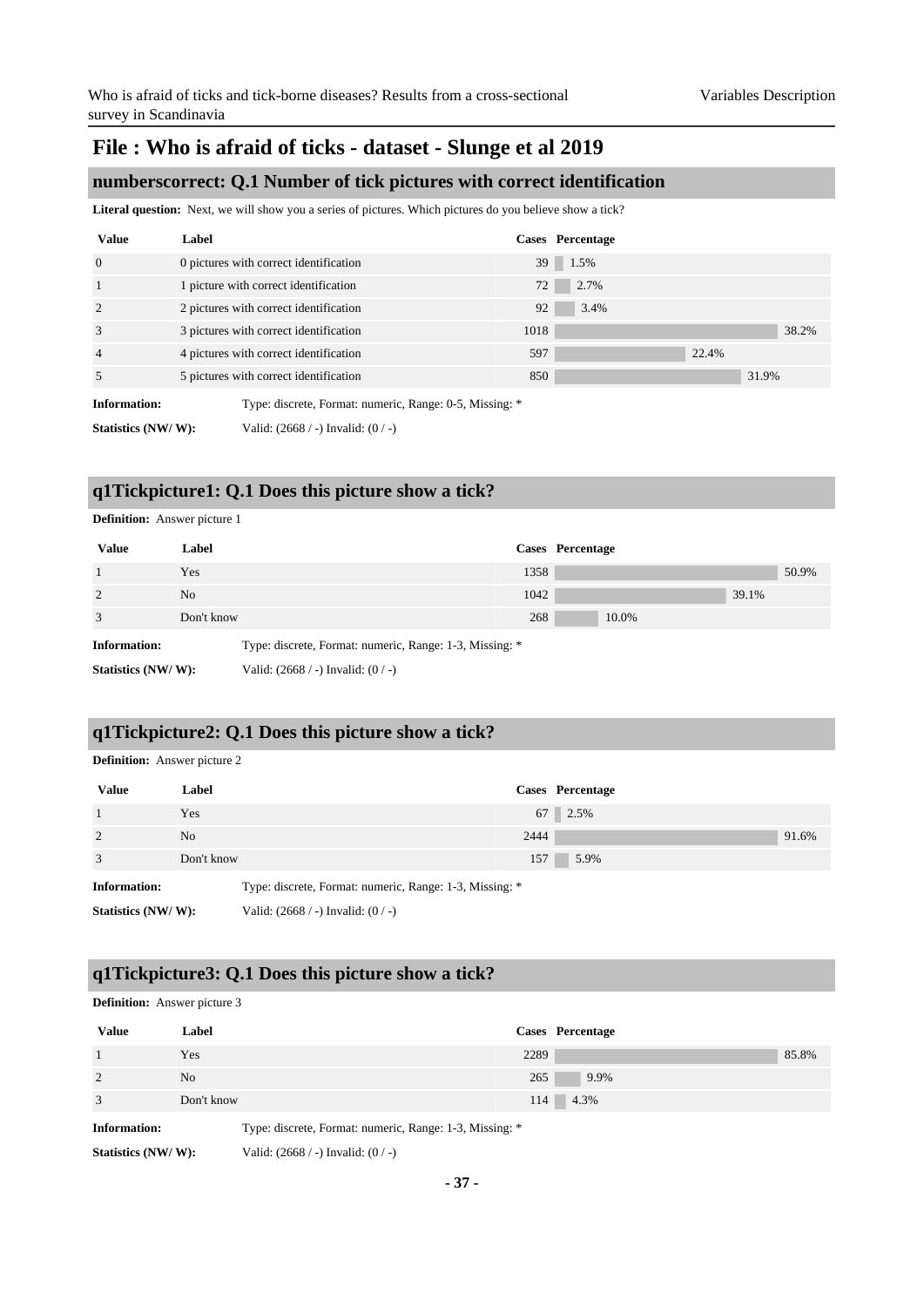**q1Tickpicture3: Q.1 Does this picture show a tick?**

### <span id="page-37-0"></span>**q1Tickpicture4: Q.1 Does this picture show a tick?**

**Definition:** Answer picture 4

| Value               | Label          |                                                         |      | Cases Percentage |       |       |       |
|---------------------|----------------|---------------------------------------------------------|------|------------------|-------|-------|-------|
|                     | Yes            |                                                         | 1380 |                  |       |       | 51.7% |
| 2                   | N <sub>o</sub> |                                                         | 955  |                  |       | 35.8% |       |
| 3                   | Don't know     |                                                         | 333  |                  | 12.5% |       |       |
| <b>Information:</b> |                | Type: discrete, Format: numeric, Range: 1-3, Missing: * |      |                  |       |       |       |
| Statistics (NW/W):  |                | Valid: $(2668 / -)$ Invalid: $(0 / -)$                  |      |                  |       |       |       |

### <span id="page-37-1"></span>**q1Tickpicture5: Q.1 Does this picture show a tick?**

| <b>Definition:</b> Answer picture 5 |                |                                                         |      |                  |       |  |  |
|-------------------------------------|----------------|---------------------------------------------------------|------|------------------|-------|--|--|
| <b>Value</b>                        | Label          |                                                         |      | Cases Percentage |       |  |  |
| $\mathbf{1}$                        | Yes            |                                                         |      | $33 \mid 1.2\%$  |       |  |  |
| 2                                   | N <sub>o</sub> |                                                         | 2477 |                  | 92.8% |  |  |
| 3                                   | Don't know     |                                                         | 158  | 5.9%             |       |  |  |
| <b>Information:</b>                 |                | Type: discrete, Format: numeric, Range: 1-3, Missing: * |      |                  |       |  |  |
| Statistics (NW/W):                  |                | Valid: $(2668 / -)$ Invalid: $(0 / -)$                  |      |                  |       |  |  |

### <span id="page-37-2"></span>**tickpickcorrect1: Q.1 Correctly identified picture 1**

**Definition:** Correctly identified picture 1

| <b>Value</b>        | Label     |                                                         | Cases Percentage |       |
|---------------------|-----------|---------------------------------------------------------|------------------|-------|
| $\Omega$            | Incorrect | 1310                                                    |                  | 49.1% |
|                     | Correct   | 1358                                                    |                  | 50.9% |
| <b>Information:</b> |           | Type: discrete, Format: numeric, Range: 0-1, Missing: * |                  |       |
| Statistics (NW/W):  |           | Valid: $(2668 / -)$ Invalid: $(0 / -)$                  |                  |       |

### <span id="page-37-3"></span>**tickpickcorrect2: Q.1 Correctly identified picture 2**

| <b>Definition:</b> Correctly identified picture 2 |  |  |  |
|---------------------------------------------------|--|--|--|
|---------------------------------------------------|--|--|--|

| <b>Value</b>       | Label     | Cases Percentage                                        |       |
|--------------------|-----------|---------------------------------------------------------|-------|
| $\Omega$           | Incorrect | 8.4%<br>224                                             |       |
|                    | Correct   | 2444                                                    | 91.6% |
| Information:       |           | Type: discrete, Format: numeric, Range: 0-1, Missing: * |       |
| Statistics (NW/W): |           | Valid: $(2668 / -)$ Invalid: $(0 / -)$                  |       |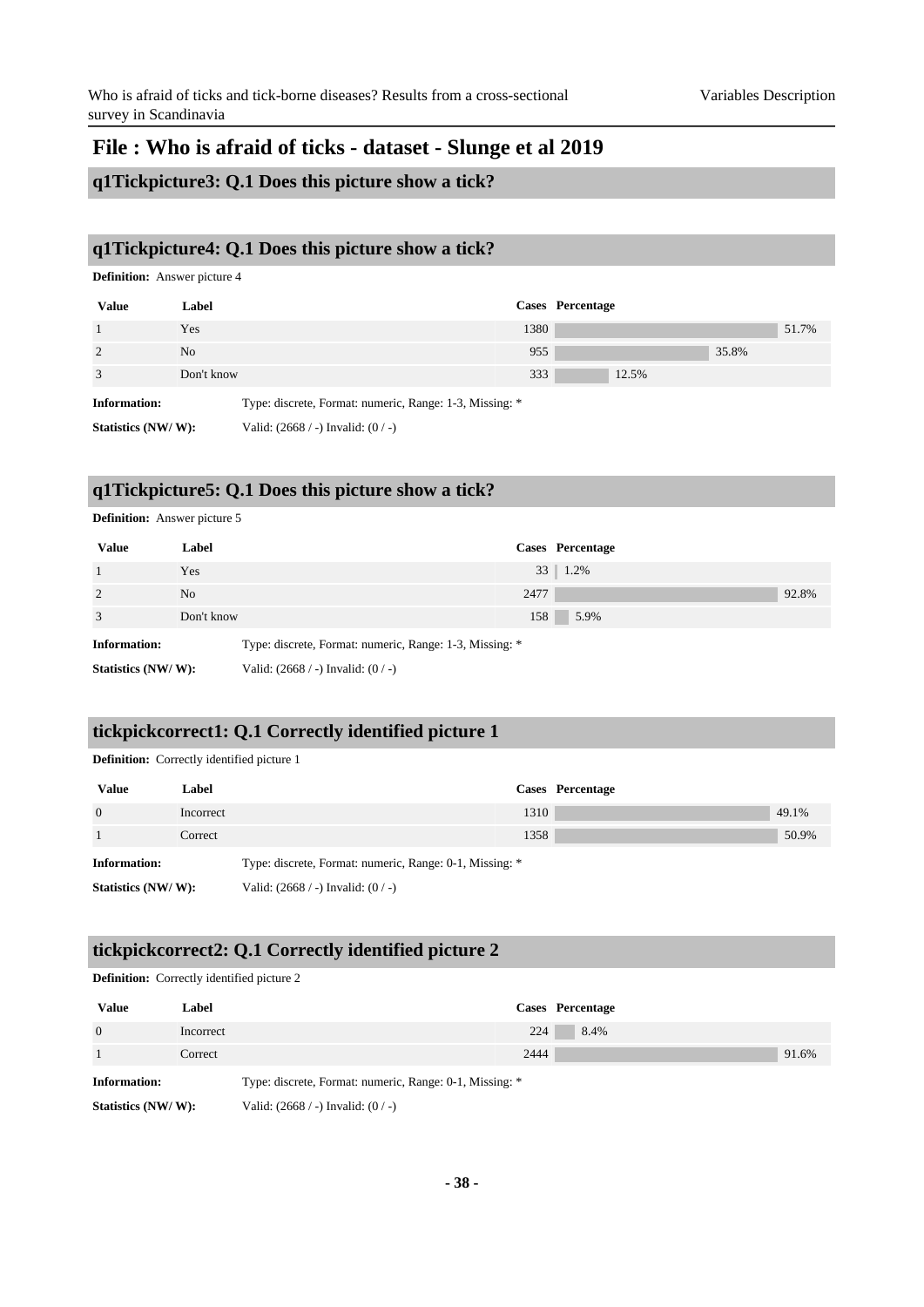### <span id="page-38-0"></span>**tickpickcorrect3: Q.1 Correctly identified picture 3**

**Definition:** Correctly identified picture 3

| <b>Value</b>       | Label     | Cases Percentage                                        |       |
|--------------------|-----------|---------------------------------------------------------|-------|
| $\Omega$           | Incorrect | 379<br>14.2%                                            |       |
|                    | Correct   | 2289                                                    | 85.8% |
| Information:       |           | Type: discrete, Format: numeric, Range: 0-1, Missing: * |       |
| Statistics (NW/W): |           | Valid: $(2668 / -)$ Invalid: $(0 / -)$                  |       |

### <span id="page-38-1"></span>**tickpickcorrect4: Q.1 Correctly identified picture 4**

**Definition:** Correctly identified picture 4

| <b>Value</b>        | Label     |                                                         | Cases Percentage |       |
|---------------------|-----------|---------------------------------------------------------|------------------|-------|
| $\overline{0}$      | Incorrect | 1288                                                    |                  | 48.3% |
|                     | Correct   | 1380                                                    |                  | 51.7% |
| <b>Information:</b> |           | Type: discrete, Format: numeric, Range: 0-1, Missing: * |                  |       |
| Statistics (NW/W):  |           | Valid: $(2668 / -)$ Invalid: $(0 / -)$                  |                  |       |

#### <span id="page-38-2"></span>**tickpickcorrect5: Q.1 Correctly identified picture 5**

**Definition:** Correctly identified picture 5

| <b>Value</b>        | Label     |                                                         |      | Cases Percentage |       |
|---------------------|-----------|---------------------------------------------------------|------|------------------|-------|
| $\overline{0}$      | Incorrect |                                                         | 191  | 7.2%             |       |
|                     | Correct   |                                                         | 2477 |                  | 92.8% |
| <b>Information:</b> |           | Type: discrete, Format: numeric, Range: 0-1, Missing: * |      |                  |       |
| Statistics (NW/W):  |           | Valid: $(2668 / -)$ Invalid: $(0 / -)$                  |      |                  |       |

#### <span id="page-38-3"></span>**questionscorrect: Q.4 Number of correct answers to knowledge questions**

**Definition:** Number of correct answers to knowledge questions

**Literal question:** Which of the following statements do you believe are correct? Please provide one response per statement

| <b>Value</b>        | Label                                                   |     | <b>Cases</b> Percentage |       |
|---------------------|---------------------------------------------------------|-----|-------------------------|-------|
| $\overline{0}$      | 0 correct answers to Q.4                                | 181 | 6.8%                    |       |
| $\overline{1}$      | 1 correct answer to Q.4                                 | 202 | 7.6%                    |       |
| $\overline{2}$      | 2 correct answers to Q.4                                | 468 | 17.5%                   |       |
| 3                   | 3 correct answers to Q.4                                | 634 |                         | 23.8% |
| $\overline{4}$      | 4 correct answers to Q.4                                | 548 |                         | 20.5% |
| 5                   | 5 correct answers to Q.4                                | 362 | 13.6%                   |       |
| 6                   | 6 correct answers to Q.4                                | 273 | 10.2%                   |       |
| <b>Information:</b> | Type: discrete, Format: numeric, Range: 0-6, Missing: * |     |                         |       |

**Statistics (NW/ W):** Valid: (2668 / -) Invalid: (0 / -)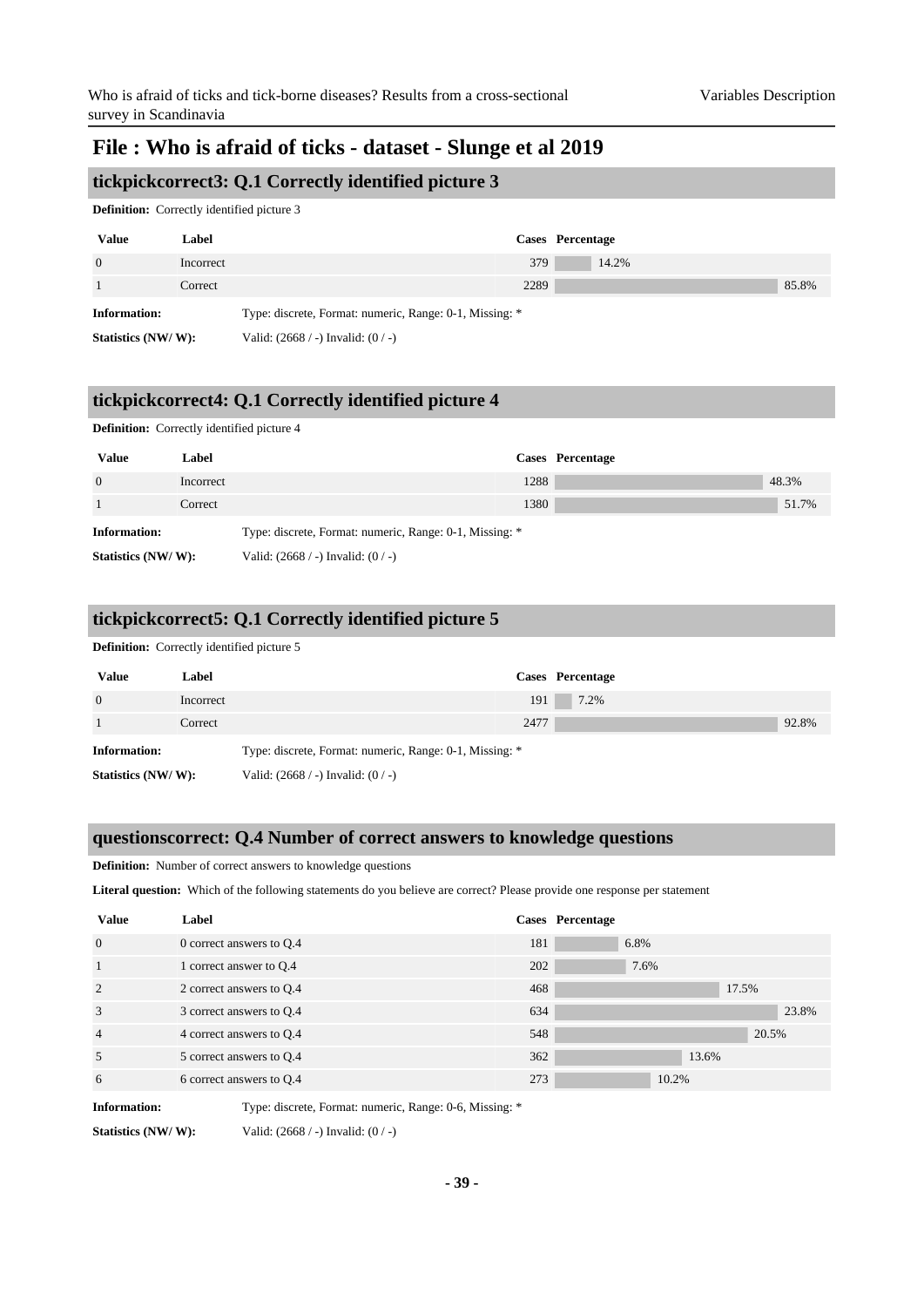**questionscorrect: Q.4 Number of correct answers to knowledge questions**

### <span id="page-39-0"></span>**q4TrueFalse1: Q.4 Borrelia is contagious**

**Literal question:** Lyme borreliosis can spread from one person to another

| <b>Value</b>        | Label      |                                                         |      |         | Cases Percentage |       |
|---------------------|------------|---------------------------------------------------------|------|---------|------------------|-------|
| $\mathbf{1}$        | True       |                                                         |      | 86 3.3% |                  |       |
| 2                   | False      |                                                         | 2242 |         |                  | 87.2% |
| 3                   | Don't know |                                                         | 244  |         | 9.5%             |       |
| Sysmiss             |            |                                                         | 96   |         |                  |       |
| <b>Information:</b> |            | Type: discrete, Format: numeric, Range: 1-3, Missing: * |      |         |                  |       |
| Statistics (NW/W):  |            | Valid: $(2572 / -)$ Invalid: $(96 / -)$                 |      |         |                  |       |

### <span id="page-39-1"></span>**q4TrueFalse2: Q.4 There is a vaccine against borrelia**

**Literal question:** You can get vaccinated against Lyme borreliosis

| <b>Value</b>        | Label      |                                                         |      | Cases Percentage |       |       |
|---------------------|------------|---------------------------------------------------------|------|------------------|-------|-------|
| <sup>1</sup>        | True       |                                                         | 683  |                  | 26.6% |       |
| 2                   | False      |                                                         | 1366 |                  |       | 53.1% |
| 3                   | Don't know |                                                         | 523  |                  | 20.3% |       |
| Sysmiss             |            |                                                         | 96   |                  |       |       |
| <b>Information:</b> |            | Type: discrete, Format: numeric, Range: 1-3, Missing: * |      |                  |       |       |
| Statistics (NW/W):  |            | Valid: (2572 / -) Invalid: (96 / -)                     |      |                  |       |       |

### <span id="page-39-2"></span>**q4TrueFalse3: Q.4 Borrelia is treatable with antibiotics**

**Literal question:** Lyme borreliosis can be treated with antibiotics

| <b>Value</b>        | Label      |                                                         |      | Cases Percentage |       |
|---------------------|------------|---------------------------------------------------------|------|------------------|-------|
| $\mathbf{1}$        | True       |                                                         | 1974 |                  | 76.7% |
| 2                   | False      |                                                         | 167  | 6.5%             |       |
| 3                   | Don't know |                                                         | 431  | 16.8%            |       |
| Sysmiss             |            |                                                         | 96   |                  |       |
| <b>Information:</b> |            | Type: discrete, Format: numeric, Range: 1-3, Missing: * |      |                  |       |
| Statistics (NW/W):  |            | Valid: $(2572 / -)$ Invalid: $(96 / -)$                 |      |                  |       |

### <span id="page-39-3"></span>**q4TrueFalse4: Q.4 TBE is contagious**

Literal question: TBE (tick-borne encephalitis) can spread from one person to another

| Value | Label      | Cases Percentage |       |
|-------|------------|------------------|-------|
|       | True       | $40 \ 2.2\%$     |       |
| 2     | False      | 1534             | 82.6% |
| 3     | Don't know | 283<br>15.2%     |       |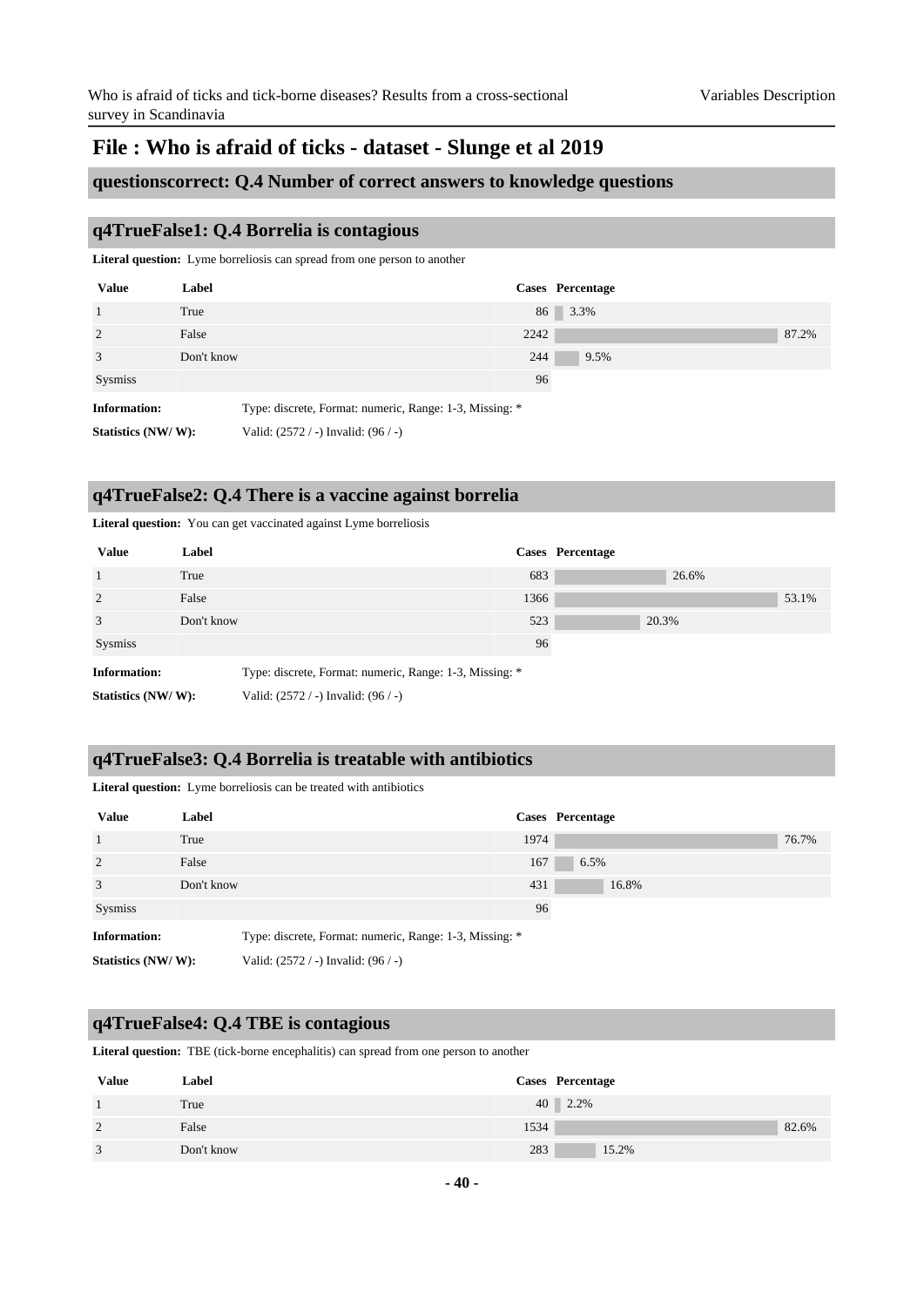| q4TrueFalse4: Q.4 TBE is contagious |       |                                                         |                  |  |  |
|-------------------------------------|-------|---------------------------------------------------------|------------------|--|--|
| Value                               | Label |                                                         | Cases Percentage |  |  |
| Sysmiss                             |       | 811                                                     |                  |  |  |
| <b>Information:</b>                 |       | Type: discrete, Format: numeric, Range: 1-3, Missing: * |                  |  |  |
| Statistics (NW/W):                  |       | Valid: $(1857 / -)$ Invalid: $(811 / -)$                |                  |  |  |

### <span id="page-40-0"></span>**q4TrueFalse5: Q.4 There is a vaccine against TBE**

**Literal question:** You can get vaccinated against TBE (tick-borne encephalitis)

| <b>Value</b>        | Label      |                                                         |      | Cases Percentage |       |       |
|---------------------|------------|---------------------------------------------------------|------|------------------|-------|-------|
| <sup>1</sup>        | True       |                                                         | 1063 |                  |       | 57.2% |
| 2                   | False      |                                                         | 396  |                  | 21.3% |       |
| $\overline{3}$      | Don't know |                                                         | 398  |                  | 21.4% |       |
| Sysmiss             |            |                                                         | 811  |                  |       |       |
| <b>Information:</b> |            | Type: discrete, Format: numeric, Range: 1-3, Missing: * |      |                  |       |       |
| Statistics (NW/W):  |            | Valid: (1857 / -) Invalid: (811 / -)                    |      |                  |       |       |

### <span id="page-40-1"></span>**q4TrueFalse6: Q.4 TBE is treatable with antibiotics**

Literal question: TBE (tick-borne encephalitis) can be treated with antibiotics

| <b>Value</b>        | Label      |                                                         |     | Cases Percentage |       |       |
|---------------------|------------|---------------------------------------------------------|-----|------------------|-------|-------|
|                     | True       |                                                         | 750 |                  |       | 40.4% |
| 2                   | False      |                                                         | 501 |                  | 27.0% |       |
| 3                   | Don't know |                                                         | 606 |                  | 32.6% |       |
| Sysmiss             |            |                                                         | 811 |                  |       |       |
| <b>Information:</b> |            | Type: discrete, Format: numeric, Range: 1-3, Missing: * |     |                  |       |       |
| Statistics (NW/W):  |            | Valid: $(1857 / -)$ Invalid: $(811 / -)$                |     |                  |       |       |

#### <span id="page-40-2"></span>**question1correct: Q.4 Correct answer to 'Borrelia is contagious'**

#### **Definition:** Correct answer to 'Borrelia is contagious'

| <b>Value</b>        | Label     |                                                         | Cases Percentage |       |       |
|---------------------|-----------|---------------------------------------------------------|------------------|-------|-------|
| $\Omega$            | Incorrect | 426                                                     |                  | 16.0% |       |
|                     | Correct   | 2242                                                    |                  |       | 84.0% |
| <b>Information:</b> |           | Type: discrete, Format: numeric, Range: 0-1, Missing: * |                  |       |       |
| Statistics (NW/W):  |           | Valid: $(2668 / -)$ Invalid: $(0 / -)$                  |                  |       |       |

## <span id="page-40-3"></span>**question2correct: Q.4 Correct answer to 'There is a vaccine against borrelia'**

**Definition:** Correct answer to 'There is a vaccine against borrelia'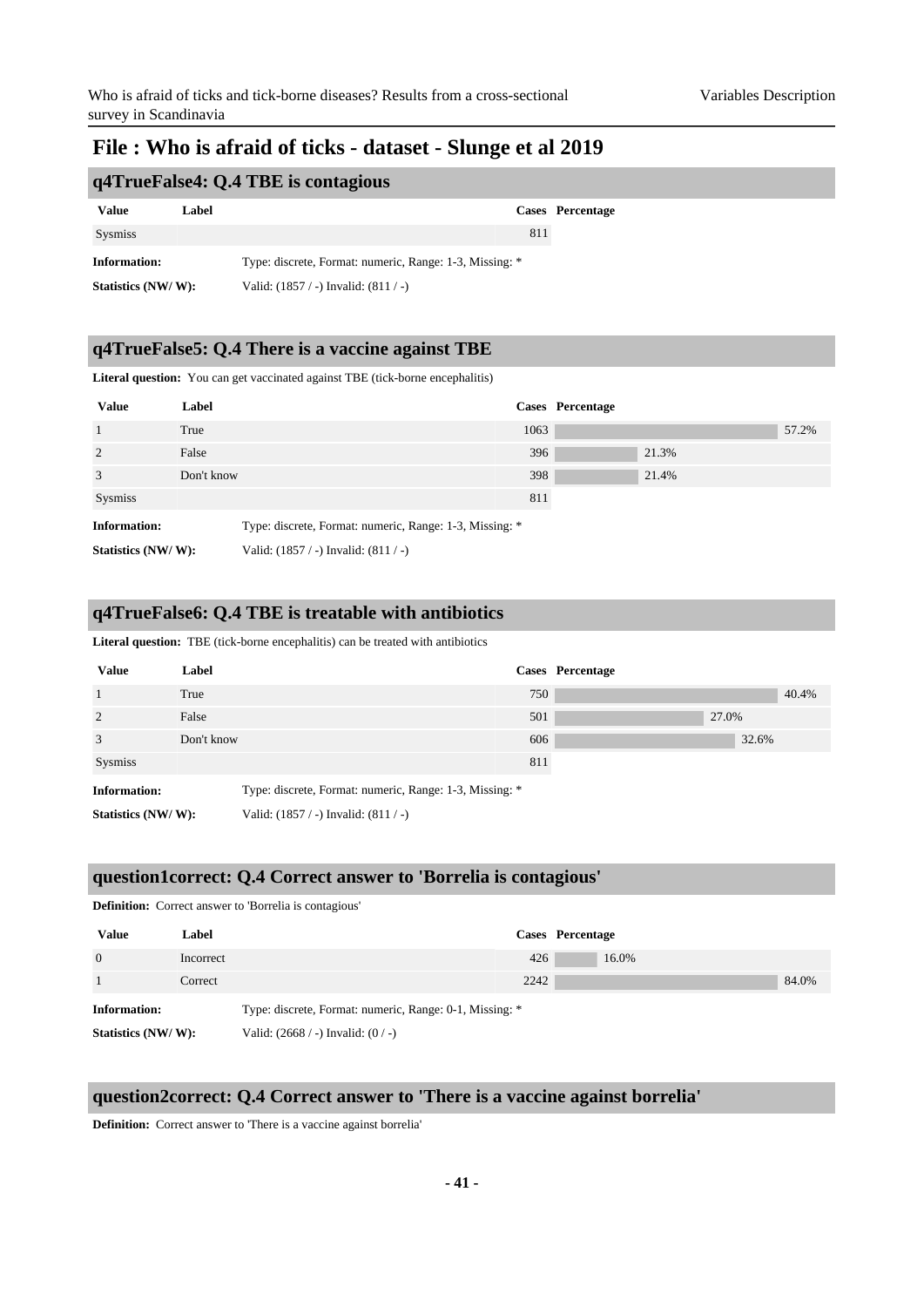### **question2correct: Q.4 Correct answer to 'There is a vaccine against borrelia'**

| <b>Value</b>       | Label     |                                                         |      | Cases Percentage |       |
|--------------------|-----------|---------------------------------------------------------|------|------------------|-------|
| $\Omega$           | Incorrect |                                                         | 1302 |                  | 48.8% |
|                    | Correct   |                                                         | 1366 |                  | 51.2% |
| Information:       |           | Type: discrete, Format: numeric, Range: 0-1, Missing: * |      |                  |       |
| Statistics (NW/W): |           | Valid: $(2668 / -)$ Invalid: $(0 / -)$                  |      |                  |       |

### <span id="page-41-0"></span>**question3correct: Q.4 Correct answer to 'Borrelia is treatable with antibiotics'**

**Definition:** Correct answer to 'Borrelia is treatable with antibiotics'

| <b>Value</b>        | Label     |                                                         |      | Cases Percentage |  |
|---------------------|-----------|---------------------------------------------------------|------|------------------|--|
| $\overline{0}$      | Incorrect |                                                         | 694  | 26.0%            |  |
|                     | Correct   |                                                         | 1974 | 74.0%            |  |
| <b>Information:</b> |           | Type: discrete, Format: numeric, Range: 0-1, Missing: * |      |                  |  |
| Statistics (NW/W):  |           | Valid: $(2668 / -)$ Invalid: $(0 / -)$                  |      |                  |  |

### <span id="page-41-1"></span>**question4correct: Q.4 Correct answer to 'TBE is contagious'**

|                     | <b>Definition:</b> Correct answer to <b>TBE</b> is contagious' |                                                         |      |                  |       |       |  |  |
|---------------------|----------------------------------------------------------------|---------------------------------------------------------|------|------------------|-------|-------|--|--|
| <b>Value</b>        | Label                                                          |                                                         |      | Cases Percentage |       |       |  |  |
| $\Omega$            | Incorrect                                                      |                                                         | 1134 |                  | 42.5% |       |  |  |
|                     | Correct                                                        |                                                         | 1534 |                  |       | 57.5% |  |  |
| <b>Information:</b> |                                                                | Type: discrete, Format: numeric, Range: 0-1, Missing: * |      |                  |       |       |  |  |
| Statistics (NW/W):  |                                                                | Valid: $(2668 / -)$ Invalid: $(0 / -)$                  |      |                  |       |       |  |  |

### <span id="page-41-2"></span>**question5correct: Q.4 Correct answer to 'There is a vaccine against TBE'**

**Definition:** Correct answer to 'There is a vaccine against TBE' **Value Label Cases Percentage**  $0 \qquad \qquad$  Incorrect  $\qquad \qquad$  1605 60.2% 1 Correct 2003 39.8% and 2003 39.8% and 2003 39.8% and 2003 39.8% and 2003 39.8% and 2003 39.8% and 2003 39.8% **Information:** Type: discrete, Format: numeric, Range: 0-1, Missing: \* **Statistics (NW/ W):** Valid: (2668 / -) Invalid: (0 / -)

### <span id="page-41-3"></span>**question6correct: Q.4 Correct answer to 'TBE is treatable with antibiotics'**

**Definition:** Correct answer to 'TBE is treatable with antibiotics'

| <b>Value</b>   | Label     |      | Cases Percentage |       |
|----------------|-----------|------|------------------|-------|
| $\overline{0}$ | Incorrect | 2167 |                  | 81.2% |
|                | Correct   | 501  | 18.8%            |       |